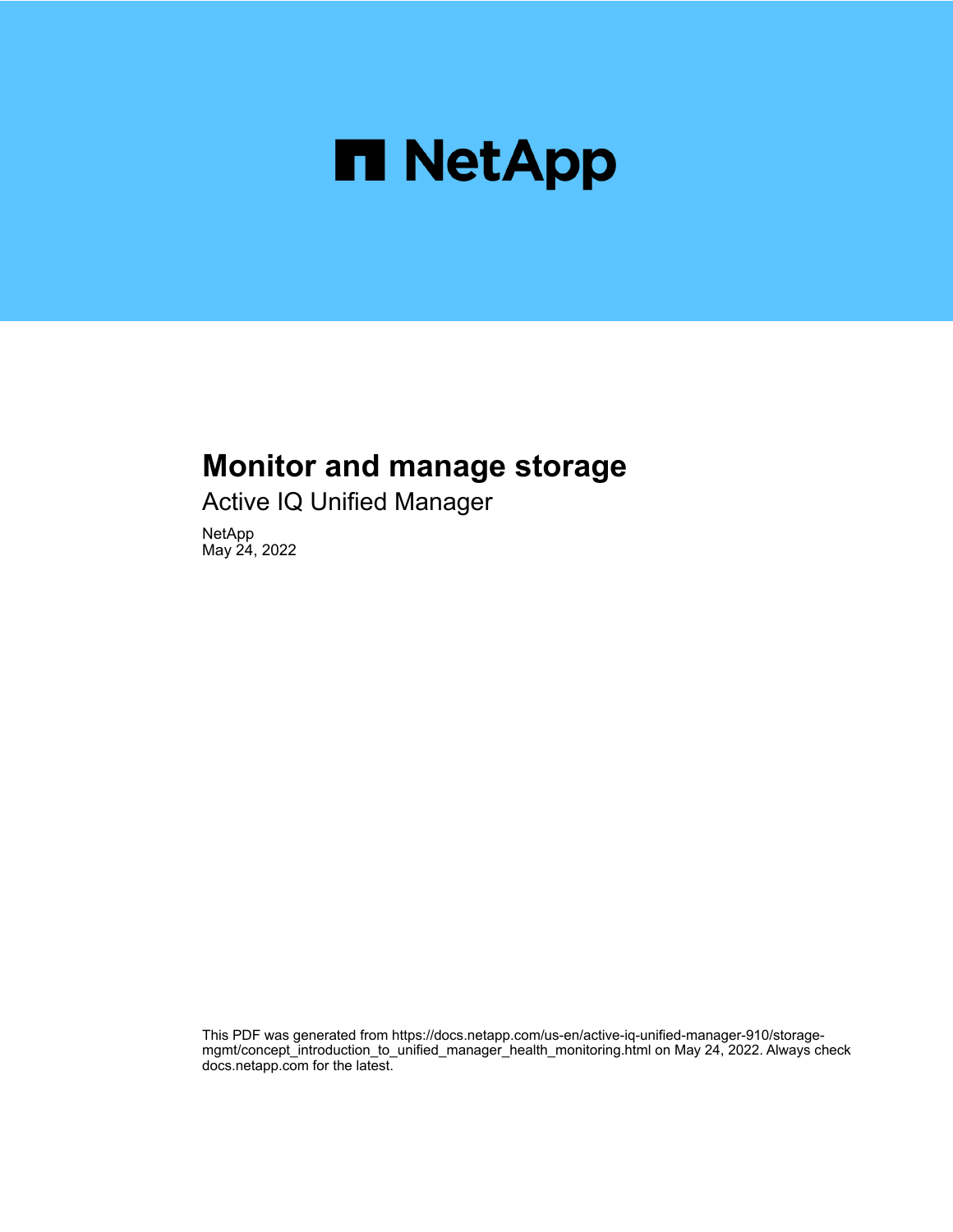# **Table of Contents**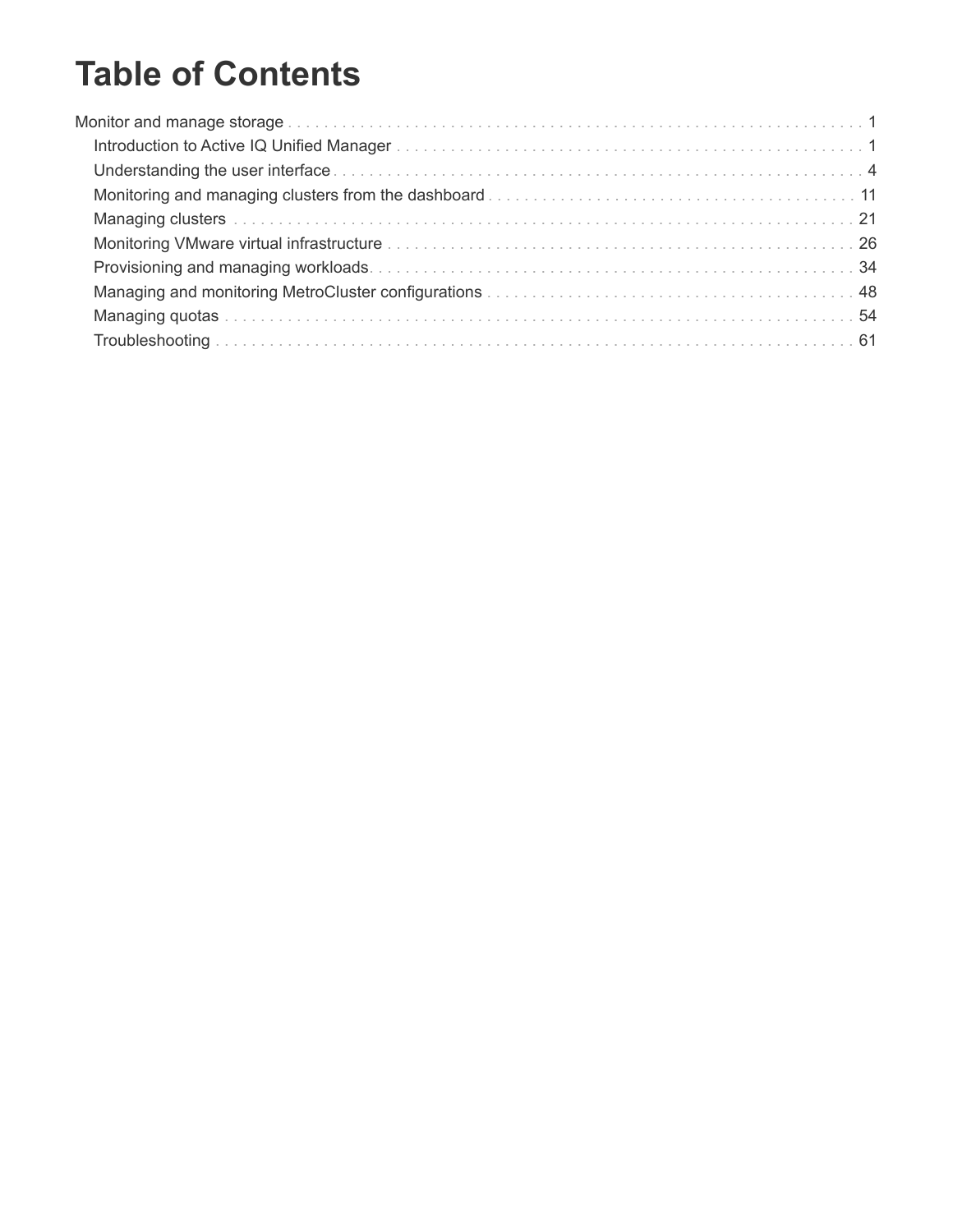# <span id="page-2-0"></span>**Monitor and manage storage**

# <span id="page-2-1"></span>**Introduction to Active IQ Unified Manager**

Active IQ Unified Manager (formerly OnCommand Unified Manager) enables you to monitor and manage the health and performance of your ONTAP storage systems from a single interface.

Unified Manager provides the following features:

- Discovery, monitoring, and notifications for systems that are installed with ONTAP software.
- Dashboard to show capacity, security, and performance health of the environment.
- Enhanced alerts, events, and threshold infrastructure.
- Displays detailed graphs that plot workload activity over time; including IOPS (operations), MBps (throughput), latency (response time), utilization, performance capacity, and cache ratio.
- Identifies workloads that are overusing cluster components and the workloads whose performance is impacted by the increased activity.
- Provides suggested corrective actions that can be performed to address certain incidents and events, and a "Fix It" button for some events so you can resolve the issue immediately.
- Integrates with OnCommand Workflow Automation to execute automated protection workflows.
- Ability to create new workloads, such as a LUN or file share, directly from Unified Manager and assign a Performance Service Level to define the performance and storage objectives for the users accessing the application using that workload.

# **Introduction to Active IQ Unified Manager health monitoring**

Active IQ Unified Manager (formerly OnCommand Unified Manager) helps you to monitor a large number of systems running ONTAP software through a centralized user interface. The Unified Manager server infrastructure delivers scalability, supportability, and enhanced monitoring and notification capabilities.

The key capabilities of Unified Manager include monitoring, alerting, managing availability and capacity of clusters, managing protection capabilities, and bundling of diagnostic data and sending it to technical support.

You can use Unified Manager to monitor your clusters. When issues occur in the cluster, Unified Manager notifies you about the details of such issues through events. Some events also provide you with a remedial action that you can take to rectify the issues. You can configure alerts for events so that when issues occur, you are notified through email, and SNMP traps.

You can use Unified Manager to manage storage objects in your environment by associating them with annotations. You can create custom annotations and dynamically associate clusters, storage virtual machines (SVMs), and volumes with the annotations through rules.

You can also plan the storage requirements of your cluster objects using the information provided in the capacity and health charts, for the respective cluster object.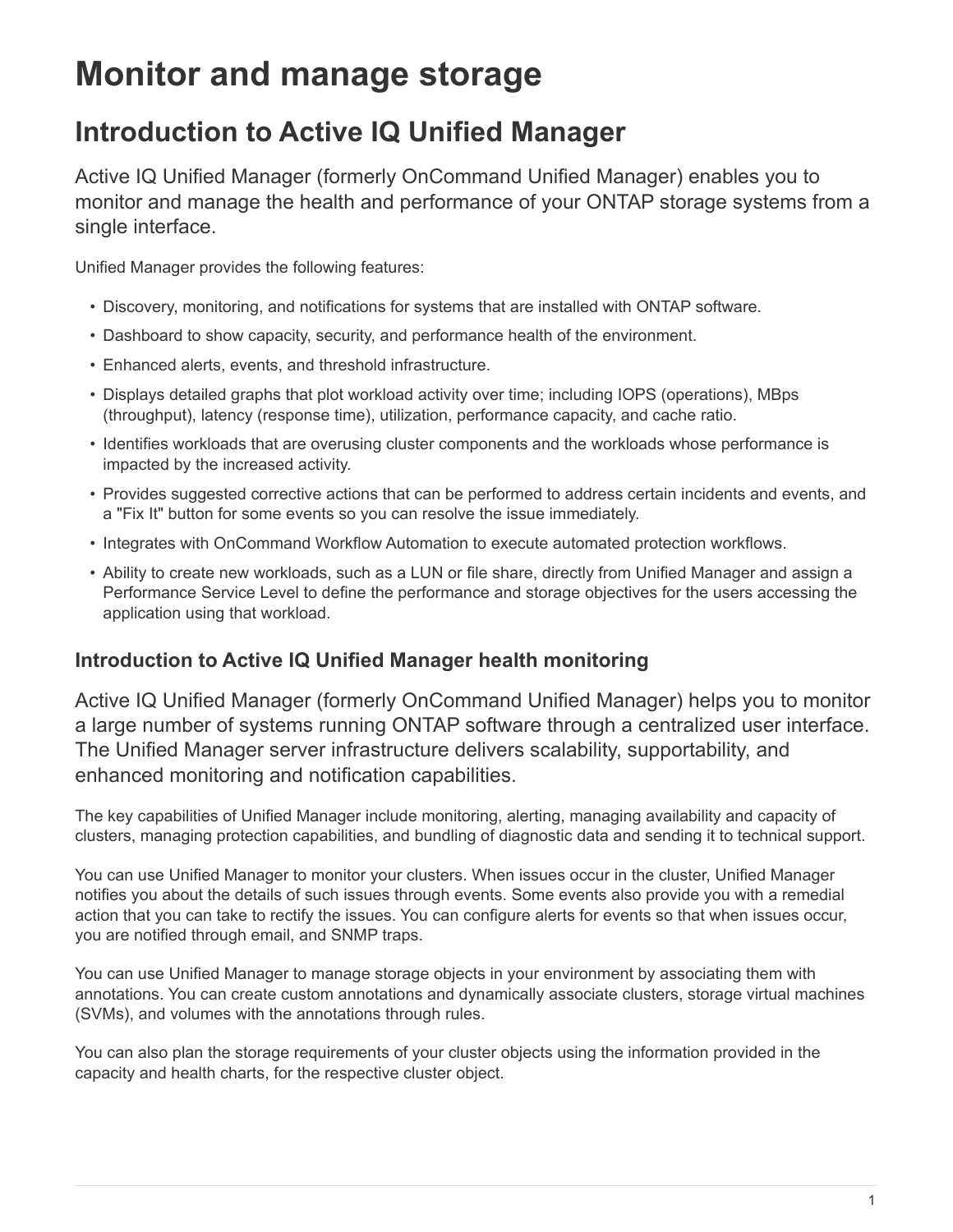# **Physical and logical capacity**

Unified Manager makes use of the concepts of physical and logical space used for ONTAP storage objects.

- Physical capacity: Physical space refers to the physical blocks of storage used in the volume. "Physical used capacity" is typically smaller than logical used capacity due to the reduction of data from storage efficiency features (such as deduplication and compression).
- Logical capacity: Logical space refers to the usable space (the logical blocks) in a volume. Logical space refers to how theoretical space can be used, without accounting for results of deduplication or compression. "Logical space used" is physical space used plus the savings from storage efficiency features (such as deduplication and compression) that have been configured. This measurement often appears larger than the physical used capacity because it includes Snapshot copies, clones, and other components, and it does not reflect the data compression and other reductions in the physical space. Thus, the total logical capacity could be higher than the provisioned space.

## **Capacity measurement units**

Unified Manager calculates storage capacity based on binary units of 1024 (2<sup>10</sup>) bytes. In ONTAP 9.10.0 and earlier, these units were displayed as KB, MB, GB, TB, and PB. Beginning with ONTAP 9.10.1, they are displayed in Unified Manager as KiB, MiB, GiB, TiB, and PiB. Note: The units used for throughput continue to be kilobytes per second (Kbps), Megabytes per second (Mbps), Gigabytes per second (Gbps), or Terabytes per second (Tbps) and so forth, for all releases of ONTAP.

| <b>Capacity unit displayed</b><br>in Unified Manager for<br>ONTAP 9.10.0 and<br>earlier | <b>Capacity unit displayed</b><br>in Unified Manager for<br><b>ONTAP 9.10.1</b> | <b>Calculation</b>           | Value in bytes          |
|-----------------------------------------------------------------------------------------|---------------------------------------------------------------------------------|------------------------------|-------------------------|
| K <sub>B</sub>                                                                          | <b>KiB</b>                                                                      | 1024                         | 1024 bytes              |
| <b>MB</b>                                                                               | MiB                                                                             | 1024 * 1024                  | 1,048,576 bytes         |
| <b>GB</b>                                                                               | GiB                                                                             | 1024 * 1024 * 1024           | 1,073,741,824 bytes     |
| ТB                                                                                      | TiB                                                                             | 1024 * 1024 * 1024 *<br>1024 | 1,099,511,627,776 bytes |

# **Introduction to Active IQ Unified Manager performance monitoring**

Active IQ Unified Manager (formerly OnCommand Unified Manager) provides performance monitoring capabilities and event root-cause analysis for systems that are running NetApp ONTAP software.

Unified Manager helps you to identify workloads that are overusing cluster components and decreasing the performance of other workloads on the cluster. By defining performance threshold policies you can also specify maximum values for certain performance counters so that events are generated when the threshold is breached. Unified Manager alerts you about these performance events so that you can take corrective action, and bring performance back to normal levels of operation. You can view and analyze events in the Unified Manager UI.

Unified Manager monitors the performance of two types of workloads: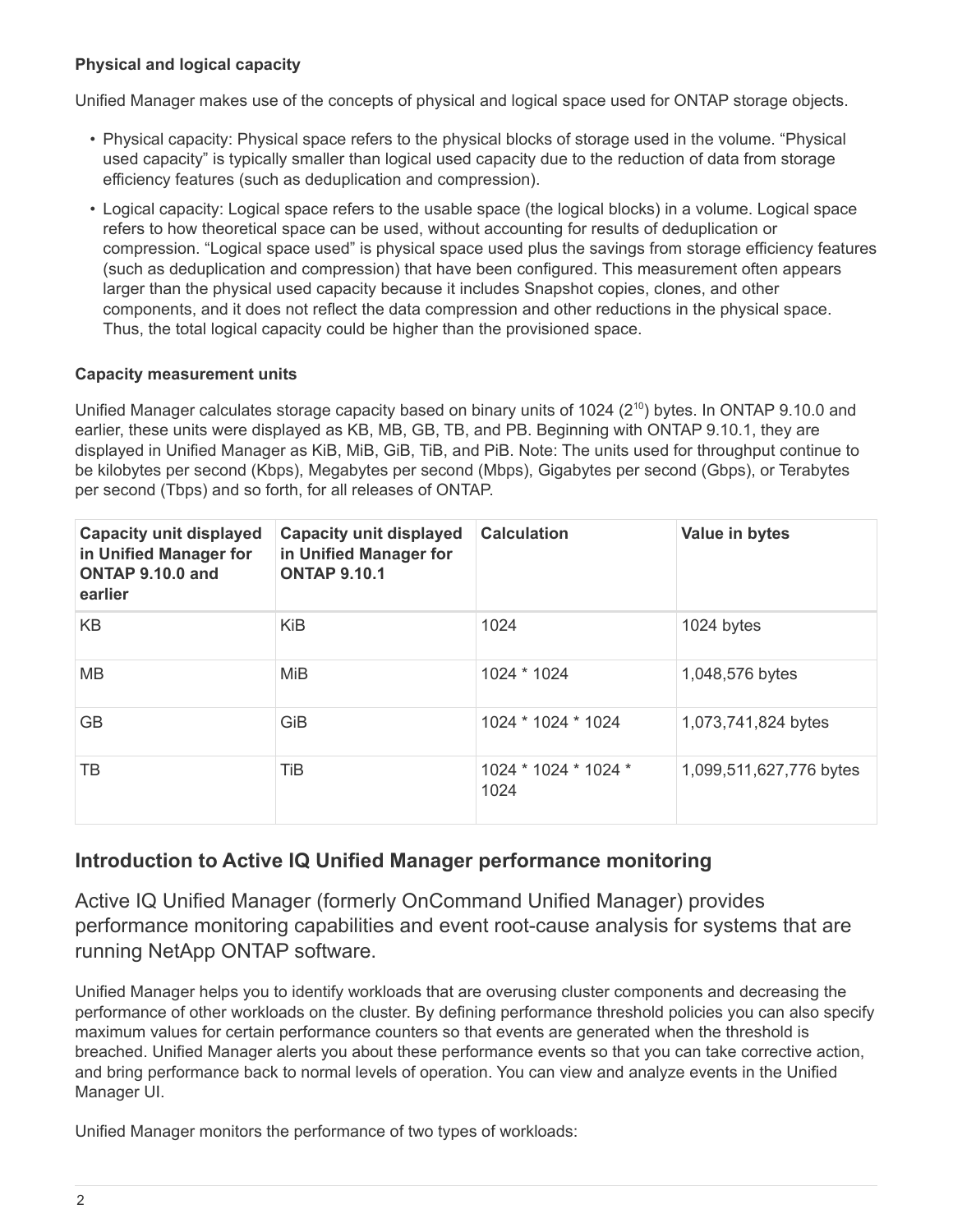• User-defined workloads

These workloads consist of FlexVol volumes and FlexGroup volumes that you have created in your cluster.

• System-defined workloads

These workloads consist of internal system activity.

# **Using Unified Manager REST APIs**

Active IQ Unified Manager provides you with REST APIs to view the information about monitoring and managing your storage environment. APIs also allow provisioning and managing storage objects based on policies.

You can also execute ONTAP APIs on all ONTAP-managed clusters by using the API gateway supported by Unified Manager.

For information about Unified Manager REST APIs, see the [Active IQ Unified Manager API Developer's Guide](https://docs.netapp.com/us-en/active-iq-unified-manager-910/api-automation/concept_get_started_with_um_apis.html).

# **What the Unified Manager server does**

The Unified Manager server infrastructure consists of a data collection unit, a database, and an application server. It provides infrastructure services such as discovery, monitoring, role-based access control (RBAC), auditing, and logging.

Unified Manager collects cluster information, stores the data in the database, and analyzes the data to see if there are any cluster issues.

# **How the discovery process works**

After you have added the cluster to Unified Manager, the server discovers the cluster objects and adds them to its database. Understanding how the discovery process works helps you to manage your organization's clusters and their objects.

The default monitoring interval is 15 minutes: if you have added a cluster to Unified Manager server, it takes 15 minutes to display the cluster details in the Unified Manager UI.

The following image illustrates the discovery process in Active IQ Unified Manager: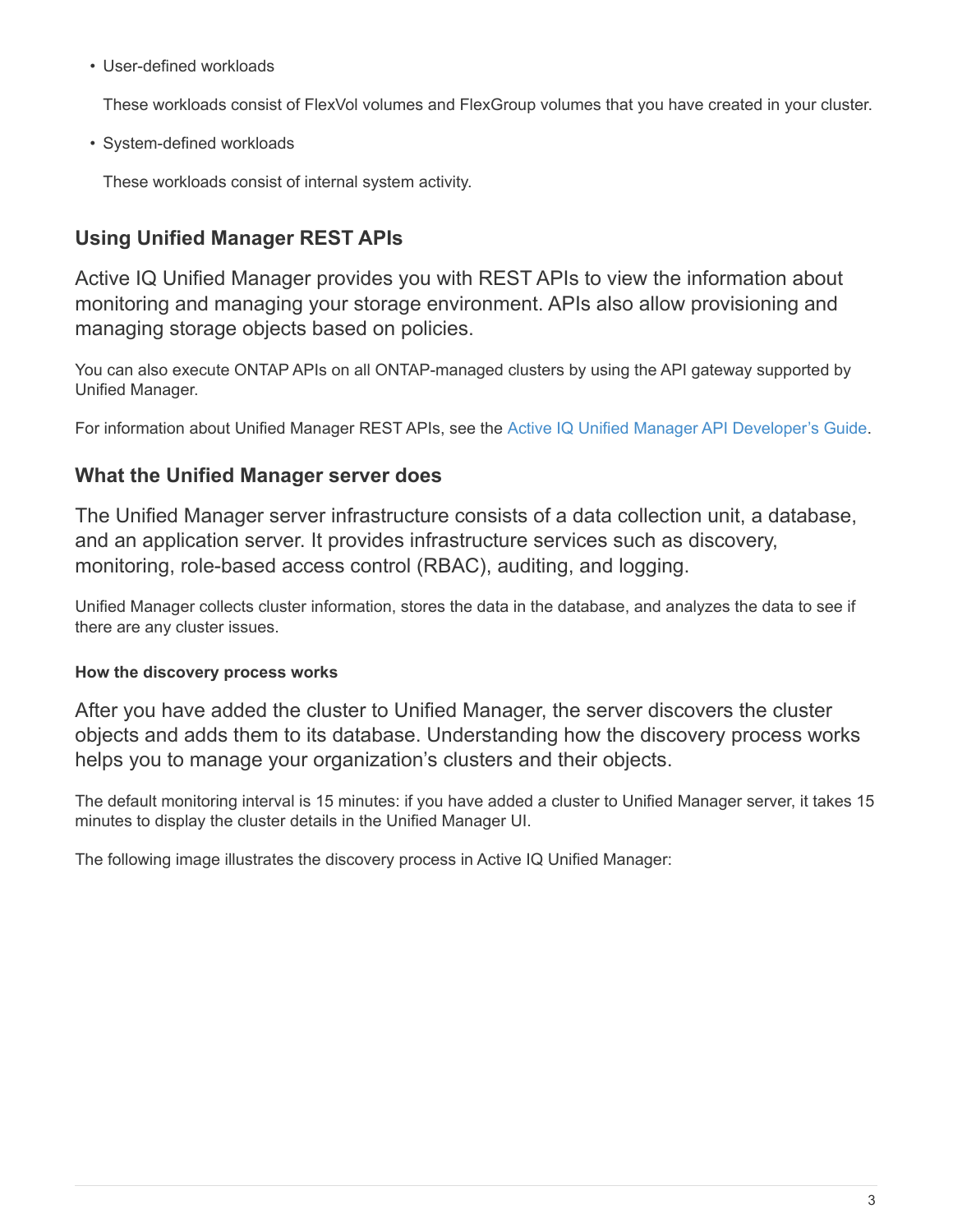

# <span id="page-5-0"></span>**Understanding the user interface**

The Unified Manager user interface mainly consists of a dashboard that provides an at-aglance view of the objects that are monitored. The user interface also provides access to viewing all the cluster objects.

You can select a preferred view and use the action buttons as necessary. Your screen configuration is saved in a workspace so that all of the functionality you require is available when you start Unified Manager. However, when you navigate from one view to another, and then navigate back, the view might not be the same.

# **Typical window layouts**

Understanding the typical window layouts helps you to navigate and use Active IQ Unified Manager effectively. Most Unified Manager windows are similar to one of two general layouts: object list or details. The recommended display setting is at least 1280 by 1024 pixels.

Not every window contains every element in the following diagrams.

# **Object list window layout**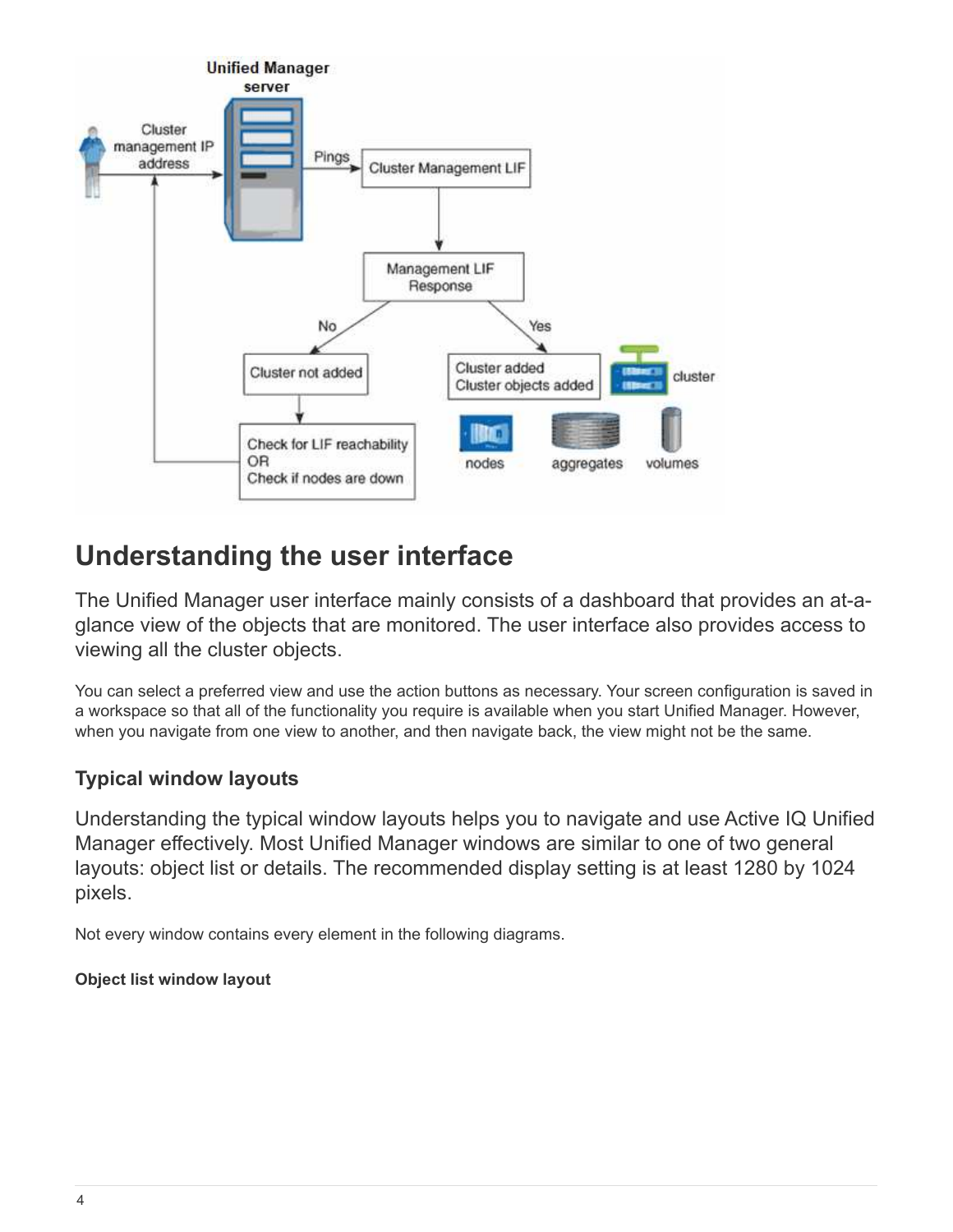|                               |                                     |        |                                          | View<br>selector |                            |          |                                          |                                           |                                    | System<br>help                       |
|-------------------------------|-------------------------------------|--------|------------------------------------------|------------------|----------------------------|----------|------------------------------------------|-------------------------------------------|------------------------------------|--------------------------------------|
| Navigation<br>expand/collapse | Menu bar                            |        | Page help                                |                  | Object list<br>Page search |          | Global search<br>Filter tool             | Schedule<br>report                        | Notification<br>bell               | User profile<br>/ logout<br>Feedback |
| Navigation                    | Active IQ Unified Manager<br>∖≡     |        |                                          |                  |                            | All v    | Search All Storage Objects and Actions Q |                                           | æ<br>2<br>$\bullet$                | $\circ$<br>Export<br>report          |
| panel                         | <b>DASHBOARD</b>                    |        | Aggregates o                             |                  |                            |          |                                          |                                           | Last updated: Mar 24, 2021, 053 FM |                                      |
|                               | <b>COMMON TASKS</b>                 | VIEW   | Health: All Aggregates<br>Edit Threshold | ŵ                | Q<br>Search Aggregates     | 三 Filter |                                          | Scheduled Reports<br><b>Ill Reports</b> V | @ Show/Hide V                      | Column<br>selector                   |
|                               | <b>PROVISIONING</b>                 |        |                                          |                  |                            |          |                                          |                                           |                                    |                                      |
|                               | <b>MANAGEMENT</b><br><b>ACTIONS</b> | Ø.     | Status                                   | Aggregate        | Node                       | Турс     | <b>Total Date Capacity</b>               | Committed Capacity                        | <b>Used Data Capacity</b>          | Ava                                  |
|                               |                                     | 國      | ഒ                                        | aggr2            | ocum-mobility-01           | 550      | 10.7 TB                                  | 261 TB                                    | 8.03 TB                            | 2.71                                 |
|                               | <b>WORKLOAD ANALYSIS</b>            | $\Box$ |                                          | aggr1            | ocum-mobility-01           | 550      | $3.46$ TB                                | 123 TB                                    | 1.20 TB                            | 2.17                                 |
|                               | EVENT MANAGEMENT                    | E      |                                          | Engen            | ocum-infinity-02           | SSO      | 1.97 TB                                  | 83TB                                      | 1.41 TB                            | 5751                                 |
|                               | <b>INVENTORS</b>                    | n      |                                          | aggr4            | ocum-infinity-02           | SSD.     | $2.63$ TB                                | 14.3 TB                                   | 1.33 TB                            | $1.3$ T                              |
|                               | $\lambda$<br><b>STORAGE</b>         | a      |                                          | aggr1            | ocum-infinity-01           | SSD      | 2.96 TB                                  | 18.2 TB                                   | $1.9$ TE                           | 1.06                                 |
|                               | Worldoads                           | B      | a.                                       | aggr_donot_touch | ocum-mobility-02           | 550      | 3.07 TB                                  | <b>5.67 TB</b>                            | 257 GB                             | 2.82                                 |
|                               | Valurings                           |        |                                          | <b>ENAMA</b>     | contains about the care.   | con      | $7.19$ TR                                | <b>THE OFF</b>                            | 0.09 TD                            | 2.73                                 |
|                               | <b>NES Shares</b>                   |        |                                          |                  |                            |          |                                          |                                           | Showing all 26 aggregates          |                                      |

# **Object details window layout**

|                                                                                  |                                                                                                        | Command buttons                                                                                                  |                                                                                                                                       |                        |                      |                                    |                           |                                             | List of           |
|----------------------------------------------------------------------------------|--------------------------------------------------------------------------------------------------------|------------------------------------------------------------------------------------------------------------------|---------------------------------------------------------------------------------------------------------------------------------------|------------------------|----------------------|------------------------------------|---------------------------|---------------------------------------------|-------------------|
|                                                                                  | Health / Volume: nfs vol7 (Online)                                                                     |                                                                                                                  | Switch to Performance View                                                                                                            |                        | $\star$<br>Actions . | View Volumes   0                   |                           | $\boxed{-}$ Related Annotations (0)         | related           |
|                                                                                  | Days to Full (current usage statistics): Greater than a year   Daily Growth Rate: 0.00 %<br>Protection |                                                                                                                  |                                                                                                                                       |                        |                      |                                    |                           | $\equiv$ Related Devices                    | annotations       |
| Tabs -                                                                           | Efficiency Configuration<br>Capacity                                                                   |                                                                                                                  |                                                                                                                                       |                        |                      |                                    |                           | Storage Virtual Machine (1)                 |                   |
|                                                                                  | Capacity (Physical)                                                                                    | Details (Physical)<br><b>Total Capacity</b>                                                                      |                                                                                                                                       | 500.00 GB<br>100,00%   |                      |                                    |                           | 1.47 GB of 1.95 TB                          |                   |
|                                                                                  | Snapshot Overflow Used Warning Error                                                                   | Data Capacity                                                                                                    |                                                                                                                                       | 500.00 GB              | 100.00%              |                                    |                           | Aggregate (1)                               | List of           |
|                                                                                  | 499.64 GB is available.                                                                                | Used<br>Free                                                                                                     |                                                                                                                                       | 188.34 MB<br>499.64 GB | 0.04%<br>99.93%      |                                    |                           | 52.11 GB of 7.28 TB                         | related           |
|                                                                                  |                                                                                                        | Snapshot Overflow<br><b>Snapshot Reserve</b>                                                                     |                                                                                                                                       | 183.50 MB<br>0 bytes   | 0.04%<br>0.00%       |                                    |                           | Volumes in the Aggregate (6)                | devices           |
|                                                                                  |                                                                                                        | Used<br>Free                                                                                                     |                                                                                                                                       | 0 bytes                | 0.00%                |                                    |                           | 3.71 GB of 4.90 TB                          |                   |
| <b>Details</b>                                                                   | Data                                                                                                   |                                                                                                                  | <b>Total Snapshot Used Capacity</b>                                                                                                   | 183.50 MB              |                      |                                    |                           | Qtrees (0)                                  |                   |
| for the                                                                          | 188,34 MB used<br>500.00 GB                                                                            | <b>Volume Thresholds</b>                                                                                         |                                                                                                                                       |                        |                      |                                    |                           | NFS Exports (1)                             |                   |
| selected<br>object                                                               | Snapshot<br><b>Copies</b>                                                                              | Full Threshold (Global level)                                                                                    | Nearly Full Threshold (Global level)                                                                                                  | 400.00 GB<br>450.00 GB | 80%<br>90%           |                                    |                           | CIFS Shares (0)                             |                   |
|                                                                                  | Snapshot copies have consumed                                                                          | <b>Other Details</b>                                                                                             |                                                                                                                                       |                        |                      |                                    |                           | $LUNs$ (0)                                  |                   |
|                                                                                  | 183.50 MB of data space.                                                                               | Otree Quots Committed Capacity: 0 bytes<br>Ofree Quota Overcommitted Capacity: 0 bytes<br>Fractional Reserve: 0% |                                                                                                                                       |                        |                      |                                    | User and Group Quotas (0) |                                             |                   |
| Capacity (Logical)<br>Logical Space Reporting: Disabled<br>Used: 2.79 MB (0.00%) |                                                                                                        |                                                                                                                  | Snapshot Daily Growth Rate: 872.75 KB<br>Snapshot Days to Full: Not applicable<br>Snapshot Autodelete: Disabled<br>Snapshot Copies: 7 |                        |                      |                                    |                           |                                             |                   |
|                                                                                  | Autogrow: Disabled   Space Guarantee: None<br>Volume Move: Not in Progress                             |                                                                                                                  |                                                                                                                                       |                        |                      |                                    |                           |                                             |                   |
|                                                                                  | History                                                                                                |                                                                                                                  | Events                                                                                                                                |                        |                      |                                    |                           | $\boxed{-}$ Related Groups (0)              | List of           |
|                                                                                  | $\checkmark$<br>Tw 1m ty<br>Show: Volume Capacity Used                                                 | 是 Export                                                                                                         | Event<br>$\sim$<br>Volume Discovered<br>69                                                                                            |                        |                      | T Triggered Time<br>Tuesday, 16:43 | 匪<br>à                    | $\boxed{=}$ Related Alerts (0)<br>Add Alert | related<br>alerts |

# **Window layout customization**

Active IQ Unified Manager enables you to customize the layout of information on the storage and network object pages. By customizing the windows, you can control which data is viewable and how the data is displayed.

• **Sorting**

You can click the column header to change the sort order of the column entries. When you click the column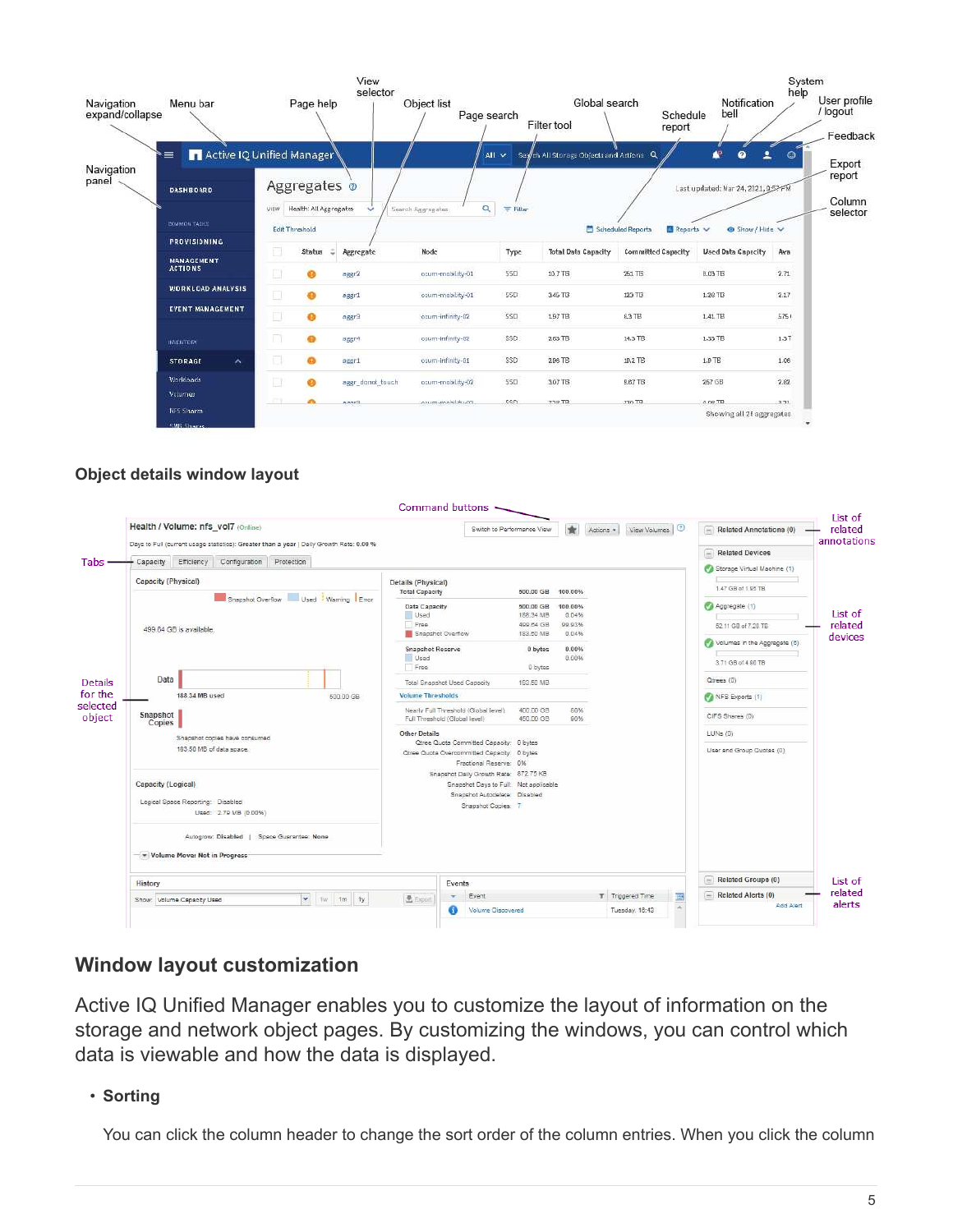header, the sort arrows ( $\triangle$  and  $\blacktriangledown$ ) appear for that column.

#### • **Filtering**

You can click the filter icon ( $\rightarrow$ ) to apply filters to customize the display of information on the storage and network object pages so that only those entries that match the conditions that are provided are displayed. You apply filters from the Filters pane.

The Filters pane enables you to filter most of the columns based on the options that are selected. For example, on the Health: All Volumes view, you can use the Filters pane to display all of the volumes that are offline by selecting the appropriate filter option under State.

Capacity-related columns in any list always display capacity data in appropriate units rounded off to two decimal points. This also applies when filtering capacity columns. For example, if you use the filter in the Total Data Capacity column in the Health: All Aggregates view to filter data greater than 20.45 GB, the actual capacity of 20.454 GB is displayed as 20.45 GB. Similarly, if you filter data less than 20.45 GB, the actual capacity of 20.449 GB is displayed as 20.45 GB.

If you use the filter in the Available Data % column in the Health: All Aggregates view to filter data greater than 20.45%, the actual capacity of 20.454% is displayed as 20.45%. Similarly, if you filter data less than 20.45%, the actual capacity of 20.449% is displayed as 20.45%.

#### • **Hiding or showing the columns**

You can click the column display icon (**Show/Hide**) to select which columns you want to display. Once you have selected the appropriate columns you can re-order them by dragging them using your mouse.

#### • **Searching**

You can use the search box to search for certain object attributes to help refine the list of items in the inventory page. For example, you can enter "cloud" to refine the list of volumes in the volumes inventory page to see all volumes that have the word "cloud" in them.

#### • **Exporting data**

You can click the **Reports** button (or **Export** button to export data to a comma-separated values (.csv) file,  $(.\text{pdf})$  document, or Microsoft Excel  $(.x \text{lsx})$  file and use the exported data to build reports.

## **Using the Unified Manager Help**

The Help includes information about all features included in Active IQ Unified Manager. You can use the table of contents, the index, or the search tool to find information about the features and how to use them.

Help is available from each tab and from the menu bar of the Unified Manager user interface.

The search tool in the Help does not work for partial words.

- To learn about specific fields or parameters, click  $\blacksquare$ .
- To view all the Help contents, click  $\bullet$  > Help/Documentation in the menu bar.

You can find more detailed information by expanding any portion of the Table of Contents in the navigation pane.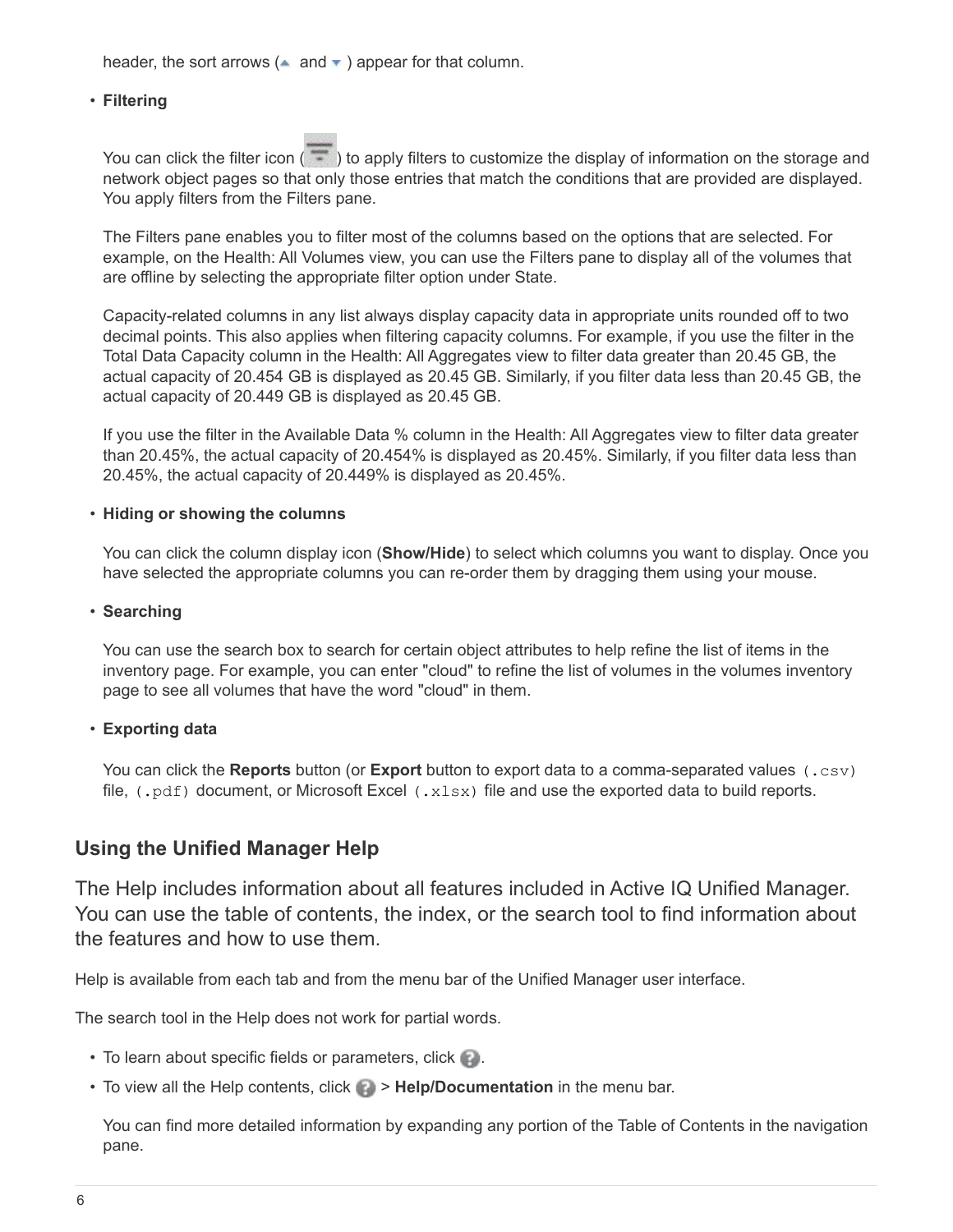- To search the Help contents, click the **Search** tab in the navigation pane, type the word or series of words you want to find, and click **Go!**
- To print Help topics, click the printer icon.

# **Bookmarking your favorite Help topics**

In the Help Favorites tab, you can bookmark Help topics that you use frequently. Help bookmarks provide fast access to your favorite topics.

# **Steps**

- 1. Navigate to the Help topic that you want to add as a favorite.
- 2. Click **Favorites**, and then click **Add**.

# **Searching for storage objects**

To quickly access a specific object, you can use the **Search all Storage Objects** field at the top of the menu bar. This method of global search across all objects enables you to quickly locate specific objects by type. Search results are sorted by storage object type and you can filter them further by object using the drop-down menu.

# **What you'll need**

- You must have one of the following roles to perform this task: Operator, Application Administrator, or Storage Administrator.
- A valid search must contain at least three characters.

When using the drop-down menu value "All", the global search displays the total number of results found in all object categories; with a maximum of 25 search results for each object category. You can select a specific object type from the drop-down menu to refine the search within a specific object type. In this case the returned list is not restricted to the top 25 objects.

The object types you can search for include:

- Clusters
- Nodes
- Storage VMs
- Aggregates
- Volumes
- Qtrees
- SMB Shares
- NFS Shares
- User or Group Quotas
- LUNs
- NVMe Namespaces
- Initiator Groups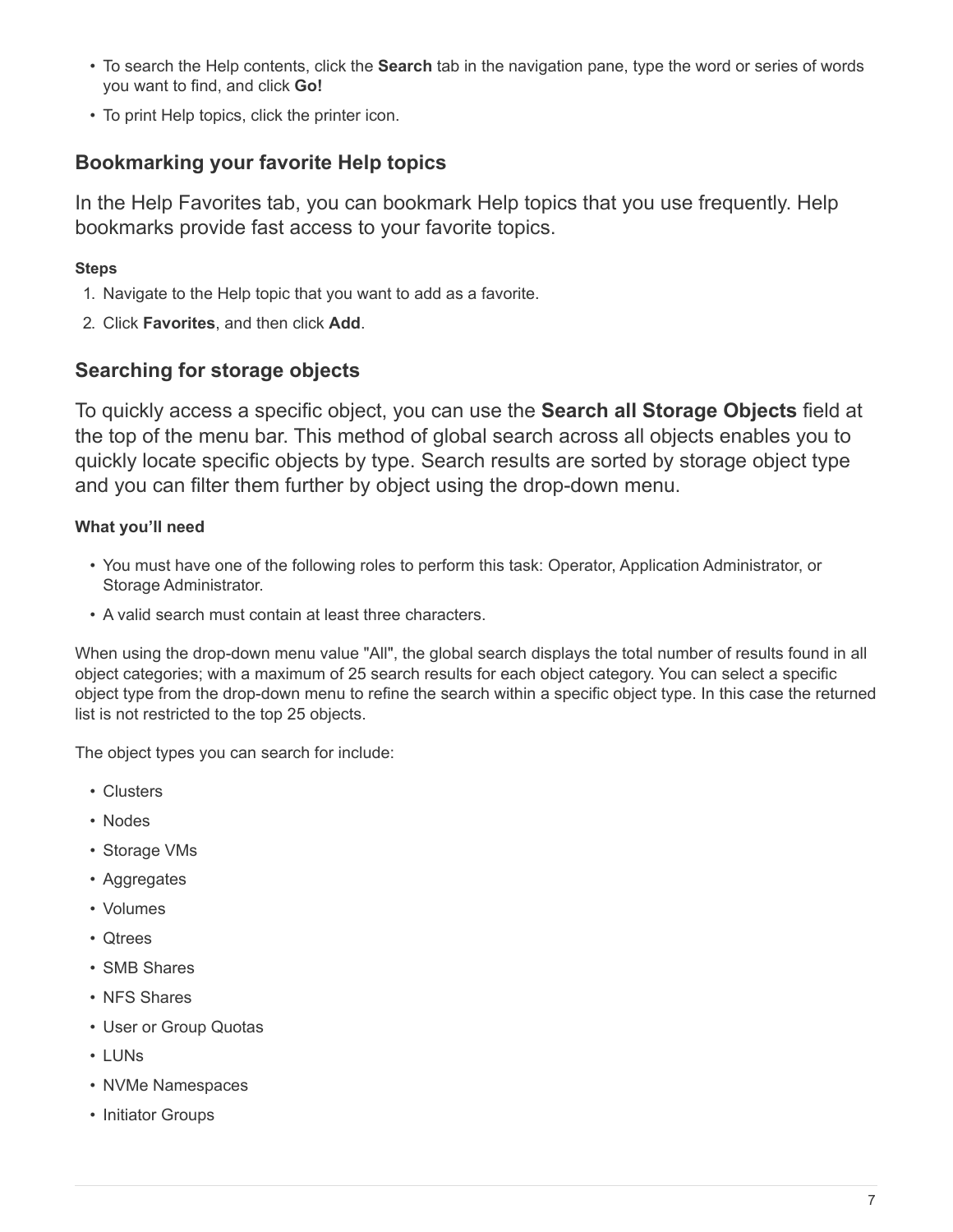- Initiators
- Consistency Group

Entering a workload name returns the list of workloads under the appropriate Volumes or LUNs category.

You can click any object in the search results to navigate to the Health details page for that object. If there is no direct health page for an object, then the Health page of the parent object is displayed. For example, when searching for a specific LUN, the SVM details page on which the LUN resides is displayed.



Ports and LIFs are not searchable in the global search bar.

## **Steps**

- 1. Select an object type from the menu to refine the search results for only a single object type.
- 2. Type a minimum of three characters of the object name in the **Search all Storage Objects** field.

In this example, the drop-down box has the Volumes object type selected. Typing "vol1" into the **Search all Storage Objects** field displays a list of all volumes whose names contain these characters.

|               |               |                          |                                                                      | ◎      |  |   |   |
|---------------|---------------|--------------------------|----------------------------------------------------------------------|--------|--|---|---|
|               | Type: Volumes |                          | w.                                                                   | Q volt |  |   | × |
| Showing top   |               |                          |                                                                      |        |  |   |   |
| 25            |               |                          |                                                                      |        |  | ٠ |   |
| of 53 Results |               |                          |                                                                      |        |  |   |   |
| Volumes       |               |                          |                                                                      |        |  |   |   |
| Libro         |               | ۰.                       | on Cluster: opm-simplicity<br>· on SWI: autobots sym cits rifs iscsi |        |  |   |   |
| vol1 sm       |               | · on SWI: vs2            | · on Cluster: opm simplicity                                         |        |  |   |   |
| newvol1       |               | · on SWI: julia_vs7_cifs | . on Cluster: ocum-mobility-01-02                                    |        |  |   |   |
| delvoit       |               | · on SWIt vs1            | · on Cluster: pcum-mobility-01-02                                    |        |  |   |   |
| fig woll      |               | on SWI: ys3              | on Cluster: opm-simplicity                                           |        |  |   |   |

# **Exporting storage data as reports**

You can export storage data in a variety of output formats and then use the exported data to build reports. For example, if there are 10 critical events that have not been resolved, you can export the data from the Event Management inventory page to create a report, and then send the report to admins who can resolve the issues.

You can export data to a .csv file, .xlsx file, or .pdf document from the **Storage** and **Network** inventory pages and use the exported data to build reports. There are other locations in the product where only .csv or .pdf files can be generated.

## **Steps**

1. Perform one of the following actions: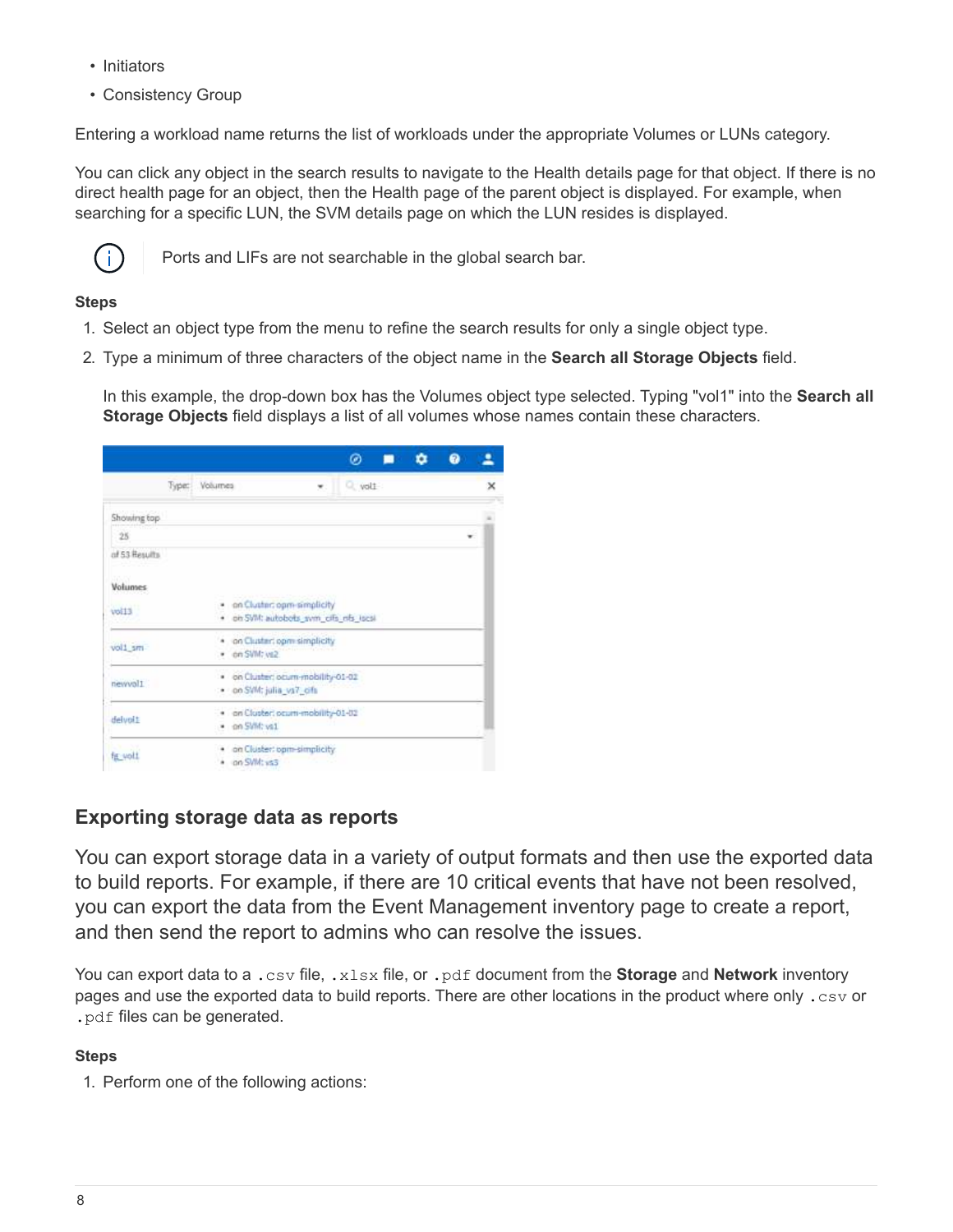| If you want to export                           | Do this                                                                                                                                                                                     |
|-------------------------------------------------|---------------------------------------------------------------------------------------------------------------------------------------------------------------------------------------------|
| Storage object inventory details                | Click Storage or Network from the left-navigation<br>menu, and then select a storage object. Choose<br>one of the system-provided views, or any custom<br>view that you have created.       |
| QoS Policy Group details                        | Click Storage > QoS Policy Groups from the left-<br>navigation menu.                                                                                                                        |
| Storage capacity and protection history details | Click Storage > Aggregates or Storage ><br>Volumes, then select a single aggregate or volume.                                                                                               |
| <b>Event details</b>                            | Click Event Management from the left-navigation<br>menu.                                                                                                                                    |
| Storage object top 10 performance details       | Click Storage > Clusters > Performance: All<br><b>Clusters, then select a cluster and choose the Top</b><br><b>Performers</b> tab. Then select a storage object and<br>performance counter. |

- 2. Click the **Reports** button (or **Export** button in some UI pages).
- 3. Click **Download CSV**, **Download PDF**, or **Download Excel** to confirm the export request.

From the Top Performers tab you can choose to download a report of the statistics for the single cluster you are viewing or for all clusters in the data center.

The file is downloaded.

4. Open the file in the appropriate application.

## **Related information**

Health/Clusters inventory page

[Scheduling a report](https://docs.netapp.com/us-en/active-iq-unified-manager-910/reporting/task_schedule_report.html)

# **Filtering inventory page content**

You can filter inventory page data in Unified Manager to quickly locate data based on specific criteria. You can use filtering to narrow the contents of the Unified Manager pages to show only the results in which you are interested. This provides a very efficient method of displaying only the data in which you are interested.

Use **Filtering** to customize the grid view based on your preferences. Available filter options are based on the object type being viewed in the grid. If filters are currently applied, the number of applied filters displays at the right of the Filter button.

Three types of filter parameters are supported.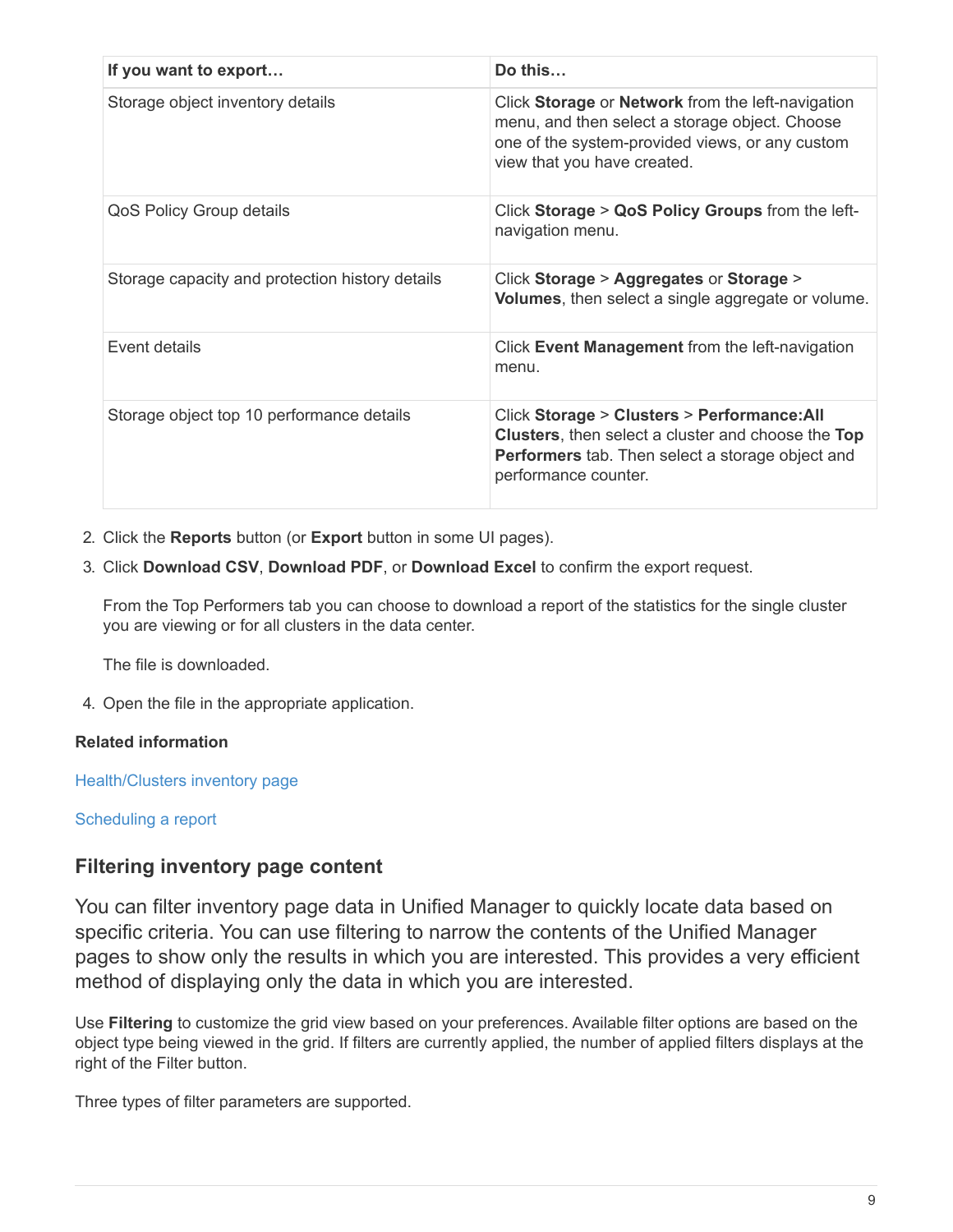| <b>Parameter</b> | <b>Validation</b>                                                            |
|------------------|------------------------------------------------------------------------------|
| String (text)    | The operators are contains, starts with, ends with,<br>and does not contain. |
| <b>Number</b>    | The operators are greater than, less than, in the<br>last, and between.      |
| Enum (text)      | The operators are is and is not.                                             |

The Column, Operator, and Value fields are required for each filter; the available filters reflect the filterable columns on the current page. The maximum number of filters you can apply is four. Filtered results are based on combined filter parameters. Filtered results apply to all pages in your filtered search, not just the page currently displayed.

You can add filters using the Filtering panel.

- 1. At the top of the page, click the **Filter** button. The Filtering panel displays.
- 2. Click the left drop-down list and select an object; for example, *Cluster*, or a performance counter.
- 3. Click the center drop-down list, and select the operator you want to use.
- 4. In the last list, select or enter a value to complete the filter for that object.
- 5. To add another filter, click **+Add Filter**. An additional filter field displays. Complete this filter using the process described in the preceding steps. Note that upon adding your fourth filter, the **+Add Filter** button no longer displays.
- 6. Click **Apply Filter**. The filter options are applied to the grid and the number of filters is displayed to the right of the Filter button.
- 7. Use the Filtering panel to remove individual filters by clicking the trash icon at the right of the filter to be removed.
- 8. To remove all filters, click **Reset** at the bottom of the filtering panel.

#### **Filtering example**

The illustration shows the Filtering panel with three filters. The **+Add Filter** button displays when you have fewer than the maximum of four filters.

| MBps         | ۳                        | greater than     | ۰                        | 5        | 싉 | MBps | 命 |
|--------------|--------------------------|------------------|--------------------------|----------|---|------|---|
| Node         | $\overline{\phantom{a}}$ | name starts with | $\overline{\phantom{a}}$ | test     |   |      | â |
| Type         | ₹                        | is               | $\cdot$                  | FCP Port | × |      | ä |
| + Add Filter |                          |                  |                          |          |   |      |   |

After clicking **Apply Filter**, the Filtering panel closes, applies your filters, and shows the number of filters

applied ( $\overline{z}$ <sup>3</sup>).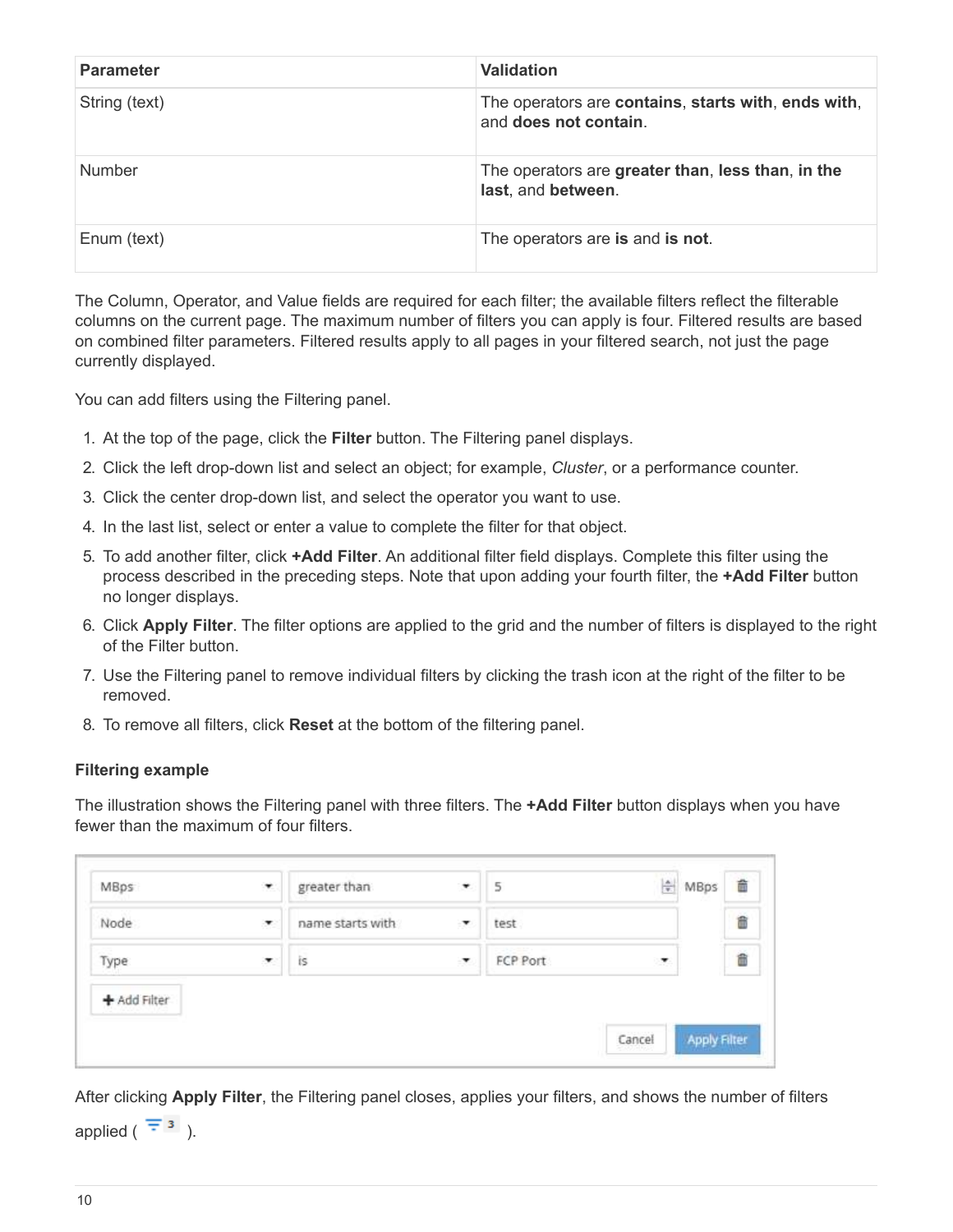# **Viewing active events from the notification bell**

The notification bell  $(\Box)$  in the menu bar provides a fast way to view the most important active events that Unified Manager is tracking.

The list of active events provides a way to see the total number of critical, error, warning, and upgrade events on all clusters. This list includes events from the previous 7 days, and it does not include Information events. You can click a link to display the list of events that you are most interested in.

Note that when a cluster is not reachable, Unified Manager displays this information in this page. You can view detailed information about a cluster that is unreachable by clicking the **Details** button. This action opens the Event details page. Scale monitoring issues, such as low space or RAM on the management station, are also displayed on this page.

# **Steps**

- 1. From the menu bar, click  $\blacksquare$ .
- 2. To view details for any of the active events, click the event text link, such as "2 Capacity" or "4 Performance".

# <span id="page-12-0"></span>**Monitoring and managing clusters from the dashboard**

The dashboard provides cumulative at-a-glance information about the current health of your monitored ONTAP systems. The dashboard provides "panels" that enable you to assess the overall capacity, performance, and security health of the clusters you are monitoring.

Additionally, there are certain ONTAP issues that you can fix directly from the Unified Manager user interface instead of having to use ONTAP System Manager or the ONTAP CLI.

At the top of the dashboard you can select whether the panels show information for all monitored clusters or for an individual cluster. You can start by viewing the status of all clusters and then drill down to individual clusters when you want to view detailed information.



Some of the panels listed below may not appear on the page based on your configuration.

| <b>Panels</b>             | <b>Description</b>                                                                                                                                          |
|---------------------------|-------------------------------------------------------------------------------------------------------------------------------------------------------------|
| <b>Management Actions</b> | When Unified Manager can diagnose and determine a<br>single resolution for an issue, those resolutions are<br>displayed in this panel with a Fix It button. |
| Capacity                  | Displays the total and used capacity for the local tier<br>and cloud tier, and the number of days until local<br>capacity reaches the upper limit.          |
| Performance Capacity      | Displays the performance capacity value for each<br>cluster and the number of days until performance<br>capacity reaches the upper limit.                   |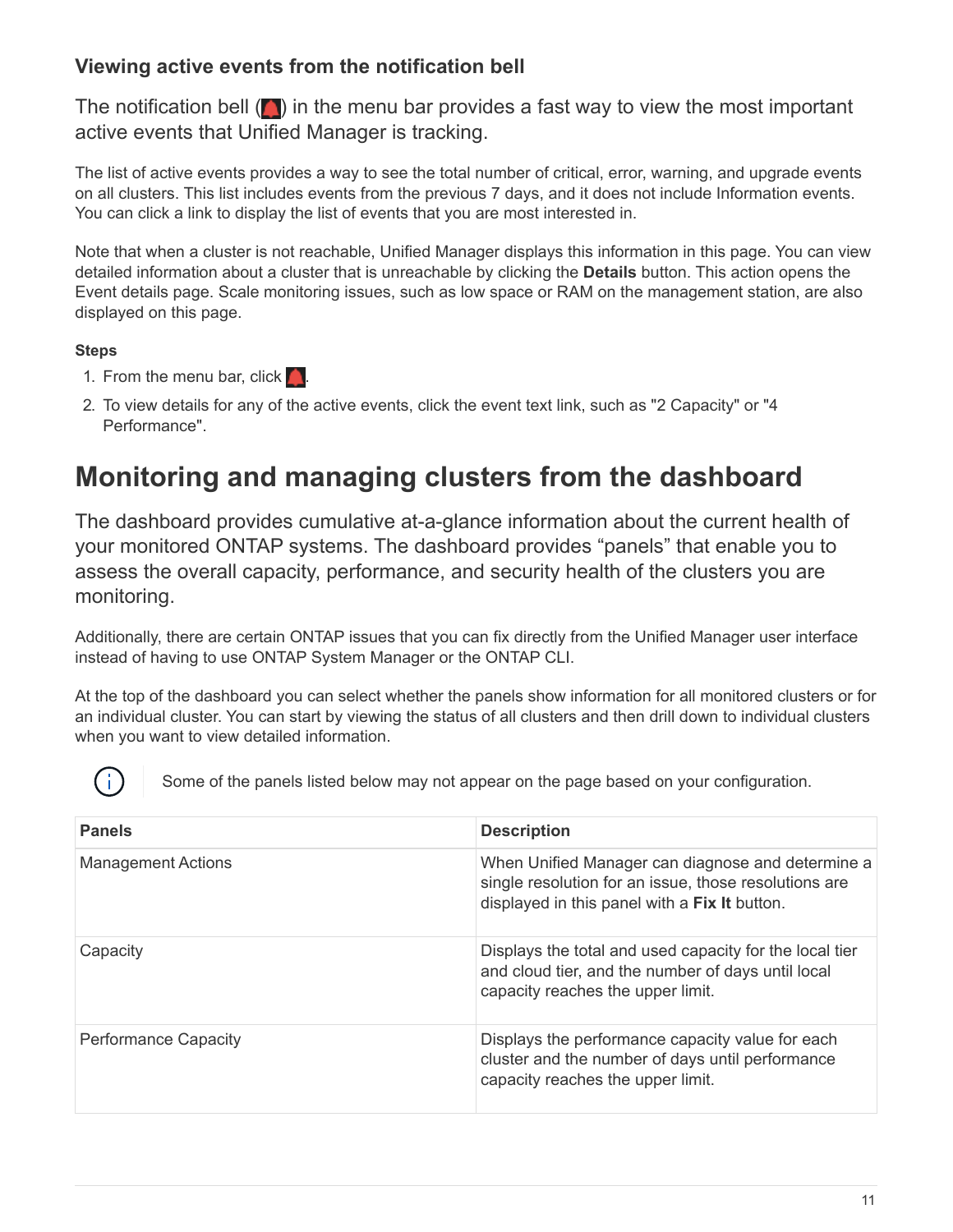| <b>Panels</b>               | <b>Description</b>                                                                                                                                                                                   |
|-----------------------------|------------------------------------------------------------------------------------------------------------------------------------------------------------------------------------------------------|
| <b>Workload IOPS</b>        | Displays the total number workloads that are currently<br>running in a certain range of IOPS.                                                                                                        |
| <b>Workload Performance</b> | Displays the total number of conforming and non-<br>conforming workloads that are assigned to each<br>defined Performance Service Level.                                                             |
| Security                    | Displays the number of clusters that are compliant or<br>not compliant, the number of SVMs that are compliant<br>or not compliant, and the number of volumes that are<br>encrypted or not encrypted. |
| Protection                  | Displays the number of Storage VM's that are<br>protected by SVM-DR relationship, volumes protected<br>by SnapMirror relationship, and volumes protected by<br>Snapshot.                             |
| <b>Usage Overview</b>       | Displays clusters sorted by highest IOPS, highest<br>throughput (MBps), or highest used physical capacity.                                                                                           |

# **Dashboard page**

The Dashboard page has "panels" that display the high level capacity, performance, and security health of the clusters you are monitoring. This page also provides a Management Actions panel that lists fixes that Unified Manager can make to resolve certain events.

Most of the panels also display the number of active events in that category, and the number of new events added over the previous 24 hours. This information helps you decide which clusters you may need to analyze further to resolve events. Clicking on the events displays the top events and provides a link to the Event Management inventory page filtered to show the active events in that category.

At the top of the dashboard you can select whether the panels show information for all monitored clusters ("All Clusters") or for an individual cluster. You can start by viewing the status of all clusters and then drill down to individual clusters when you want to view detailed information.



Some of the panels listed below will not appear on the page based on your configuration.

## • **Management Actions panel**

There are certain issues that Unified Manager can diagnose thoroughly and provide a single resolution. When available, those resolutions are displayed in this panel with a **Fix It** or **Fix All** button. You can fix these issues immediately from Unified Manager instead of having to use ONTAP System Manager or the ONTAP CLI. For viewing all the issues, click on

See [Fixing ONTAP issues directly from Unified Manager](#page-15-0) for more information.

## • **Capacity panel**

When viewing all clusters, this panel displays the physical used capacity (after applying storage efficiency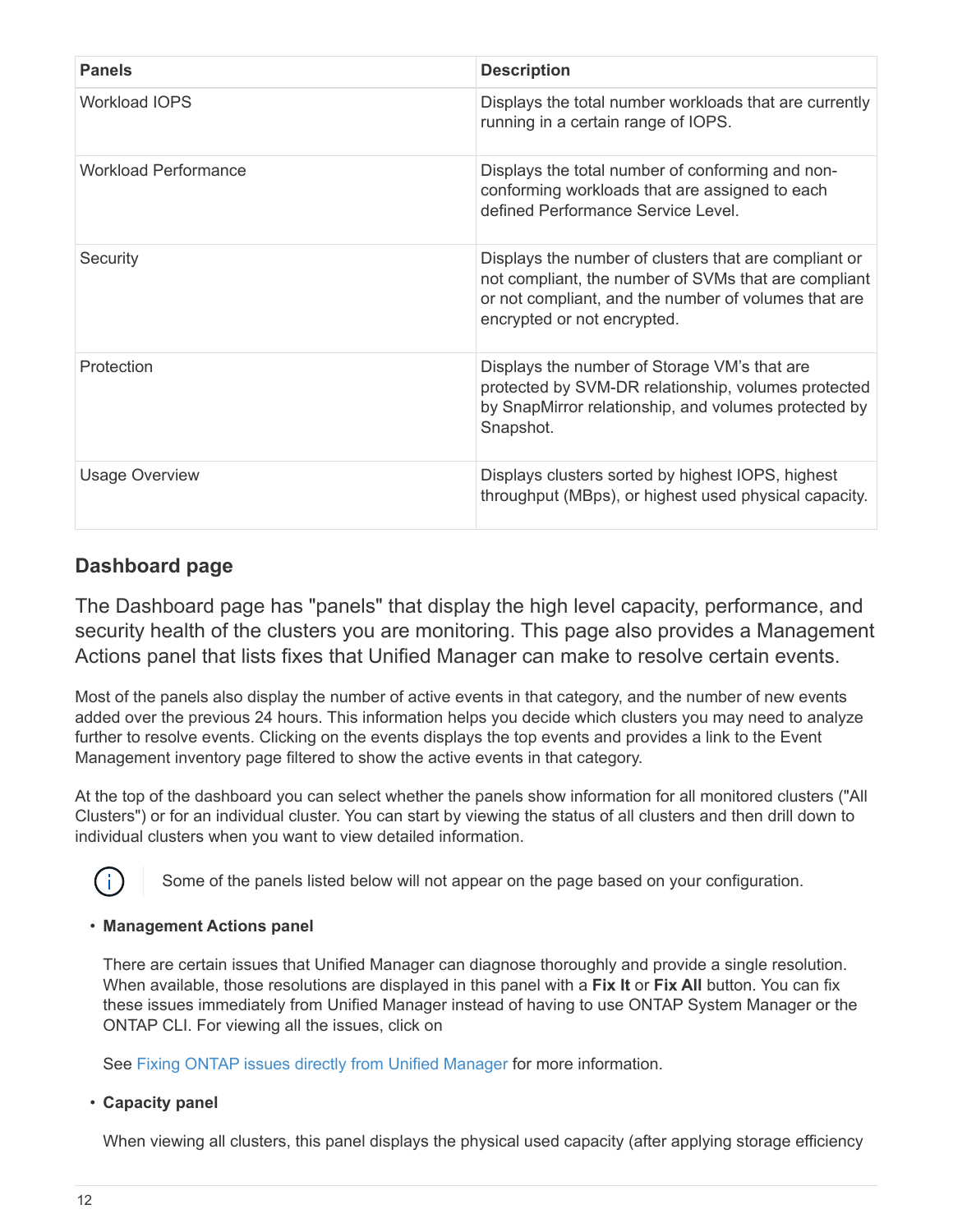savings) and physical available capacity (not including potential storage efficiency savings) for each cluster, the number of days until the disks are projected to be full, and the data reduction ratio based on configured ONTAP storage efficiency settings. It also lists the used capacity for any configured cloud tiers. Clicking the bar chart takes you to the Aggregates inventory page for that cluster. Clicking the "Days To Full" text displays a message that identifies the aggregate with the least number of capacity days remaining; click the aggregate name to see more details.

When viewing a single cluster, this panel displays the physical used capacity and physical available capacity for the data aggregates sorted by each individual disk type on the local tier, and for the cloud tier. Clicking the bar chart for a disk type takes you to the Volumes inventory page for the volumes using that disk type.

# • **Performance Capacity panel**

When viewing all clusters, this panel displays the performance capacity value for each cluster (averaged over the previous 1 hour) and the number of days until performance capacity reaches the upper limit (based on daily growth rate). Clicking the bar chart takes you to the Nodes inventory page for that cluster. Note that the Nodes inventory page displays the performance capacity averaged over the previous 72 hours. Clicking the "Days To Full" text displays a message that identifies the node with the least number of performance capacity days remaining; click the node name to see more details.

When viewing a single cluster, this panel displays the cluster performance capacity used percentage, total IOPS, and total throughput (MB/s) values, and the number of days until each of these three metrics are anticipated to reach their upper limit.

## • **Workload IOPS panel**

When viewing a single cluster, this panel displays the total number workloads that are currently running in a certain range of IOPS, and indicates the number for each disk type when you hover your cursor over the chart.

## • **Workload Performance panel**

This panel displays the total number of conforming and non-conforming workloads that are assigned to each Performance Service Level (PSL) policy. It also displays the number of workloads that are not assigned a PSL. Clicking a bar chart takes you to the conforming workloads assigned to that policy in the Workloads page. Clicking the number that follows the bar chart takes you to the conforming and nonconforming workloads assigned to that policy.

## • **Security panel**

When viewing all clusters, this panel displays the number of clusters that are compliant and not compliant, the number of storage VMs that are compliant and not compliant, and the number of volumes that are encrypted and not encrypted. Compliance is based on the [NetApp Security Hardening Guide for ONTAP 9.](http://www.netapp.com/us/media/tr-4569.pdf) Click the right-arrow at the top of the panel to view security details for all clusters in the Security page.

When viewing a single cluster, this panel displays whether the cluster is compliant or not compliant, the number of storage VMs that are compliant and not compliant, and the number of volumes that are encrypted and not encrypted. Click the right-arrow at the top of the panel to view security details for the cluster in the Security page. For more information, see [Managing cluster security objectives](https://docs.netapp.com/us-en/active-iq-unified-manager-910/health-checker/concept_manage_cluster_security_objectives.html).

# • **Data Protection panel**

This panel displays the data protection summary for a single or all the clusters in a data center. It displays the total number of data protection events and number of active events raised in the last 24 hours in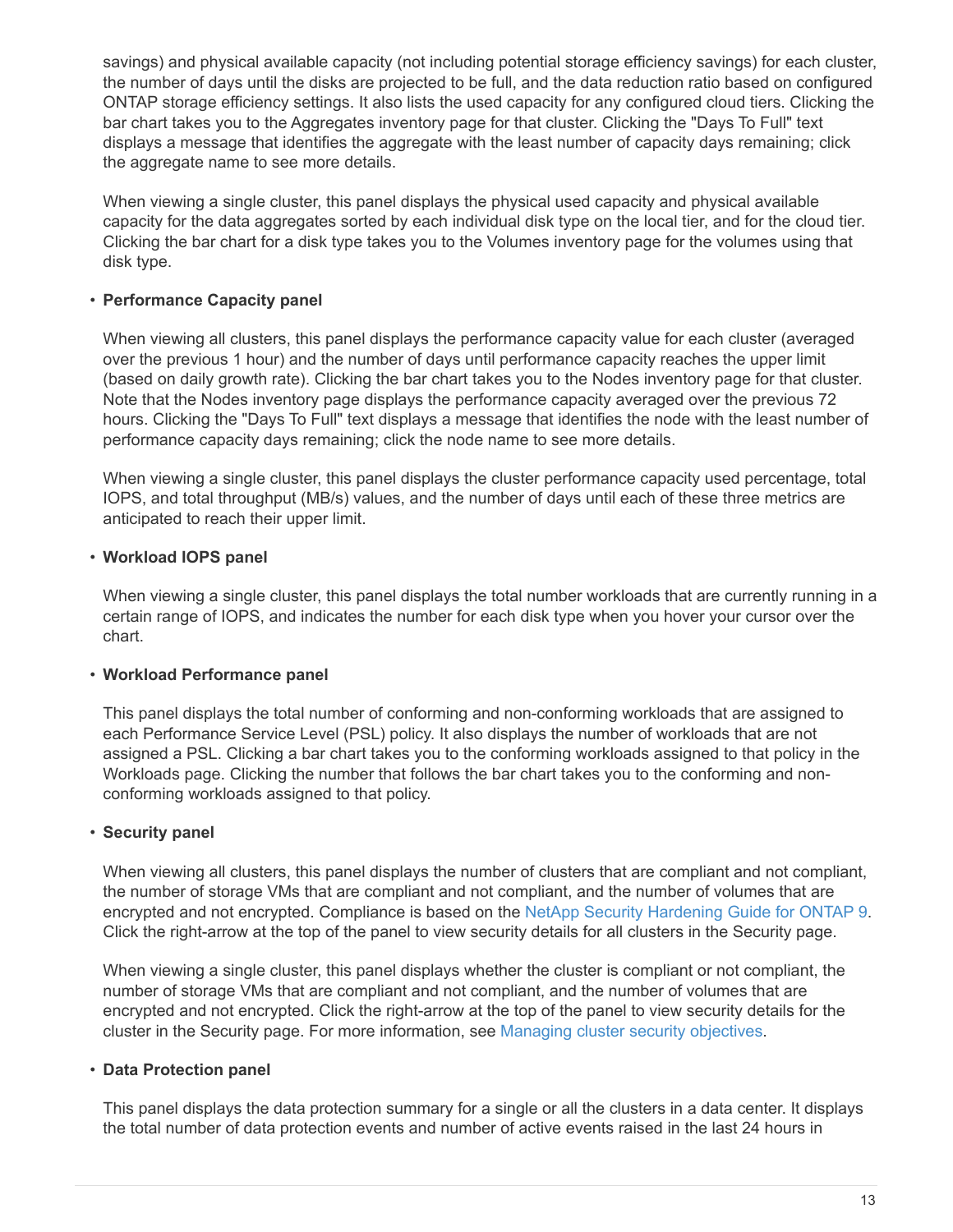ONTAP. The panel displays the number of volumes in a cluster or all the clusters in a data center protected by Snapshot copies and SnapMirror relationships. It also displays the number of volumes with SnapMirror recovery point objective (RPO) lag. You can hover your mouse to view the respective counts and legends. Clicking the bar charts takes you to the Volumes screen with the respective volumes selected. Clicking the link from each of these events takes you to the Event details page. You can click the **View All** link to view all active protection events in the Event Management inventory page. For more information, see [Viewing](https://docs.netapp.com/us-en/active-iq-unified-manager-910/data-protection/view-protection-status.html) [volume protection status.](https://docs.netapp.com/us-en/active-iq-unified-manager-910/data-protection/view-protection-status.html)

### • **Usage Overview panel**

When viewing all clusters, you can choose to view clusters sorted by highest IOPS, highest throughput (MB/s), or highest used physical capacity.

When viewing a single cluster, you can choose to view workloads sorted by highest IOPS, highest throughput (MB/s), or highest used logical capacity.

#### **Related information**

[Fixing issues using Unified Manager automatic remediations](https://docs.netapp.com/us-en/active-iq-unified-manager-910/events/task_fix_issues_using_um_automatic_remediations.html)

[Displaying information about performance events](https://docs.netapp.com/us-en/active-iq-unified-manager-910/performance-checker/task_display_information_about_performance_event.html)

[Managing performance using performance capacity and available IOPS information](https://docs.netapp.com/us-en/active-iq-unified-manager-910/performance-checker/concept_manage_performance_using_perf_capacity_available_iops.html)

[Volume / Health details page](https://docs.netapp.com/us-en/active-iq-unified-manager-910/health-checker/reference_health_volume_details_page.html)

[Performance event analysis and notification](https://docs.netapp.com/us-en/active-iq-unified-manager-910/performance-checker/reference_performance_event_analysis_and_notification.html)

[Description of event severity types](https://docs.netapp.com/us-en/active-iq-unified-manager-910/events/reference_description_of_event_severity_types.html)

[Sources of performance events](https://docs.netapp.com/us-en/active-iq-unified-manager-910/performance-checker/concept_sources_of_performance_events.html)

[Managing cluster security objectives](https://docs.netapp.com/us-en/active-iq-unified-manager-910/health-checker/concept_manage_cluster_security_objectives.html)

[Monitoring cluster performance from the Performance Cluster Landing page](https://docs.netapp.com/us-en/active-iq-unified-manager-910/performance-checker/concept_monitor_cluster_performance_from_cluster_landing_page.html)

[Monitoring performance using the Performance Inventory pages](https://docs.netapp.com/us-en/active-iq-unified-manager-910/performance-checker/concept_monitor_performance_using_object_performance.html)

# <span id="page-15-0"></span>**Managing ONTAP issues or features directly from Unified Manager**

You can fix certain ONTAP issues or manage certain ONTAP features directly from the Unified Manager user interface, instead of having to use ONTAP System Manager or the ONTAP CLI. The "Management Actions" option provides fixes to a number of ONTAP issues that have triggered Unified Manager events.

You can fix issues directly from the Management Actions page by selecting the **Management Actions** option on the left navigation pane. Management Actions are also available from the Management Actions panel on the Dashboard, Event details page, and Workload Analysis selection on the left-navigation menu.

There are certain issues that Unified Manager can diagnose thoroughly and provide a single resolution. For certain ONTAP features, such as anti-ransomware monitoring, Unified Manager performs internal checks and recommends specific actions. When available, those resolutions are displayed in Management Actions with a **Fix It** button. Click the **Fix It** button to fix the issue. You must have the Application Administrator or Storage Administrator role.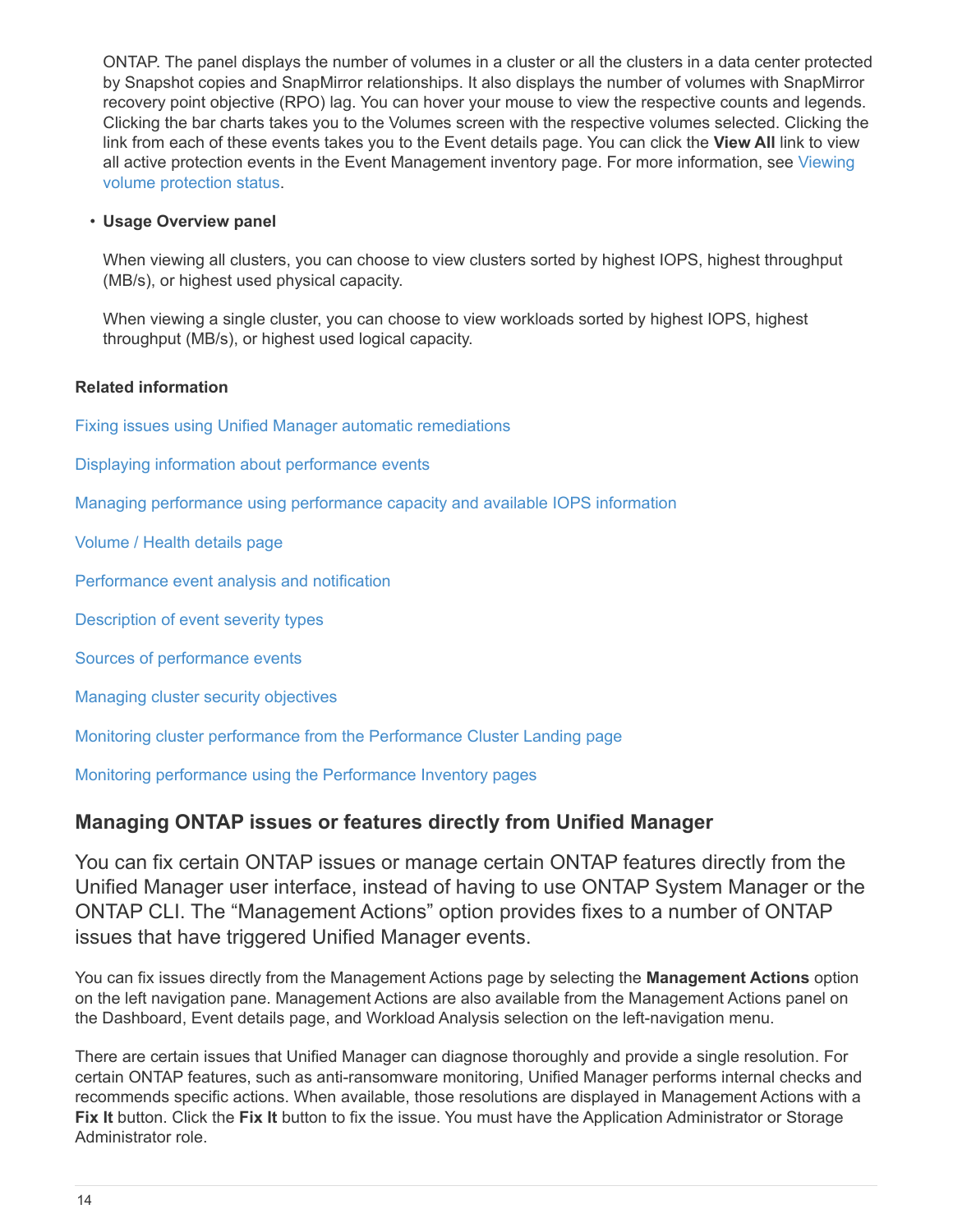Unified Manager sends ONTAP commands to the cluster to make the requested fix. When the fix is complete the event is obsoleted.

Some management actions enable you to fix the same issue on multiple storage objects using the **Fix All** button. For example, there may be 5 volumes that have the "Volume Space Full" event that could be resolved by clicking the **Fix All** management action for "Enable volume autogrow". One click enables you to fix this issue on 5 volumes.

For information about the ONTAP issues and features that you can manage by using automatic remediation, see [What issues can Unified Manager fix](#page-17-0)

# **What options do I have when I see the Fix It or Fix All button**

The Management Actions page provides you with the **Fix It** or **Fix All** button to fix issues that Unified Manager has been notified about through an event.

We recommend that you click the buttons to fix an issue, as required. However, if you are not sure that you want to resolve the issue as recommended by Unified Manager, you can perform the following actions:

| What do you want to do?                                                                                                                    | <b>Action</b>                                                                                                                                                                                    |
|--------------------------------------------------------------------------------------------------------------------------------------------|--------------------------------------------------------------------------------------------------------------------------------------------------------------------------------------------------|
| Have Unified Manager fix the issue on all identified<br>objects.                                                                           | Click the <b>Fix All</b> button.                                                                                                                                                                 |
| Do not fix the issue for any of the identified objects at<br>this time and hide this management action until the<br>event is raised again. | Click the down arrow and click <b>Dismiss All</b> .                                                                                                                                              |
| Fix the issue on only some of the identified objects.                                                                                      | Click the name of the management action to expand<br>the list and show all individual <b>Fix It</b> actions. Then<br>follow the steps for fixing or dismissing individual<br>management actions. |

| What do you want to do?                                                                               | <b>Action</b>                                                                                     |
|-------------------------------------------------------------------------------------------------------|---------------------------------------------------------------------------------------------------|
| Have Unified Manager fix the issue.                                                                   | Click the <b>Fix It</b> button.                                                                   |
| Do not fix the issue at this time and hide this<br>management action until the event is raised again. | Click the down arrow and click <b>Dismiss</b> .                                                   |
| Display the details for this event so you can better<br>understand the issue.                         | • Click the Fix It button and review the fix that will<br>be applied in the resulting dialog box. |
|                                                                                                       | • Click the down arrow and click <b>View Event Detail</b><br>to display the Event details page.   |
|                                                                                                       | Then click Fix It from either of these resulting pages if<br>you want to fix the issue.           |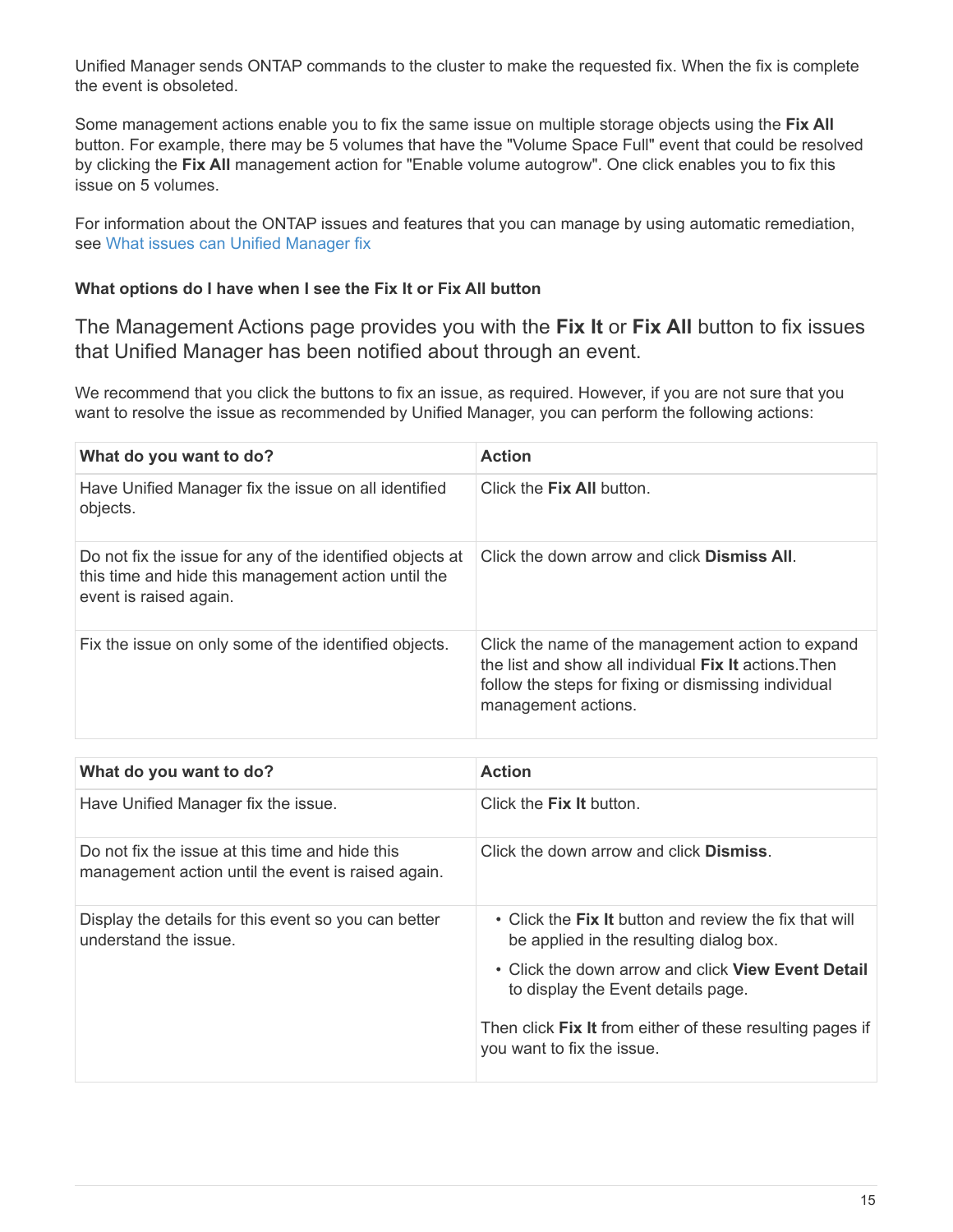| What do you want to do?                                                                | <b>Action</b>                                                                                                            |
|----------------------------------------------------------------------------------------|--------------------------------------------------------------------------------------------------------------------------|
| Display the details for this storage object so you can<br>better understand the issue. | Click the name of the storage object to display details<br>in either the Performance Explorer or Health Details<br>page. |

In some cases the fix is reflected in the next 15 minute configuration poll. In other cases it can take up to many hours for the configuration change to be verified and for the event to be obsoleted.

To see the list of completed or in progress management actions, click the filter icon and select **Completed** or **In Progress**.

Fix All operations run in a serial fashion, so when you view the **In Progress** panel some objects will have the Status **In Progress** whereas others will have the Status **Scheduled**; meaning they are still waiting to be implemented.

## **Viewing the status of management actions you have chosen to fix**

You can view the status of all management actions that you have chosen to fix in the Management Actions page. Most actions are shown as **Completed** fairly quickly after Unified Manager sends the ONTAP command to the cluster. However, some actions, such as moving a volume, can take longer.

There are three filters available on the Management Actions page:

- **Completed** shows both management actions that completed successfully and those that have failed. **Failed** actions provide a reason for the failure so that you can address the issue manually.
- **In Progress** shows both those management actions that are being implemented, and those that are scheduled to be implemented.
- **Recommended** shows all the management actions that are currently active for all monitored clusters.

## **Steps**

1. Click **Management Actions** on the left navigation pane. Alternately, click **a** at the top of the **Management Actions** panel on the **Dashboard** and select the View you want to see.

The Management Actions page is displayed.

- 2. You can click the caret icon next to the management action in the **Description** field to see details about the issue and the command that is being used to fix the issue.
- 3. To view any actions that **failed**, sort on the **Status** column in the **Completed** View. You can use the **Filter** tool for this same purpose.
- 4. If you want to view more information about a Failed management action, or if you decide that you want to fix a Recommended management action, you can click **View Event Detail** from the expanded area after you click the caret icon next to the management action. A **Fix It** button is available from that page.

## <span id="page-17-0"></span>**What issues can Unified Manager fix**

By using the automatic remediation feature of Active IQ Unified Manager, you can choose to resolve certain ONTAP issues or manage certain ONTAP features, such as antiransomware monitoring, effectively through Unified Manager.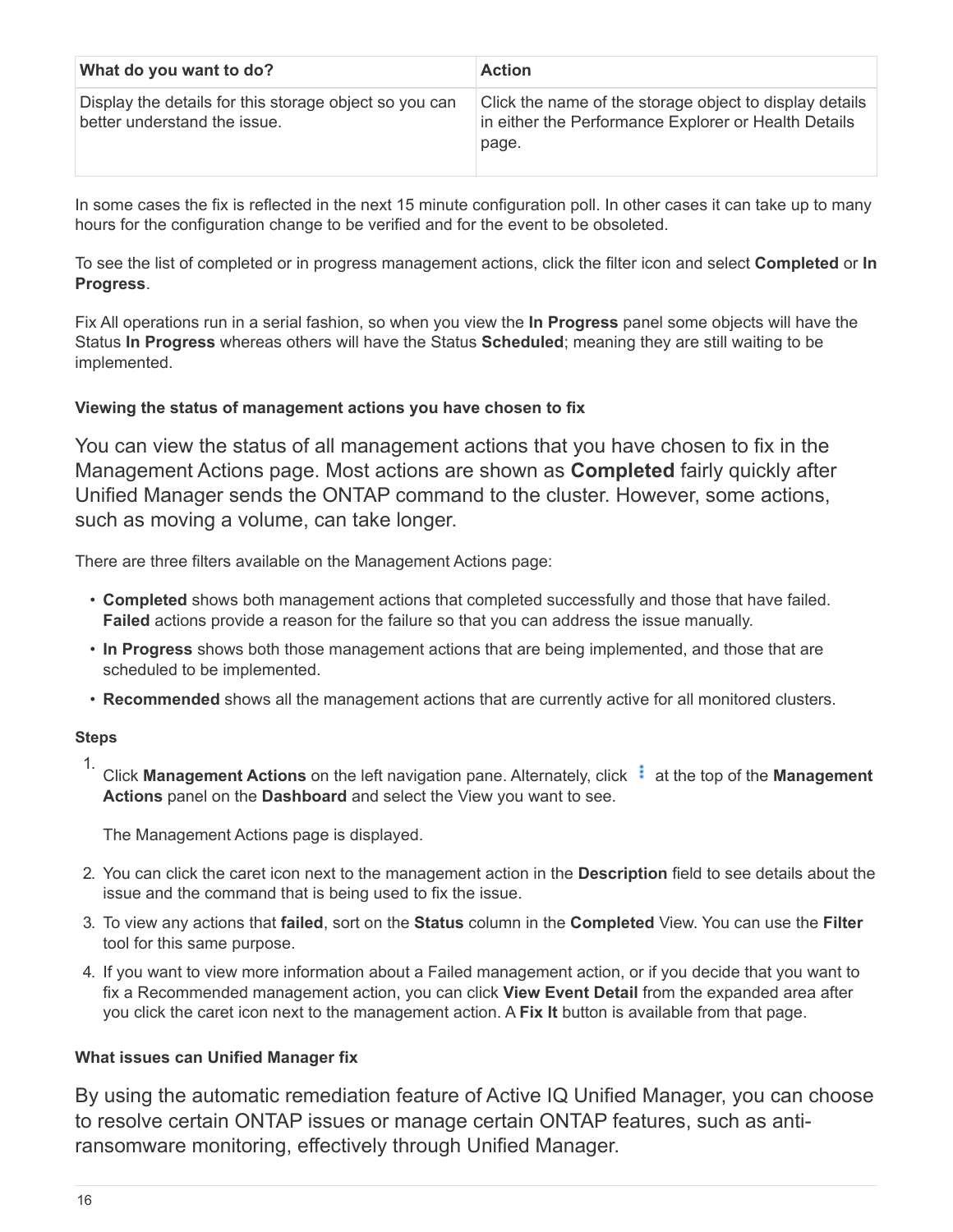This table describes these ONTAP issues or features that you can manage directly through the **Fix It** or **Fix All** button on the Unified Manager web UI.

| <b>Event Name and Description</b>                                                                                                                                               | <b>Management Action</b>                   | "Fix It" Operation                                                                                                                                                         |
|---------------------------------------------------------------------------------------------------------------------------------------------------------------------------------|--------------------------------------------|----------------------------------------------------------------------------------------------------------------------------------------------------------------------------|
| Volume Space Full<br>The volume is almost out of space<br>and it has breached the capacity<br>full threshold. This threshold is set<br>by default to 90% of the volume<br>size. | Enable volume autogrow                     | Unified Manager determines that<br>volume autogrow is not configured<br>for this volume, so it enables this<br>feature so the volume will grow in<br>capacity when needed. |
| <b>Inodes Full</b><br>This volume has run out of inodes<br>and cannot accept any new files.                                                                                     | Increase number of inodes on<br>volume     | Increases the number of inodes on<br>the volume by 2 percent.                                                                                                              |
| Storage Tier Policy Mismatch<br>Detected<br>The volume has lots of inactive<br>data and the current tiering policy is<br>set to "snapshot-only" or "none".                      | Enable automatic cloud tiering             | Since the volume already resides<br>on a FabricPool, it changes the<br>tiering policy to "auto" so that<br>inactive data is moved to the lower<br>cost cloud tier.         |
| <b>Storage Tier Mismatch Detected</b><br>The volume has lots of inactive<br>data, but it does not reside on a<br>cloud-enabled storage tier<br>(FabricPool).                    | Change volumes' storage tier               | Moves the volume to cloud-enabled<br>storage tier and sets the tiering<br>policy to "auto" to move inactive<br>data to the cloud tier.                                     |
| <b>Audit Log Disabled</b><br>The audit log is not enabled for the<br>storage VM                                                                                                 | Enable audit logging for the storage<br>VM | Enables audit logging on the<br>storage VM.<br>Note that the storage VM must<br>already have either a local or<br>remote audit log location<br>configured.                 |
| Login Banner Disabled<br>The login banner for the cluster<br>should be enabled to increase<br>security by making access<br>restrictions clear.                                  | Set login banner for the cluster           | Sets the cluster login banner to<br>"Access restricted to authorized<br>users".                                                                                            |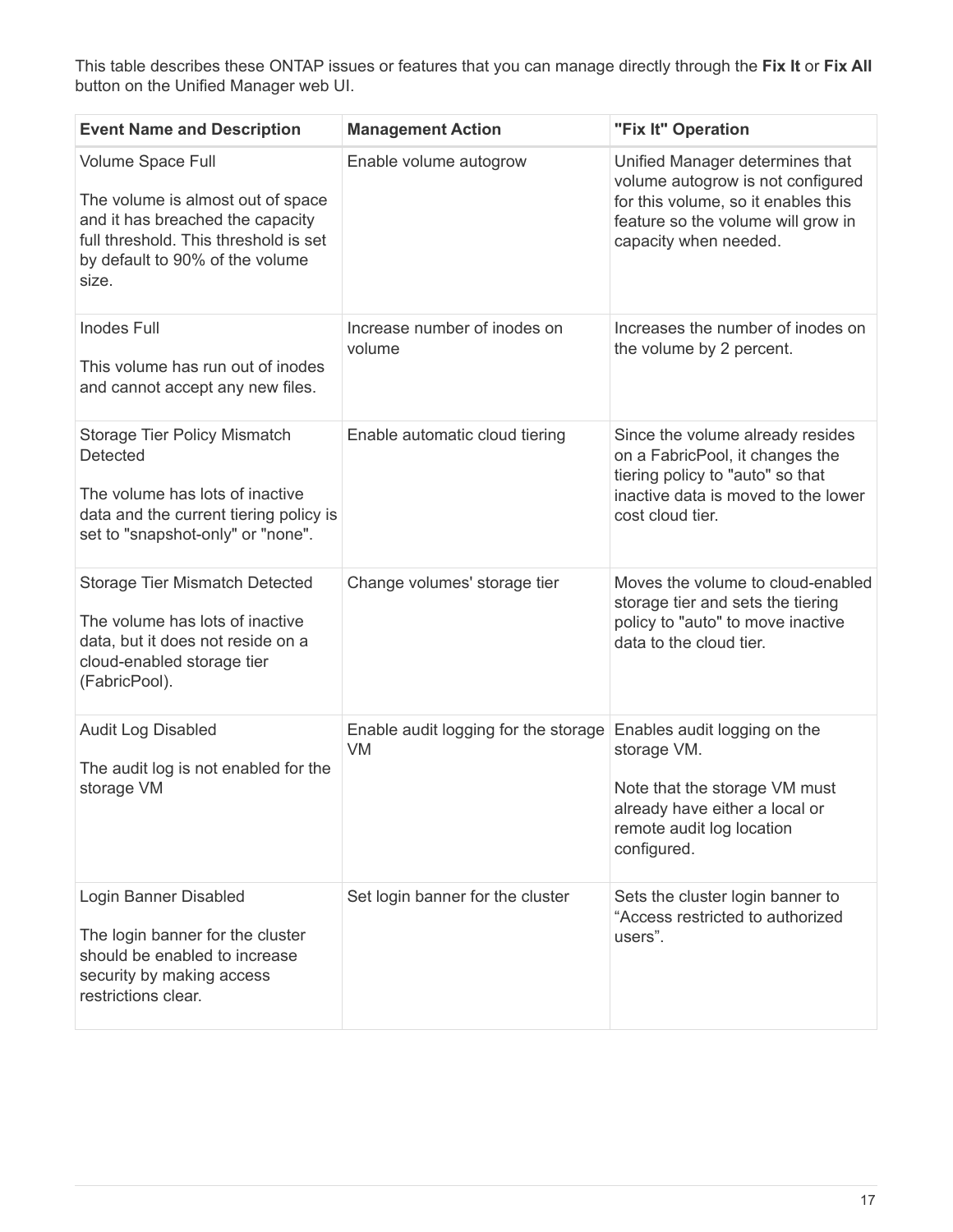| <b>Event Name and Description</b>                                                                                                                                                                                                                            | <b>Management Action</b>                                        | "Fix It" Operation                                                                                                                               |
|--------------------------------------------------------------------------------------------------------------------------------------------------------------------------------------------------------------------------------------------------------------|-----------------------------------------------------------------|--------------------------------------------------------------------------------------------------------------------------------------------------|
| Login Banner Disabled<br>The login banner for the storage<br>VM should be enabled to increase<br>security by making access<br>restrictions clear.                                                                                                            | Set login banner for the storage VM                             | Sets the storage VM login banner<br>to "Access restricted to authorized<br>users".                                                               |
| SSH is Using Insecure Ciphers<br>Ciphers with the suffix "-cbc" are<br>considered insecure.                                                                                                                                                                  | Remove insecure ciphers from the<br>cluster                     | Removes the insecure<br>ciphers - such as aes192-cbc and<br>aes128-cbc - from the cluster.                                                       |
| SSH is Using Insecure Ciphers<br>Ciphers with the suffix "-cbc" are<br>considered insecure.                                                                                                                                                                  | Remove insecure ciphers from the<br>storage VM                  | Removes the insecure<br>ciphers - such as aes192-cbc and<br>aes128-cbc - from the storage<br>VM.                                                 |
| AutoSupport HTTPS transport<br>disabled<br>The transport protocol used to send<br>AutoSupport messages to technical<br>support should be encrypted.                                                                                                          | Set HTTPS as the transport<br>protocol for AutoSupport messages | Sets HTTPS as the transport<br>protocol for AutoSupport messages<br>on the cluster.                                                              |
| <b>Cluster Load Imbalance Threshold</b><br><b>Breached</b><br>Indicates that the load is<br>imbalanced among the nodes in<br>the cluster. This event is generated<br>when the performance capacity<br>used variance is more than 30%<br>between nodes.       | Balance cluster workloads                                       | Unified Manager identifies the best<br>volume to move from one node to<br>the other to reduce the imbalance,<br>and then moves the volume.       |
| <b>Cluster Capacity Imbalance</b><br><b>Threshold Breached</b><br>Indicates that the capacity is<br>imbalanced among the aggregates<br>in the cluster. This event is<br>generated when the used capacity<br>variance is more than 70%<br>between aggregates. | <b>Balance cluster capacity</b>                                 | Unified Manager identifies the best<br>volume to move from one<br>aggregate to another to reduce the<br>imbalance, and then moves the<br>volume. |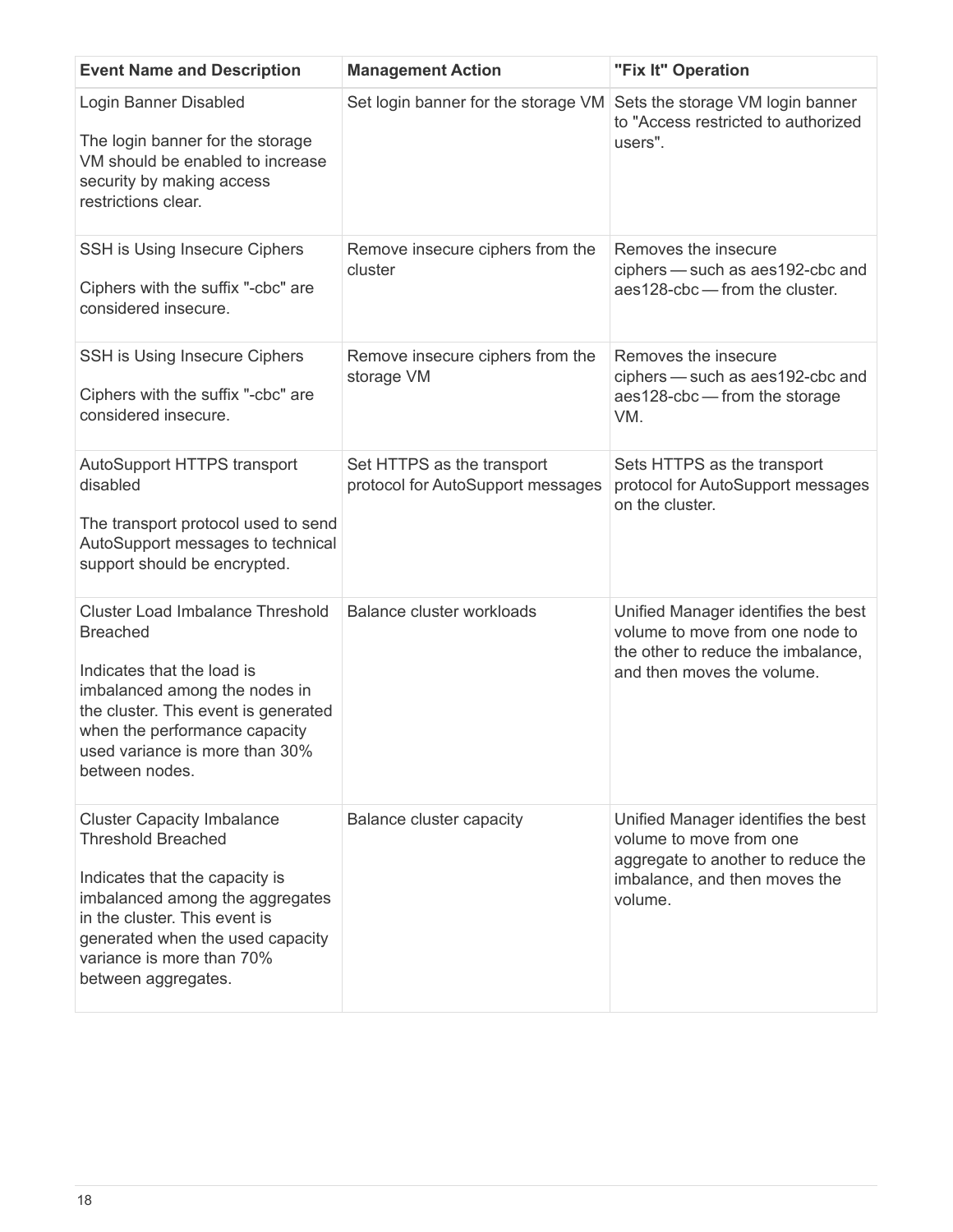| <b>Event Name and Description</b>                                                                                                                                                                                                                                                                                                                | <b>Management Action</b>            | "Fix It" Operation                                                                                                                                                                        |
|--------------------------------------------------------------------------------------------------------------------------------------------------------------------------------------------------------------------------------------------------------------------------------------------------------------------------------------------------|-------------------------------------|-------------------------------------------------------------------------------------------------------------------------------------------------------------------------------------------|
| <b>Performance Capacity Used</b><br><b>Threshold Breached</b><br>Indicates that the load on the node<br>could become over utilized if you<br>don't reduce the utilization by one<br>or more highly active workloads.<br>This event is generated when the<br>node performance capacity used<br>value is more than 100% for more<br>than 12 hours. | Limit high load on node             | Unified Manager identifies the<br>volume with the highest IOPS and<br>it applies a QoS policy using the<br>historical expected and peak IOPS<br>levels to reduce the load on the<br>node. |
| <b>Dynamic Event Warning Threshold</b><br><b>Breached</b><br>Indicates that the node is already<br>operating in an overloaded state<br>due to the abnormally high load of<br>some of the workloads.                                                                                                                                              | Reduce overload in node             | Unified Manager identifies the<br>volume with the highest IOPS and<br>it applies a QoS policy using the<br>historical expected and peak IOPS<br>levels to reduce the load on the<br>node. |
| Takeover is not possible<br>Failover is currently disabled, so<br>access to the node's resources<br>during an outage or reboot would<br>be lost until the node became<br>available again.                                                                                                                                                        | Enable node failover                | Unified Manager sends the<br>appropriate command to enable<br>failover on all nodes in the cluster.                                                                                       |
| Option Cf.takeover.on panic is<br>Configured OFF<br>The nodeshell option<br>"cf.takeover.on panic" is set to off,<br>which could cause an issue on HA-<br>configured systems.                                                                                                                                                                    | Enable takeover on panic            | Unified Manager sends the<br>appropriate command to the cluster<br>to change this setting to on.                                                                                          |
| Disable nodeshell option<br>snapmirror.enable<br>The old nodeshell option<br>"snapmirror.enable" is set to on,<br>which could cause an issue during<br>boot after upgrading to ONTAP 9.3<br>or greater.                                                                                                                                          | Set snapmirror.enable option to off | Unified Manager sends the<br>appropriate command to the cluster<br>to change this setting to off.                                                                                         |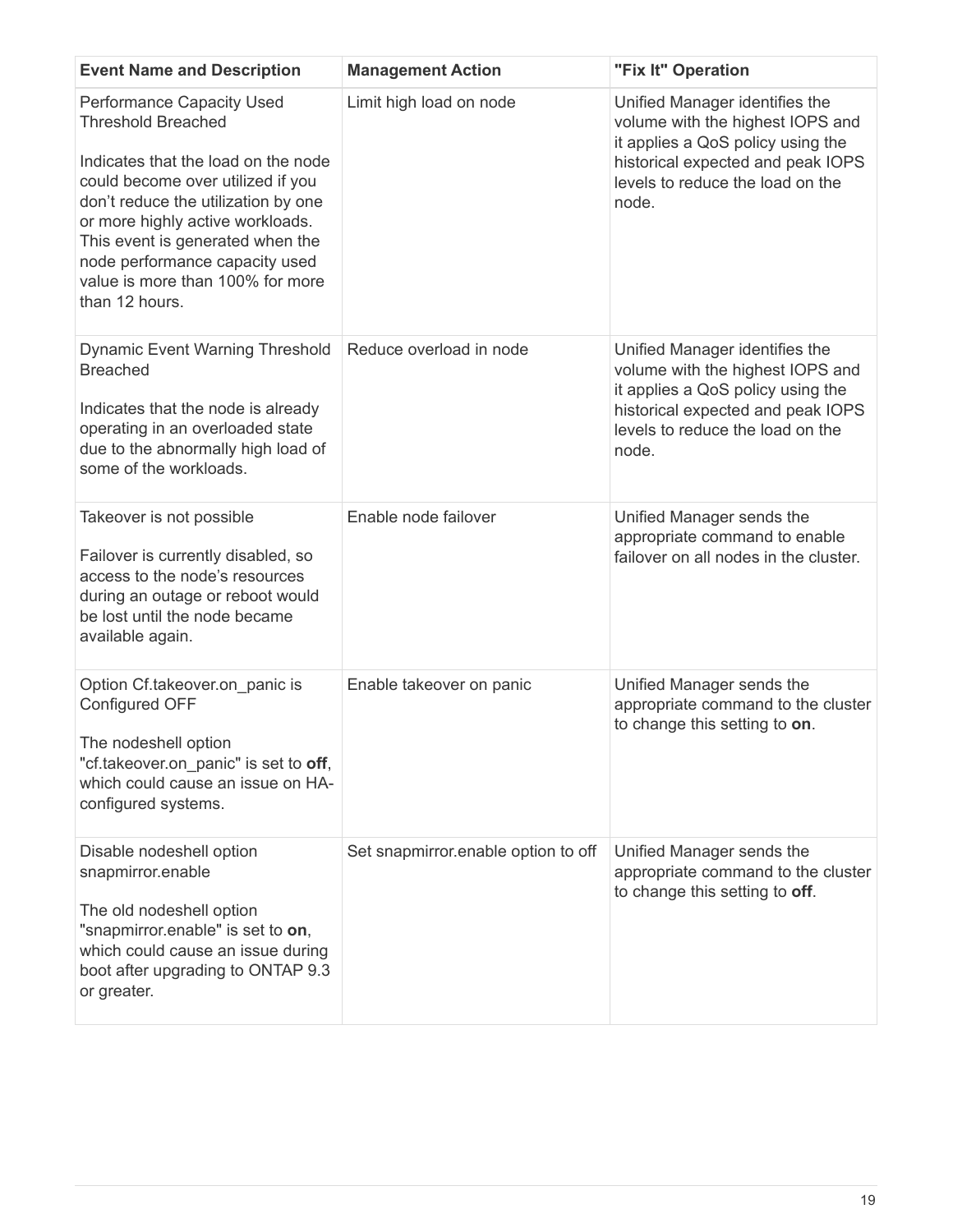| <b>Event Name and Description</b>                                                                                                                                                                                                                                                                          | <b>Management Action</b>                                               | "Fix It" Operation                                                                                                                                                                                                                                                                                                                                                                                                                          |
|------------------------------------------------------------------------------------------------------------------------------------------------------------------------------------------------------------------------------------------------------------------------------------------------------------|------------------------------------------------------------------------|---------------------------------------------------------------------------------------------------------------------------------------------------------------------------------------------------------------------------------------------------------------------------------------------------------------------------------------------------------------------------------------------------------------------------------------------|
| <b>Telnet enabled</b><br>Indicates a potential security issue<br>because Telnet is insecure and<br>passes data in an unencrypted<br>manner.                                                                                                                                                                | <b>Disable Telnet</b>                                                  | Unified Manager sends the<br>appropriate command to the cluster<br>to disable Telnet.                                                                                                                                                                                                                                                                                                                                                       |
| Configure storage VM anti-<br>ransomware learning<br>Periodically checks for clusters with<br>licenses for anti-ransomware<br>monitoring. Validates whether a<br>storage VM supports only NFS or<br>SMB volumes in such a cluster.                                                                         | Put storage VMs in a learning<br>mode of anti-ransomware<br>monitoring | Unified Manager sets anti-<br>ransomware monitoring to<br>learning state for the storage<br>VMs through the cluster<br>management console. Anti-<br>ransomware monitoring on all the<br>new volumes created on the<br>storage VM are automatically<br>moved to a learning mode.<br>Through this enablement, ONTAP<br>can learn the pattern of activity on<br>the volumes and detect the<br>anomalies due to potential<br>malicious attacks. |
| Configure volume anti-ransomware<br>learning<br>Periodically checks for clusters with<br>licenses for anti-ransomware<br>monitoring. Validates whether a<br>volume supports only NFS or SMB<br>services in such a cluster.                                                                                 | Put volumes in learning mode of<br>anti-ransomware monitoring          | Unified Manager sets anti-<br>ransomware monitoring to<br>learning state for the volumes<br>through the cluster management<br>console. Through this enablement,<br>ONTAP can learn the pattern of<br>activity on the volumes and detect<br>the anomalies due to potential<br>malicious attacks.                                                                                                                                             |
| Enable volume anti-ransomware<br>Periodically checks for clusters with<br>licenses for anti-ransomware<br>monitoring. Detects whether the<br>volumes are in the learning<br>mode of anti-ransomware<br>monitoring for more than 45 days,<br>and determines the prospect of<br>putting them in active mode. | Put volumes in active mode of<br>anti-ransomware monitoring            | Unified Manager sets anti-<br>ransomware monitoring to active<br>on the volumes through the cluster<br>management console. Through this<br>enablement, ONTAP can learn the<br>pattern of activity on the volumes<br>and detect the anomalies due to<br>potential malicious attacks, and<br>create alerts for data protection<br>actions.                                                                                                    |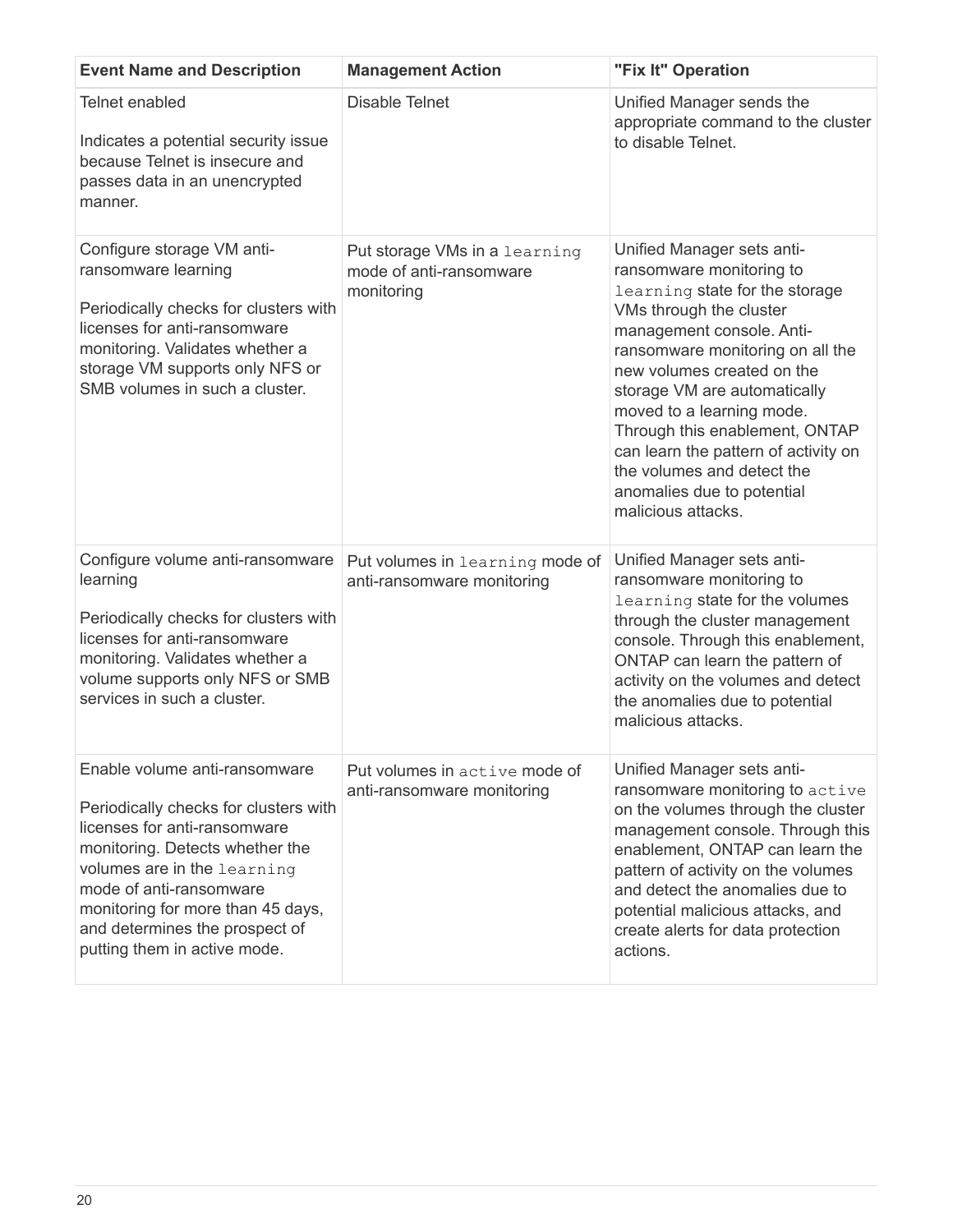| <b>Event Name and Description</b>                                                                                                                                                                                                                                                                                            | <b>Management Action</b>                         | "Fix It" Operation                                                                                                   |
|------------------------------------------------------------------------------------------------------------------------------------------------------------------------------------------------------------------------------------------------------------------------------------------------------------------------------|--------------------------------------------------|----------------------------------------------------------------------------------------------------------------------|
| Disable volume anti-ransomware<br>Periodically checks for clusters with<br>licenses for anti-ransomware<br>monitoring. Detects repetitious<br>notifications during active anti-<br>ransomware monitoring on the<br>volumes (for example, multiple<br>warnings of potential ransomware<br>attacks are returned over 30 days). | Disable anti-ransomware<br>monitoring on volumes | Unified Manager disables anti-<br>ransomware monitoring on the<br>volumes through the cluster<br>management console. |

# **Overriding management actions through scripts**

You can create custom scripts and associate them to alerts to take specific actions for specific events, and not opt for the default management actions available for them on the Management Actions page or Unified Manager dashboard.

If you want to take specific actions for an event type and choose not to fix them as a part of the management action capability provided by Unified Manager, you can configure a custom script for the specific action. You can then associate the script with an alert for that event type and take care of such events individually. In this case, management actions are not generated for that specific event type on the Management Actions page or Unified Manager dashboard.

# <span id="page-22-0"></span>**Managing clusters**

You can manage the ONTAP clusters by using Unified Manager to monitor, add, edit, and remove clusters.

# **How the cluster discovery process works**

After you have added a cluster to Unified Manager, the server discovers the cluster objects and adds them to its database. Understanding how the discovery process works helps you to manage your organization's clusters and their objects.

The monitoring interval for collecting cluster configuration information is 15 minutes. For example, after you have added a cluster, it takes 15 minutes to display the cluster objects in the Unified Manager UI. This time frame is also true when making changes to a cluster. For example, if you add two new volumes to an SVM in a cluster, you see those new objects in the UI after the next polling interval, which could be up to 15 minutes.

The following image illustrates the discovery process: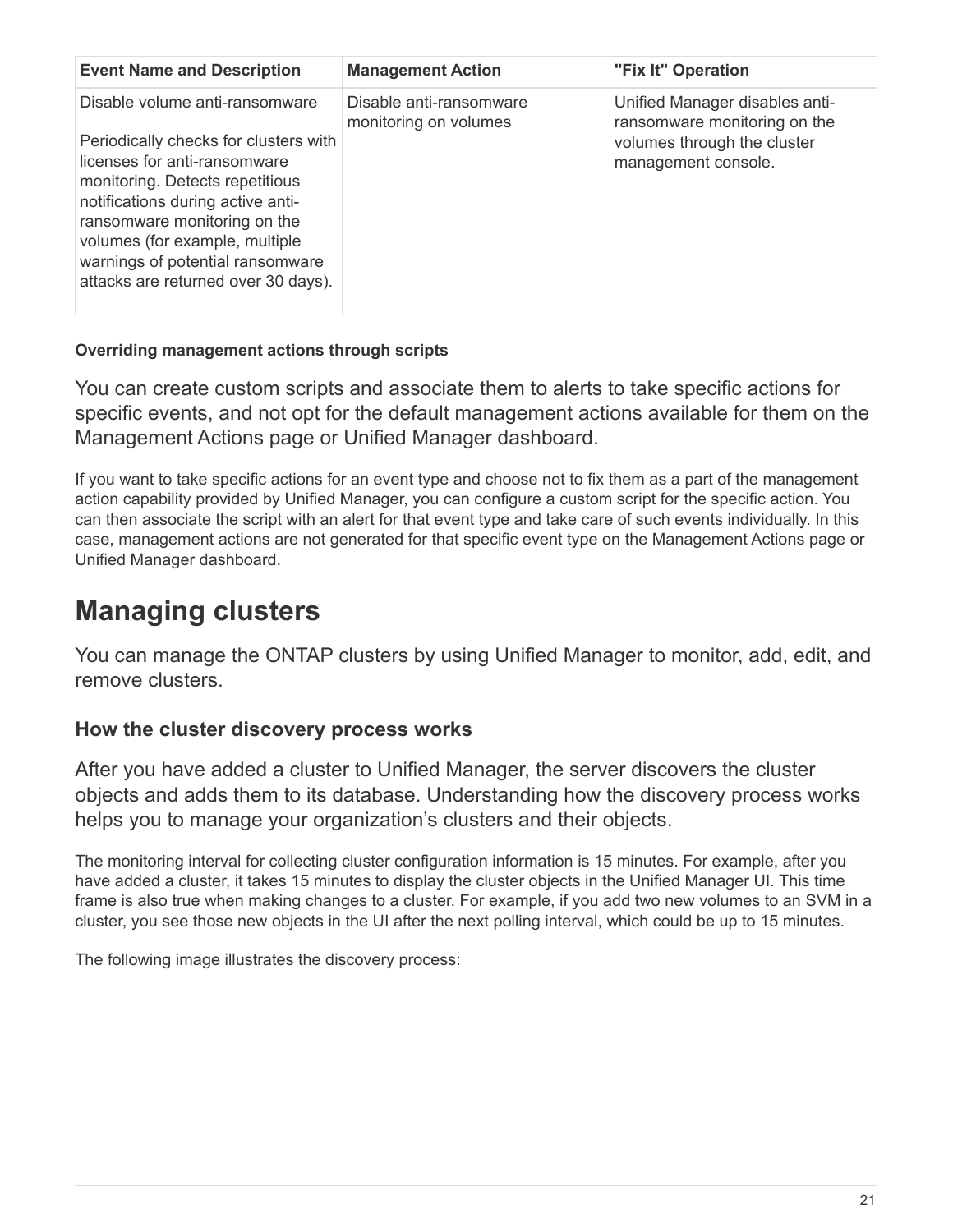

After all the objects for a new cluster are discovered, Unified Manager starts to gather historical performance data for the previous 15 days. These statistics are collected using the data continuity collection functionality. This feature provides you with over two weeks of performance information for a cluster immediately after it is added. After the data continuity collection cycle is completed, real-time cluster performance data is collected, by default, every five minutes.



Because the collection of 15 days of performance data is CPU intensive, it is suggested that you stagger the addition of new clusters so that data continuity collection polls are not running on too many clusters at the same time.

# **Viewing the list of monitored clusters**

You can use the Cluster Setup page to view your inventory of clusters. You can view details about the clusters, such as their name or IP address and communication status.

# **What you'll need**

You must have the Operator, Application Administrator, or Storage Administrator role.

The list of clusters is sorted by the collection state severity level column. You can click a column header to sort the clusters by different columns.

## **Step**

1. In the left navigation pane, click **Storage Management** > **Cluster Setup**.

## **Related information**

Configuration/Cluster Data Sources page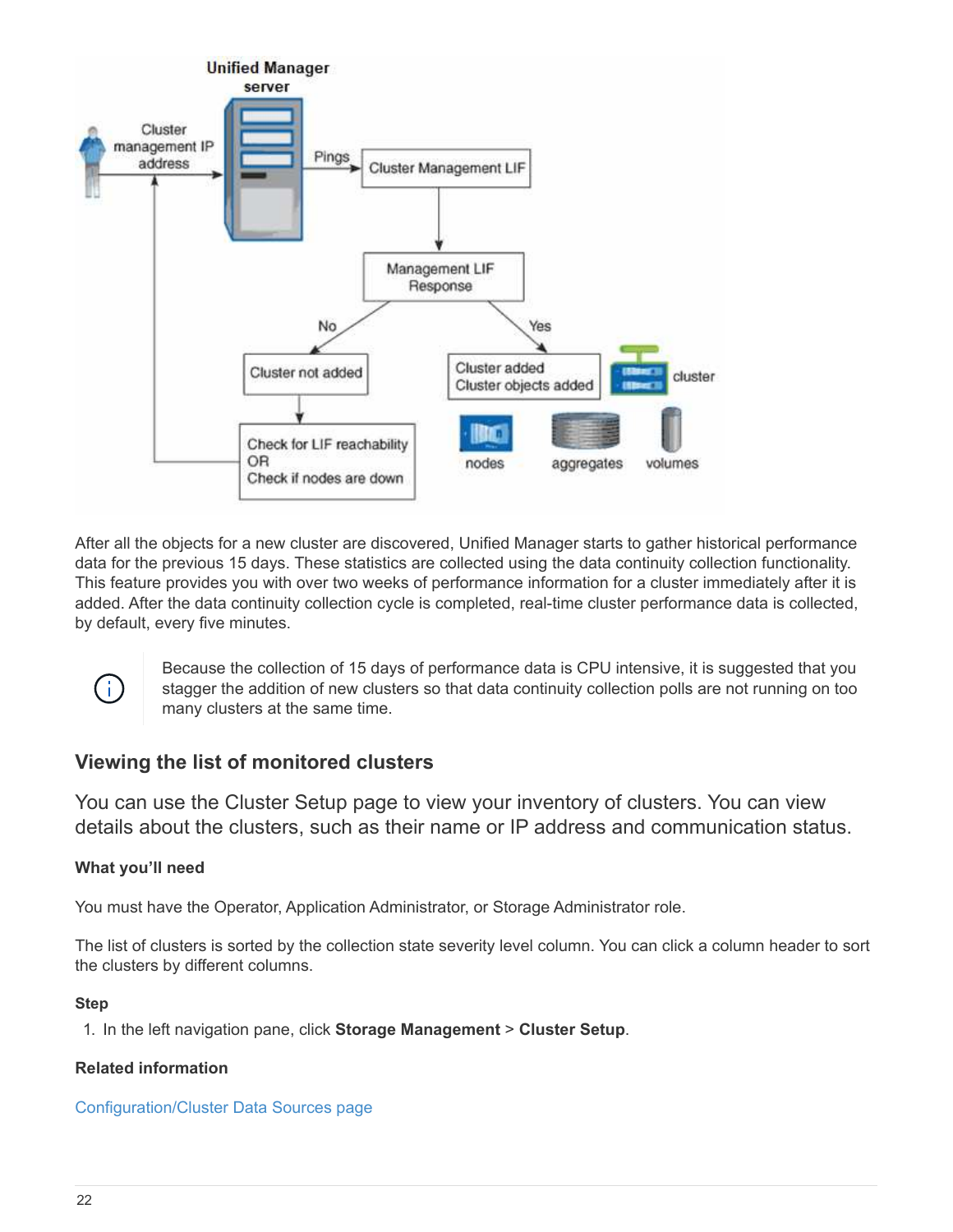# **Adding clusters**

You can add a cluster to Active IQ Unified Manager so that you can monitor the cluster. This includes the ability to obtain cluster information such as the health, capacity, performance, and configuration of the cluster so that you can find and resolve any issues that might occur.

# **What you'll need**

- You must have the Application Administrator role or the Storage Administrator role.
- You must have the host name or cluster management IP address (IPv4 or IPv6) for the cluster.

When using the host name, it must resolve to the cluster management IP address for the cluster management LIF. If you use a node management LIF, the operation fails.

• You must have the user name and password to access the cluster.

This account must have the *admin* role with Application access set to *ontapi*, *ssh*, and *http*.

- You must know the port number to connect to the cluster using the HTTPS protocol (typically port 443).
- The cluster must be running ONTAP version 9.1 software or greater.
- You must have adequate space on the Unified Manager server. You are prevented from adding a cluster to the server when greater than 90% of space is already consumed.
- You have the required certificates. Two types of certificates are required:

**Server certificates**: Used for registration. A valid certificate is required for adding a cluster. If the server certificate expires, you should regenerate it and restart Unified Manager for the services to be automatically registered again. For information about certificate generation, see the knowledge base (KB) article: [How to](https://kb.netapp.com/Advice_and_Troubleshooting/Data_Storage_Software/ONTAP_OS/How_to_renew_an_SSL_certificate_in_ONTAP_9) [renew an SSL certificate in ONTAP 9](https://kb.netapp.com/Advice_and_Troubleshooting/Data_Storage_Software/ONTAP_OS/How_to_renew_an_SSL_certificate_in_ONTAP_9)

**Client certificates**: Used for authentication. A valid certificate is required for adding a cluster. You cannot add a cluster to Unified Manager with an expired certificate and if the client certificate has already expired, you should regenerate it before adding the cluster. However, if this certificate expires for a cluster that is already added, and is being used by Unified Manager, EMS messaging continues to function with the expired certificate. You do not need to regenerate the client certificate.



You can add clusters which are behind a NAT/firewall by using the Unified Manager NAT IP address. Any connected Workflow Automation or SnapProtect systems must also be behind the NAT/firewall, and SnapProtect API calls must use the NAT IP address to identify the cluster.

- Each cluster in a MetroCluster configuration must be added separately.
- A single instance of Unified Manager can support a specific number of nodes. If you need to monitor an environment that exceeds the supported node count, you must install an additional instance of Unified Manager to monitor some of the clusters.
- You can monitor a single cluster by two instances of Unified Manager provided that you have configured a second cluster-management LIF on the cluster so that each instance of Unified Manager connects through a different LIF.

#### **Steps**

1. In the left navigation pane, click **Storage Management** > **Cluster Setup**.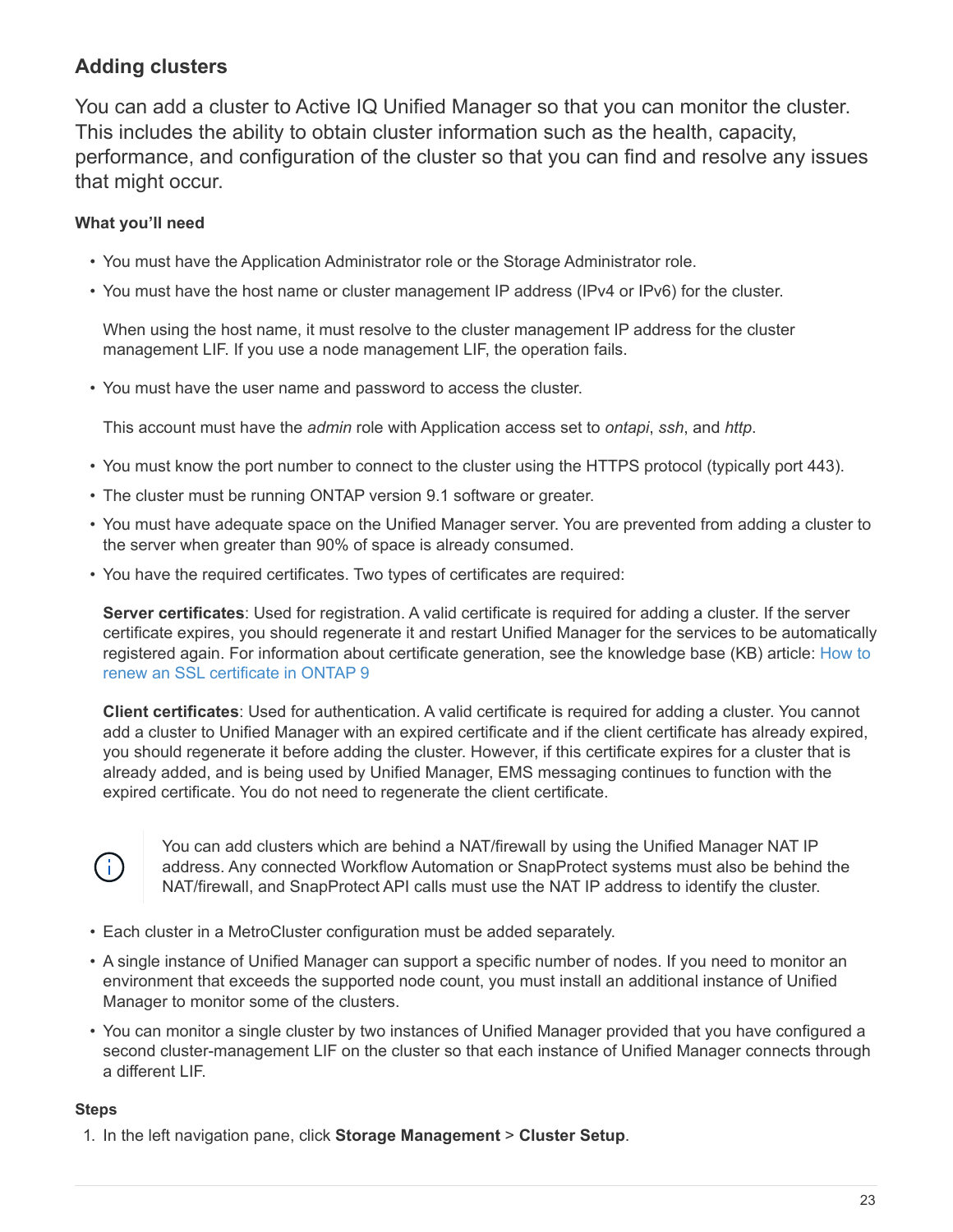- 2. On the Cluster Setup page, click **Add**.
- 3. In the Add Cluster dialog box, specify the values as required, and then click **Submit**.
- 4. In the Authorize Host dialog box, click **View Certificate** to view the certificate information about the cluster.
- 5. Click **Yes**.

Unified Manager checks the certificate only when the cluster is added initially. Unified Manager does not check the certificate for each API call to ONTAP.

After all the objects for a new cluster are discovered, Unified Manager starts to gather historical performance data for the previous 15 days. These statistics are collected using the data continuity collection functionality. This feature provides you with over two weeks of performance information for a cluster immediately after it is added. After the data continuity collection cycle is completed, real-time cluster performance data is collected, by default, every five minutes.



Because the collection of 15 days of performance data is CPU intensive, it is suggested that you stagger the addition of new clusters so that data continuity collection polls are not running on too many clusters at the same time. Additionally, if you restart Unified Manager during the data continuity collection period, the collection will be halted and you will see gaps in the performance charts for the missing timeframe.

If you receive an error message that you cannot add the cluster, check to see if the following issues exist:



- If the clocks on the two systems are not synchronized and the Unified Manager HTTPS certificate start date is later than the date on the cluster. You must ensure that the clocks are synchronized using NTP or a similar service.
- If the cluster has reached the maximum number of EMS notification destinations the Unified Manager address cannot be added. By default only 20 EMS notification destinations can be defined on the cluster.

## **Related information**

#### [Adding users](https://docs.netapp.com/us-en/active-iq-unified-manager-910/config/task_add_users.html)

[Viewing the cluster list and details](https://docs.netapp.com/us-en/active-iq-unified-manager-910/health-checker/task_view_cluster_list_and_details.html)

# **Editing clusters**

You can modify the settings of an existing cluster, such as the host name or IP address, user name, password, and port, by using the Edit Cluster dialog box.

## **What you'll need**

You must have the Application Administrator role or the Storage Administrator role.



Starting with Unified Manager 9.7, clusters can be added using HTTPS only.

## **Steps**

1. In the left navigation pane, click **Storage Management** > **Cluster Setup**.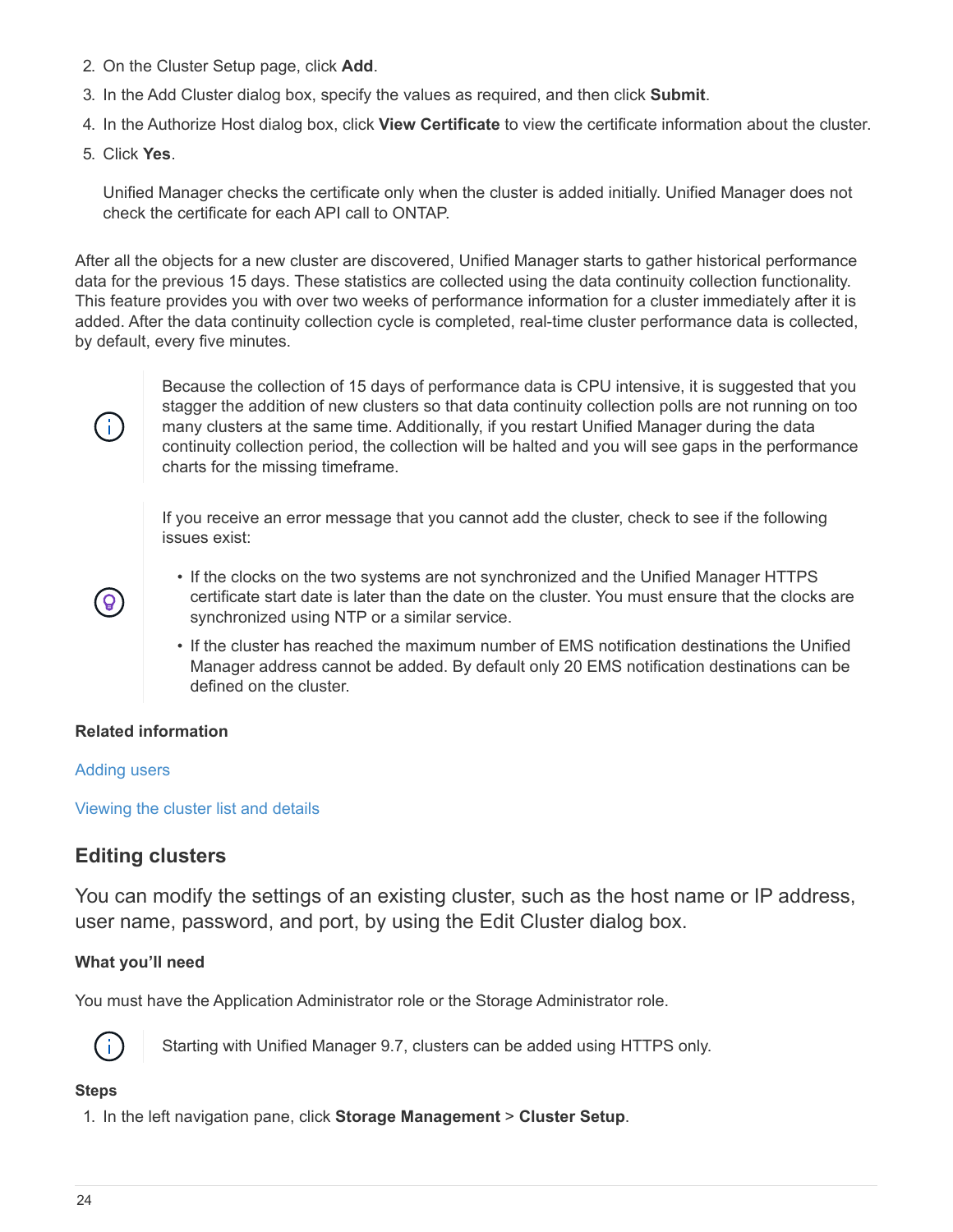- 2. On the **Cluster Setup** page, select the cluster you want to edit, and then click **Edit**.
- 3. In the **Edit Cluster** dialog box, modify the values as required.
- 4. Click **Submit**.

# **Related information**

# [Adding users](https://docs.netapp.com/us-en/active-iq-unified-manager-910/config/task_add_users.html)

[Viewing the cluster list and details](https://docs.netapp.com/us-en/active-iq-unified-manager-910/health-checker/task_view_cluster_list_and_details.html)

# **Removing clusters**

You can remove a cluster from Unified Manager by using the Cluster Setup page. For example, you can remove a cluster if cluster discovery fails, or when you want to decommission a storage system.

# **What you'll need**

You must have the Application Administrator role or the Storage Administrator role.

This task removes the selected cluster from Unified Manager. After a cluster is removed, it is no longer monitored. The instance of Unified Manager registered with the removed cluster is also unregistered from the cluster.

Removing a cluster also deletes all its storage objects, historical data, storage services, and all associated events from Unified Manager. These changes are reflected on the inventory pages and the details pages after the next data collection cycle.

# **Steps**

- 1. In the left navigation pane, click **Storage Management** > **Cluster Setup**.
- 2. On the Cluster Setup page, select the cluster that you want to remove and click **Remove**.
- 3. In the **Remove Data Source** message dialog, click **Remove** to confirm the remove request.

# **Related information**

# [Adding users](https://docs.netapp.com/us-en/active-iq-unified-manager-910/config/task_add_users.html)

[Viewing the cluster list and details](https://docs.netapp.com/us-en/active-iq-unified-manager-910/health-checker/task_view_cluster_list_and_details.html)

# **Rediscovering clusters**

You can manually rediscover a cluster from the Cluster Setup page in order to obtain the latest information about the health, monitoring status, and performance status of the cluster.

You can manually rediscover a cluster when you want to update the cluster—such as by increasing the size of an aggregate when there is insufficient space—and you want Unified Manager to discover the changes that you make.

When Unified Manager is paired with OnCommand Workflow Automation (WFA), the pairing triggers the reacquisition of the data cached by WFA.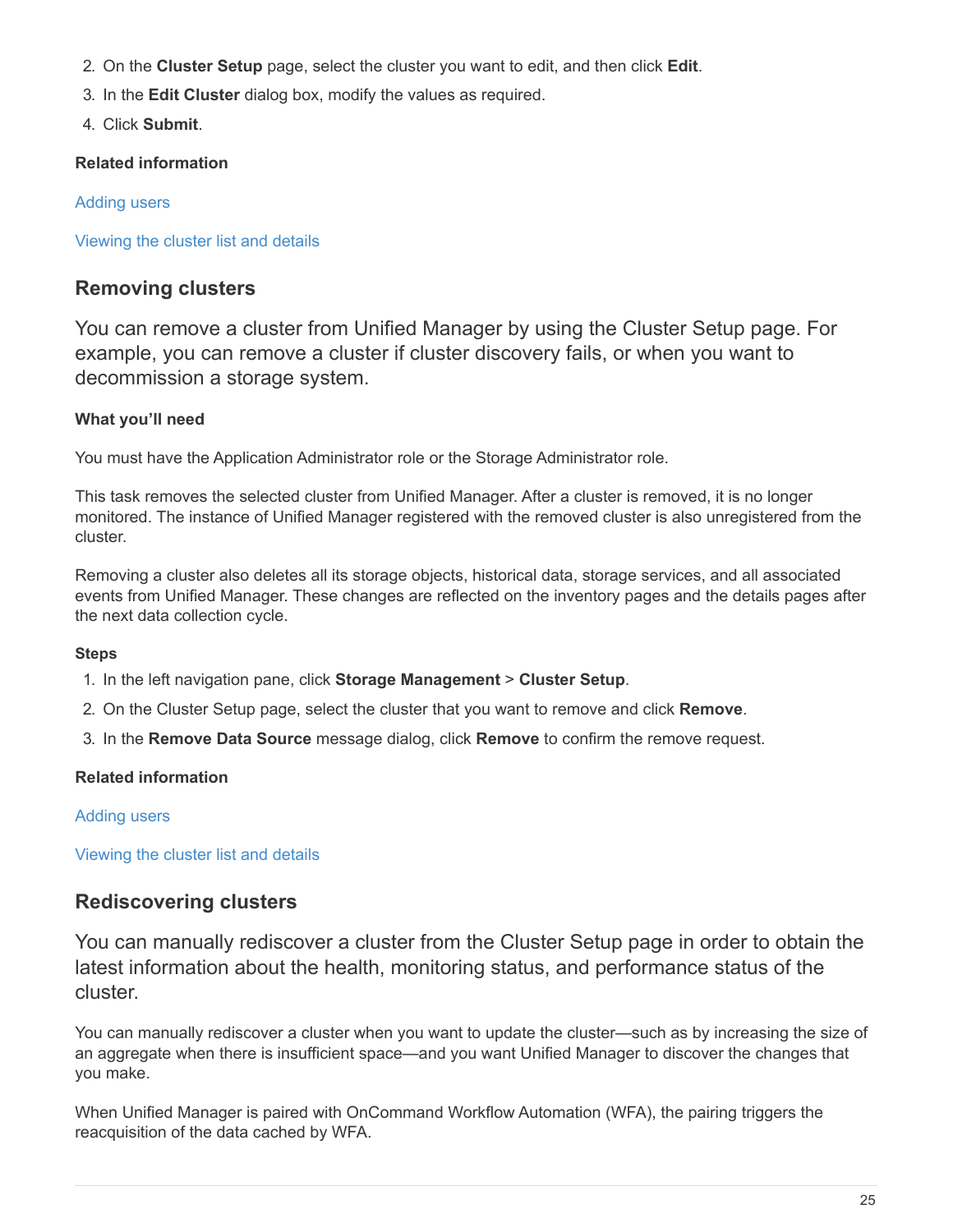## **Steps**

- 1. In the left navigation pane, click **Storage Management** > **Cluster Setup**.
- 2. On the **Cluster Setup** page, click **Rediscover**.

Unified Manager rediscovers the selected cluster and displays the latest health and performance status.

# **Related information**

[Viewing the cluster list and details](https://docs.netapp.com/us-en/active-iq-unified-manager-910/health-checker/task_view_cluster_list_and_details.html)

# <span id="page-27-0"></span>**Monitoring VMware virtual infrastructure**

Active IQ Unified Manager provides visibility into the virtual machines (VMs) in your virtual infrastructure, and enables monitoring and troubleshooting storage and performance issues in your virtual environment. You can use this feature to determine any latency issues in your storage environment or when there is a reported performance event on your vCenter Server.

A typical virtual infrastructure deployment on ONTAP has various components that are spread across compute, network, and storage layers. Any performance lag in a VM application might occur due to a combination of latencies faced by the various components at the respective layers. This feature is useful for storage and vCenter Server admins and IT generalists who need to analyze a performance issue in a virtual environment and understand in which component the issue has occurred.

You can now access the vCenter Server from the vCenter menu of the VMware section. The peek view of each virtual machine listed has the **VCENTER SERVER** link in the TOPOLOGY VIEW that launches the vCenter Server in a new browser. You can also use the **Expand Topology** button to launch the vCenter Server and click **View in vCenter** button to view the datastores in vCenter Server.

Unified Manager presents the underlying sub-system of a virtual environment in a topological view for determining whether a latency issue has occurred in the compute node, network, or storage. The view also highlights the specific object that causes the performance lag for taking remedial steps and addressing the underlying issue.

A virtual infrastructure deployed on ONTAP storage includes the following objects:

- vCenter Server: A centralized control plane for managing the VMware VMs, ESXi hosts, and all related components in a virtual environment. For more information about vCenter Server, see VMware documentation.
- Host: A physical or virtual system that runs ESXi, the virtualization software from VMware, and hosts the VM.
- Datastore: Datastores are virtual storage objects that are connected to the ESXi hosts. Datastores are manageable storage entities of ONTAP, such as LUNs or volumes, used as a repository for VM files, such as log files, scripts, configuration files, and virtual disks. They are connected to the hosts in the environment via a SAN or IP network connection. Datastores outside of ONTAP that are mapped to vCenter Server are not supported or displayed on Unified Manager.
- VM: A VMware virtual machine.
- Virtual disks: The virtual disks on datastores belonging to the VMs that have an extension as VMDK. Data from a virtual disk is stored on the corresponding VMDK.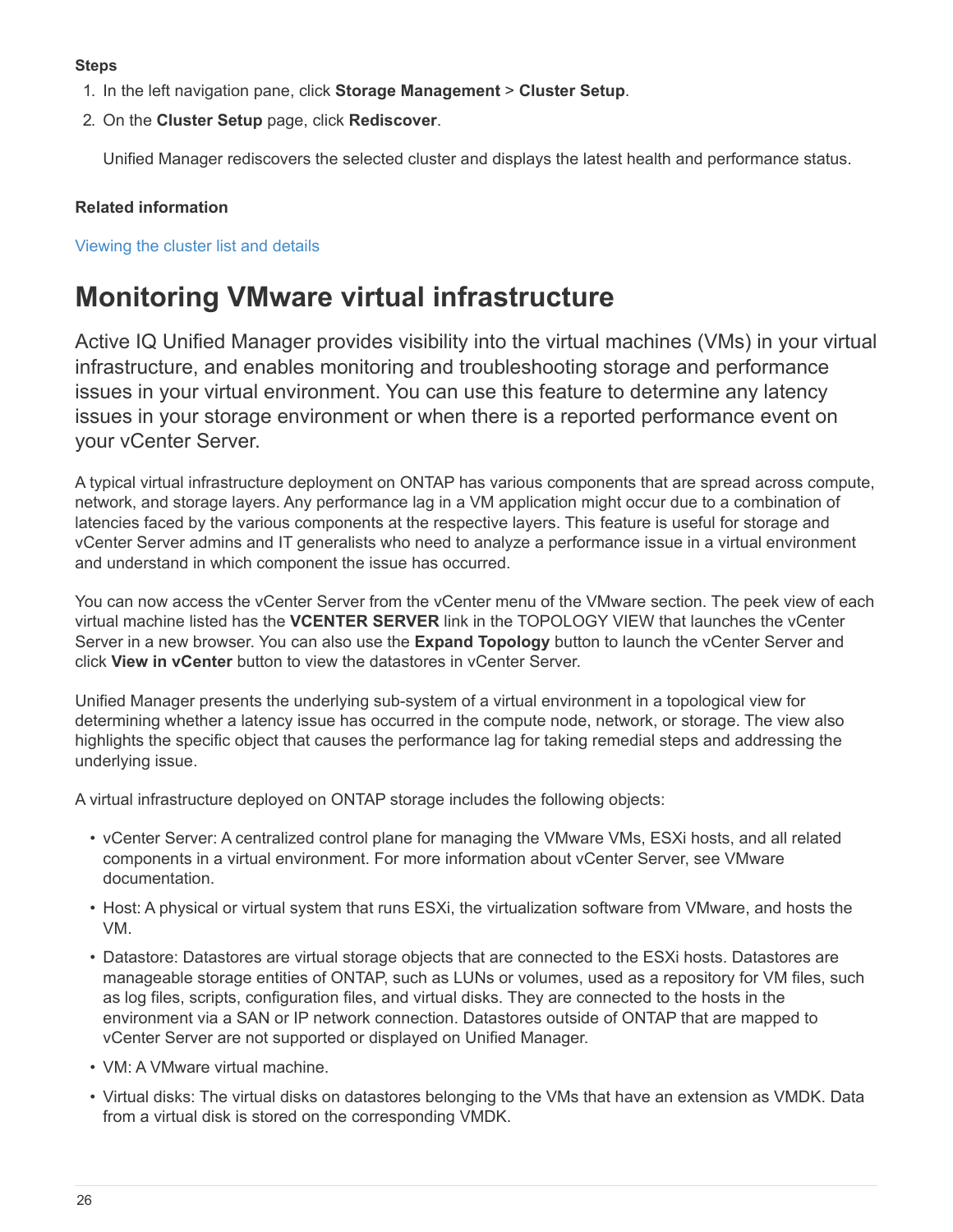• VMDK: A virtual machine disk on the datastore that provides storage space for virtual disks. For each virtual disk, there is a corresponding VMDK.

These objects are represented in a VM topology view.

# **VMware virtualization on ONTAP**



## **User workflow**

The following diagram displays a typical use case of using the VM topology view: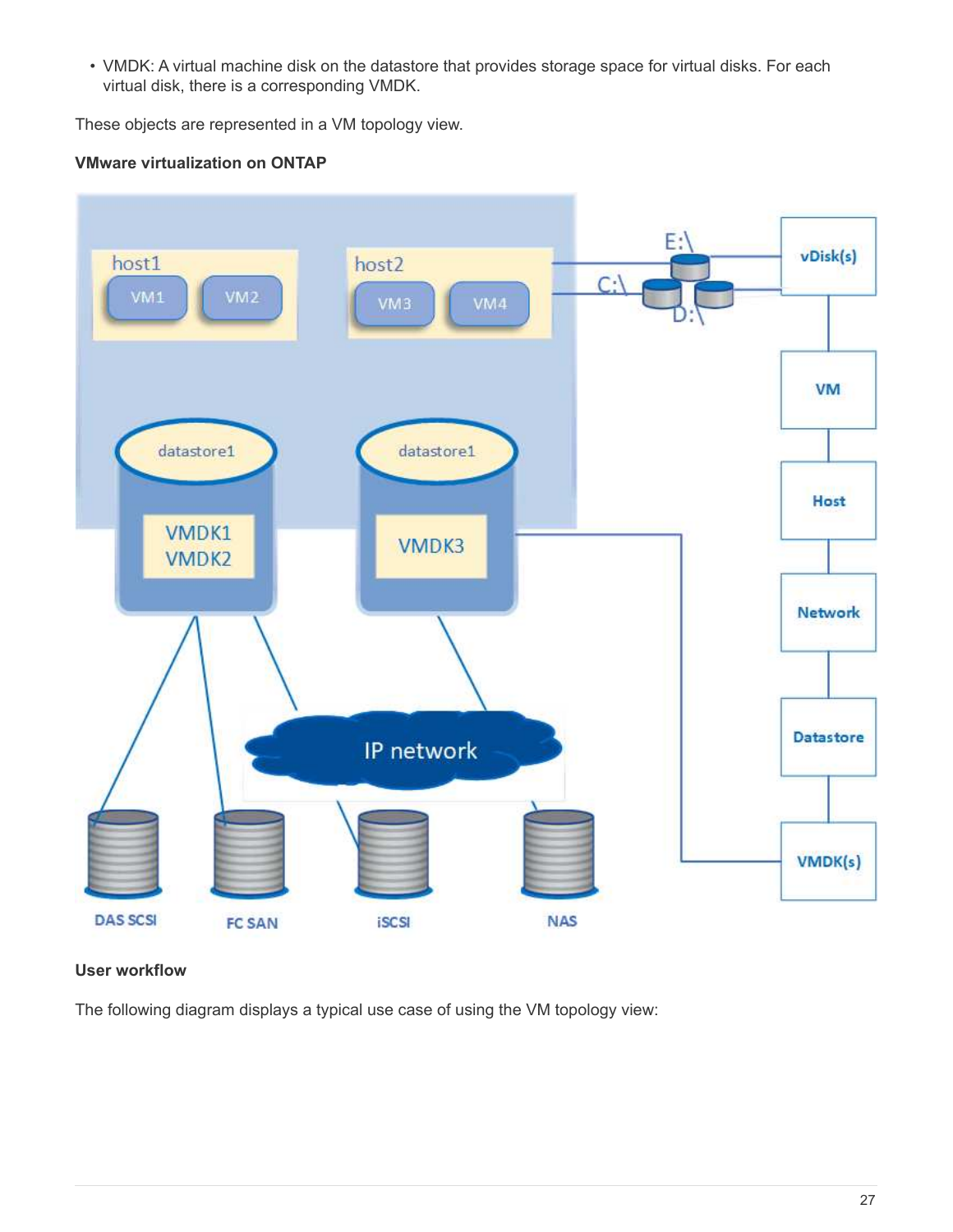

# **What is not supported**

- Datastores that are outside of ONTAP and are mapped to the vCenter Server instances are not supported on Unified Manager. Any VMs with virtual disks on those datastores are also not supported.
- A datastore that spans across multiple LUNs is not supported.
- Datastores using Network address translation (NAT) for mapping data LIF (access endpoint) are not supported.
- Exporting volumes or LUNs as datastores on different clusters with same IP addresses in a mulitple LIFs configuration, is not supported as UM is unable to identify which datastore belongs to which cluster.

Example: Suppose cluster A has datastore A. Datastore A is exported via data LIF with same IP address x.x.x.x and VM A is created on this datastore. Similarly, cluster B has datastore B. The datastore B is exported via data LIF with same IP address x.x.x.x and VM B is created on the datastore B. UM will neither be able to map the datastore A for VM A's topology to corresponding ONTAP volume/LUN nor map VM B.

- Only NAS and SAN volumes (iSCSI and FCP for VMFS) are supported as datastores, virtual volumes (vVols) are not supported.
- Only iSCSI virtual disks are supported. Virtual disks of NVMe and SATA types are not supported.
- The views do not allow you to generate reports for analysing the performance of the various components.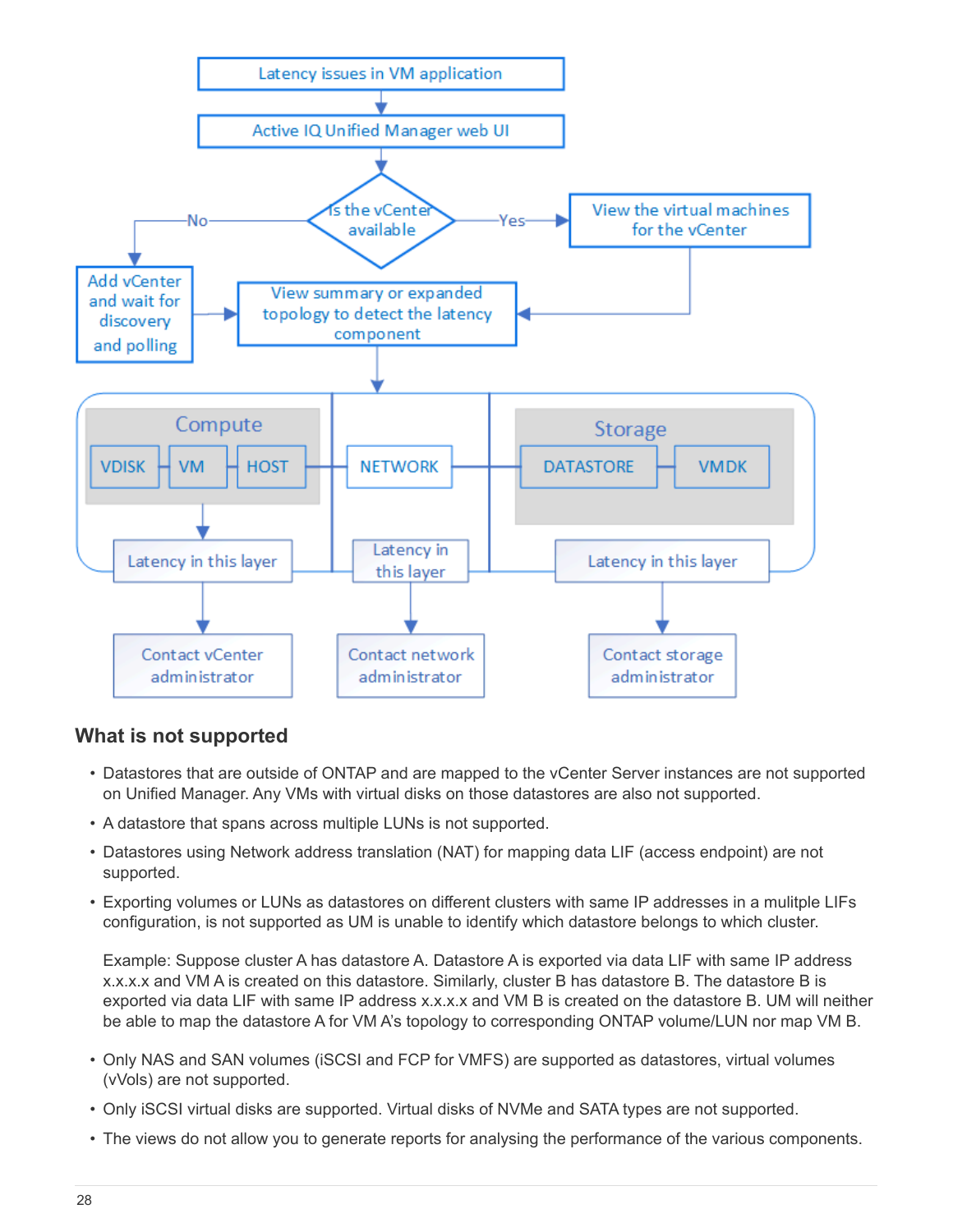• For the storage virtual machine (storage VM) disaster recovery (DR) setup that is supported for only virtual infrastructure on Unified Manager, the configuration has to be manually changed in vCenter Server to point to the active LUNs in switchover and switchback scenarios. Without a manual intervention, their datastores become inaccessible.

# **Viewing and adding vCenter Server**

For viewing and troubleshooting the performance of the virtual machines (VMs), the associated vCenter Servers must be added on your Active IQ Unified Manager instance.

# **What you'll need**

Before adding or viewing vCenter Servers, ensure the following:

- You are aware of the vCenter Server names.
- You know the IP address of vCenter Server and have the required credentials. The credentials must be of a vCenter Server administrator or a root user with read-only access to vCenter Server.
- The vCenter Server that you want to add runs vSphere 6.5 or later.
- The data collection setting in vCenter Server is set to the statistics level of *Level 3*, ensuring the required level of metrics collection for all the monitored objects. The interval duration should be *5 minutes*, and the save period should be *1 day*.

For more information, see "Data Collection Levels" section of *vSphere Monitoring and Performance Guide* in VMware documentation.

- The latency values in vCenter Server are configured in milliseconds, and not in microseconds, for successful calculations of the latency values.
- While adding the datastore to vCenter Server, you can use both the IP address of the host or the fully qualified domain name (FQDN). In case you are adding FQDN, ensure that the domain name can be resolved by the Unified Manager server. For example, for a Linux installation, ensure that the domain name is added in the `/etc/resolv.conf file.
- The current time of vCenter Server is in sync with the vCenter Server time zone.
- vCenter Server is reachable for a successful discovery.
- You have the read access to VMware SDK when adding the vCenter Server to Unified Manager. This is required for configuration polling.

For every vCenter Server added and discovered, Unified Manager collects the configuration data, such as the vCenter Server and ESXi server details, ONTAP mapping, datastore details, and number of VMs hosted. It further collects the performance metrics of the components.

## **Steps**

1. Go to **VMWARE** > **vCenter**, and check whether your vCenter Server is available on the list.



If your vCenter Server is not available, you must add vCenter Server.

- a. Click **Add**.
- b. Add the correct IP address for vCenter Server and ensure that the device is reachable.
- c. Add the user name and password of the administrator or root user with read-only access to vCenter Server.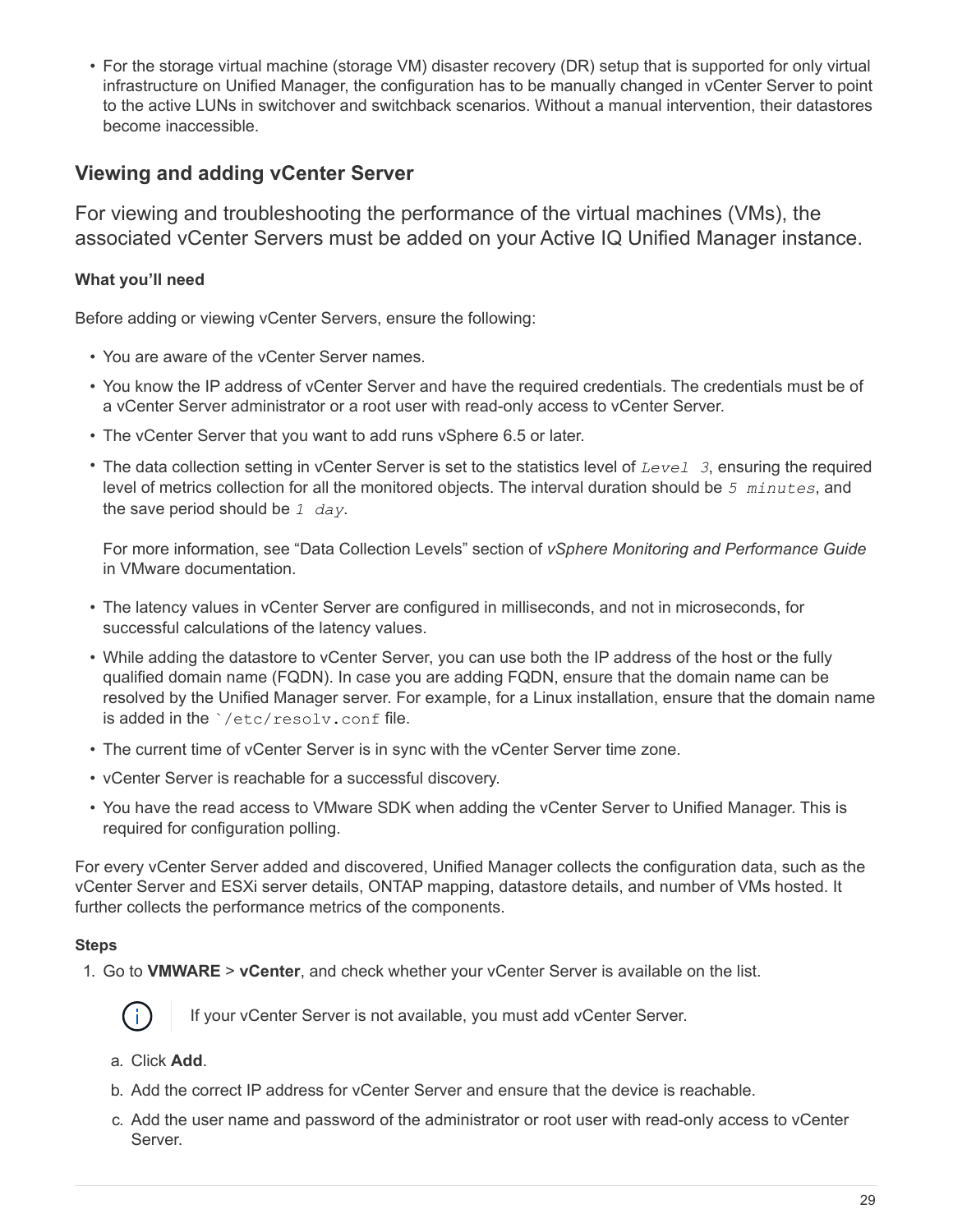- d. Add the custom port number if you are using any port other than the default 443.
- e. Click **Save**.

Upon successful discovery, a server certificate is displayed for you to accept.

When you accept the certificate, vCenter Server is added to the list of available vCenter Servers. Adding the device does not result into data collection for the associated VMs, and the collection occurs at the scheduled intervals.

2. If your vCenter Server is available on the **vCenters** page, check its status by hovering your mouse over the **Status** field to display whether your vCenter Server is performing as expected or whether there is a warning or error.



Adding vCenter Server allows you to view the following statuses. However, the performance and latency data of the corresponding VMs might take up to an hour after adding vCenter Server to be accurately reflected.

- Green: "Normal", indicating that vCenter Server has been discovered, and performance metrics have been successfully collected
- Yellow: "Warning" (for example, when the statistics level for vCenter Server has not been set to 3 or above to obtain statistics for each object)
- Orange: "Error" (indicates any internal errors, such as exception, failure in configuration data collection, or vCenter Server being unreachable) You can click the column display icon (**Show/Hide**) to view the status message for a vCenter Server status and troubleshoot the issue.
- 3. In case vCenter Server is unreachable or the credentials have changed, edit the vCenter Server details by selecting **vCenter** > **Edit**.
- 4. Make the necessary changes on the **Edit VMware vCenter Server** page.
- 5. Click **Save**.

#### **vCenter Server data collection begins**

vCenter Server collects real-time 20-second performance data samples and rolls them up to 5-minute samples. The schedule for performance data collection of Unified Manager is based on the default settings of vCenter Server. Unified Manager processes the 5-minute samples obtained from vCenter Server and calculates an hourly average of the IOPS and latency for the virtual disks, VMs, and hosts. For datastores, Unified Manager calculates an hourly average of the IOPS and latency from samples obtained from ONTAP. These values are available at the top of the hour. The performance metrics are not available immediately after vCenter Server is added, and is available only when the next hour starts. Performance data polling begins on completing a cycle of configuration data collection.

For polling vCenter Server configuration data, Unified Manager follows the same schedule as for collecting cluster configuration data. For information about vCenter Server configuration and performance data collection schedule, see "Cluster configuration and performance data collection activity".

## **Related information**

#### [Cluster configuration and performance data collection activity](https://docs.netapp.com/us-en/active-iq-unified-manager-910/performance-checker/concept_cluster_configuration_and_performance_data_collection_activity.html)

# **Monitoring virtual machines**

For any latency issue on the virtual machine (VM) applications, you might need to monitor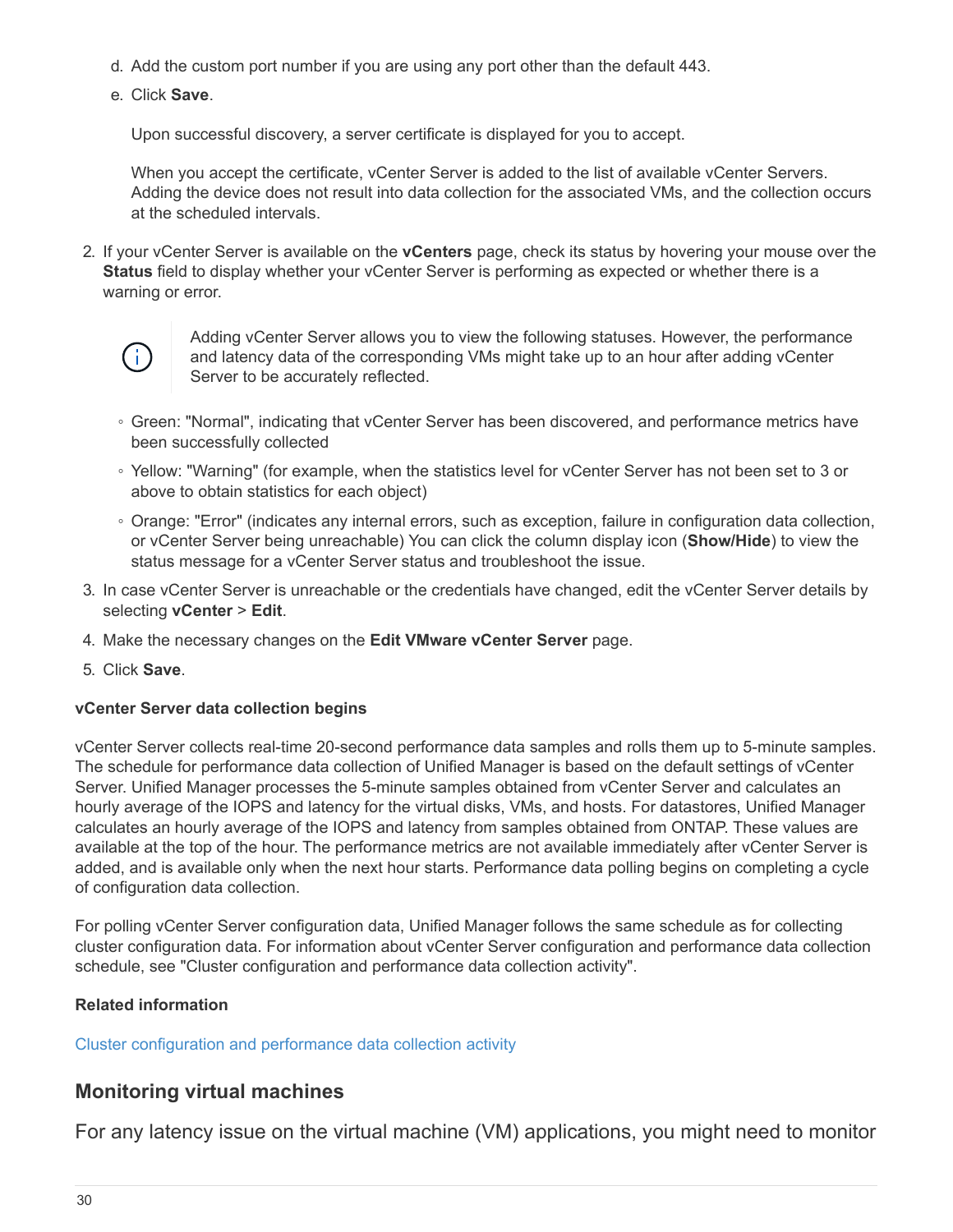the VMs to analyze and troubleshoot the cause. The VMs are available when their vCenter Server and the ONTAP clusters hosting the VM storage are added to Unified Manager.

You see the details of the VMs on the **VMWARE** > > **Virtual Machines** page. Information, such as the availability, status, used and allocated capacity, network latency, and the IOPS and latency of the VM, datastore, and host is displayed. For a VM supporting multiple datastores, the grid shows the metrics of the datastore with the worst latency, with an asterisk icon (\*) indicating additional datastores. If you click on the icon, the metrics of the additional datastore is displayed. Some of these columns are not available for sorting and filtering.



For viewing a VM and its details, the discovery (polling or metrics collection) of the ONTAP cluster must be complete. If the cluster is removed from Unified Manager, the VM is no longer available, after the next cycle of discovery.

From this page, you can also view the detailed topology of a VM, displaying the components to which the VM is related, for example, the host, virtual disk, and datastore connected to it. The topology view displays the underlying components in their specific layers, in the following order: **Virtual Disk** > **VM** > **Host** > **Network** > **Datastore** > **VMDK**.

You can determine the I/O path and component-level latencies from a topological aspect and identify whether storage is the cause of the performance issue. The summary view of the topology displays the I/O path, and highlights the component that has IOPS and latency issues for you to decide on the troubleshooting steps. You can also have an expanded view of the topology that depicts each component separately along with latency of that component. You can select a component to determine the I/O path highlighted through the layers.

# **Viewing summary topology**

To determine performance issues by viewing the VMs in a summary topology:

- 1. Go to **VMWARE** > **Virtual Machines**.
- 2. Search for your VM by typing its name in the search box. You can also filter your search results based on specific criteria by clicking on the **Filter** button. However, If you cannot find your VM, ensure that the corresponding vCenter Server has been added and discovered.



vCenter Servers allow special characters (such as %, &,  $\ast$ , \$, #, @, !, \, /, :,  $\ast$ , ?, "', <, >, |, ;, ') in the names of vSphere entities, such as VM, cluster, datastore, folder, or file. The VMware vCenter Server and ESX/ESXi Server do not escape special characters used in the display names. However, when the name is processed in Unified Manager, it is displayed differently. For example, a VM named as  $\S$  \$VC AIQUM clone 191124% in vCenter Server is displayed as %25\$VC\_AIQUM\_clone\_191124%25 in Unified Manager. You must keep a note of this issue when you query a VM with a name having a special characters in it.

- 3. Check the status of the VM. The VM statuses are retrieved from vCenter Server. The following statuses are available. For more information about these statuses, see VMware documentation.
	- Normal
	- Warning
	- Alert
	- Not monitored
	- Unknown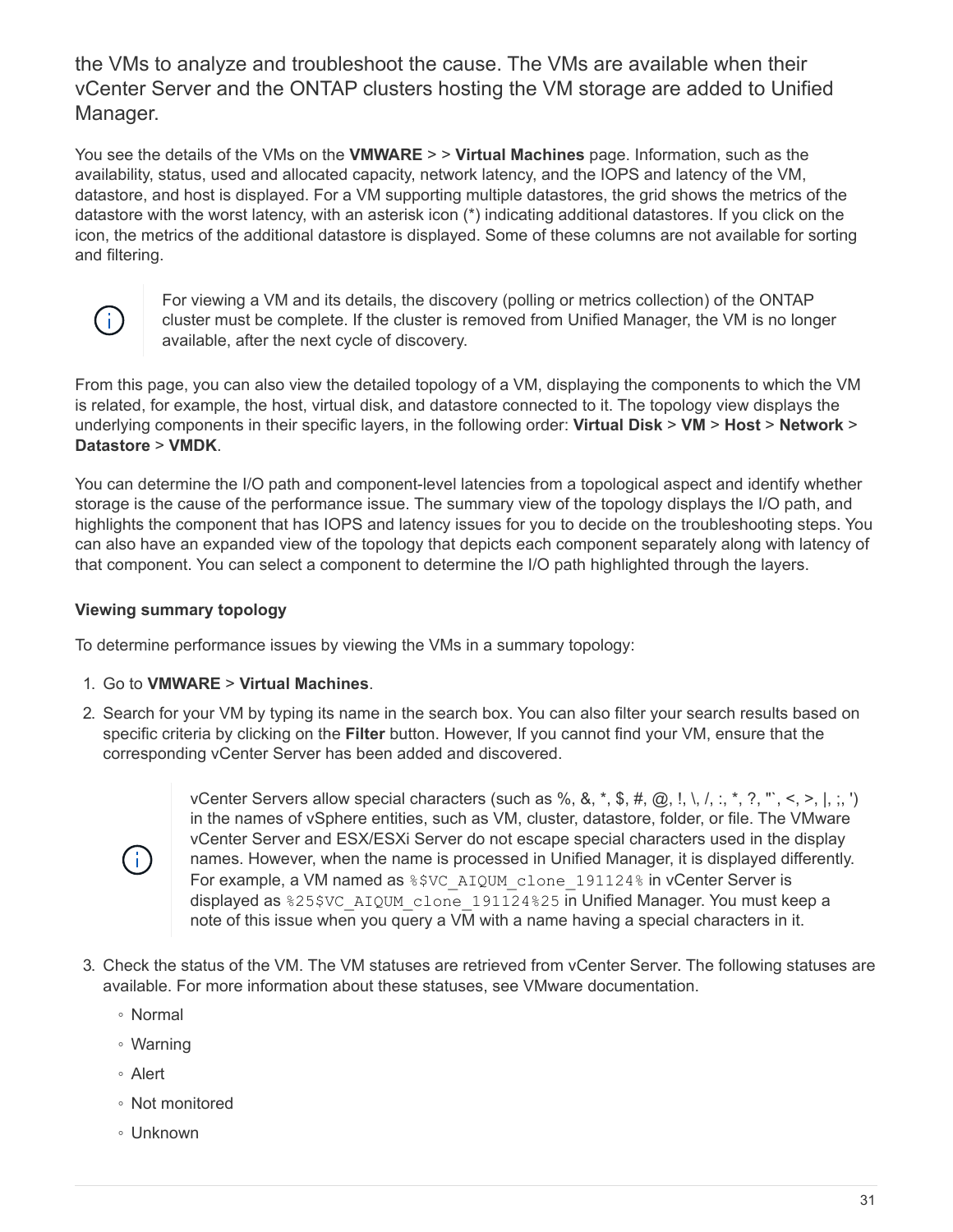- 4. Click the down arrow beside the VM to see the summary view of the topology of the components across the compute, network, and storage layers. The node that has latency issues is highlighted. The summary view displays the worst latency of the components. For example, if a VM has more than one virtual disk, this view displays the virtual disk that has the worst latency among all the virtual disks.
- 5. To analyze the latency and throughput of the datastore over a period of time, click the **Workload Analyzer** button on top of the datastore object icon. You go to the Workload Analysis page, where you can select a time range and view the performance charts of the datastore. For more information about workload analyzer, see *Troubleshooting workloads using the workload analyzer*.

# **Viewing expanded topology**

You can drill down to each component separately by viewing the expanded topology of the VM.

## **Steps**

- 1. From the summary topology view, click **Expand Topology**. You can see the detailed topology of each component separately with the latency numbers for each object. If there are multiple nodes in a category, for example multiple nodes in the datastore or VMDK, the node with worst latency is highlighted in red.
- 2. To check the IO path of a specific object, click on that object to see the IO path and the corresponding mapping. For example, to see the mapping of a virtual disk, click the virtual disk to view its highlighted mapping to the respective VMDK. In case of a performance lag of these components, you can collect more data from ONTAP and troubleshoot the issue.



Metrics are not reported for VMDKs. In the topology, only the VMDK names are displayed, and not metrics.

# **Related information**

[Troubleshooting workloads using the workload Analyzer](https://docs.netapp.com/us-en/active-iq-unified-manager-910/performance-checker/concept_troubleshooting_workloads_using_workload_analyzer.html)

# **Viewing virtual infrastructure in a disaster recovery setup**

You can view the configuration and performance metrics of the datastores hosted in a MetroCluster configuration or storage virtual machine (storage VM) disaster recovery (SVM DR) setup.

On Unified Manager, you can view the NAS volumes or LUNs in a MetroCluster configuration that are attached as datastores in vCenter Server. The datastores hosted in a MetroCluster configuration are represented in the same topological view as a datastore in a standard environment.

You can also view the NAS volumes or LUNs in a storage VM disaster recovery configuration that are mapped to the datastores in vCenter Server.

## **Viewing datastores in MetroCluster configuration**

Note the following prerequisites before viewing datastores in a MetroCluster configuration:

- In an event of switchover and switchback, the discovery of the primary and secondary clusters of the HA pair, and vCenter Servers should be complete.
- The primary and secondary clusters of the HA pair, and vCenter Servers must be managed by Unified Manager.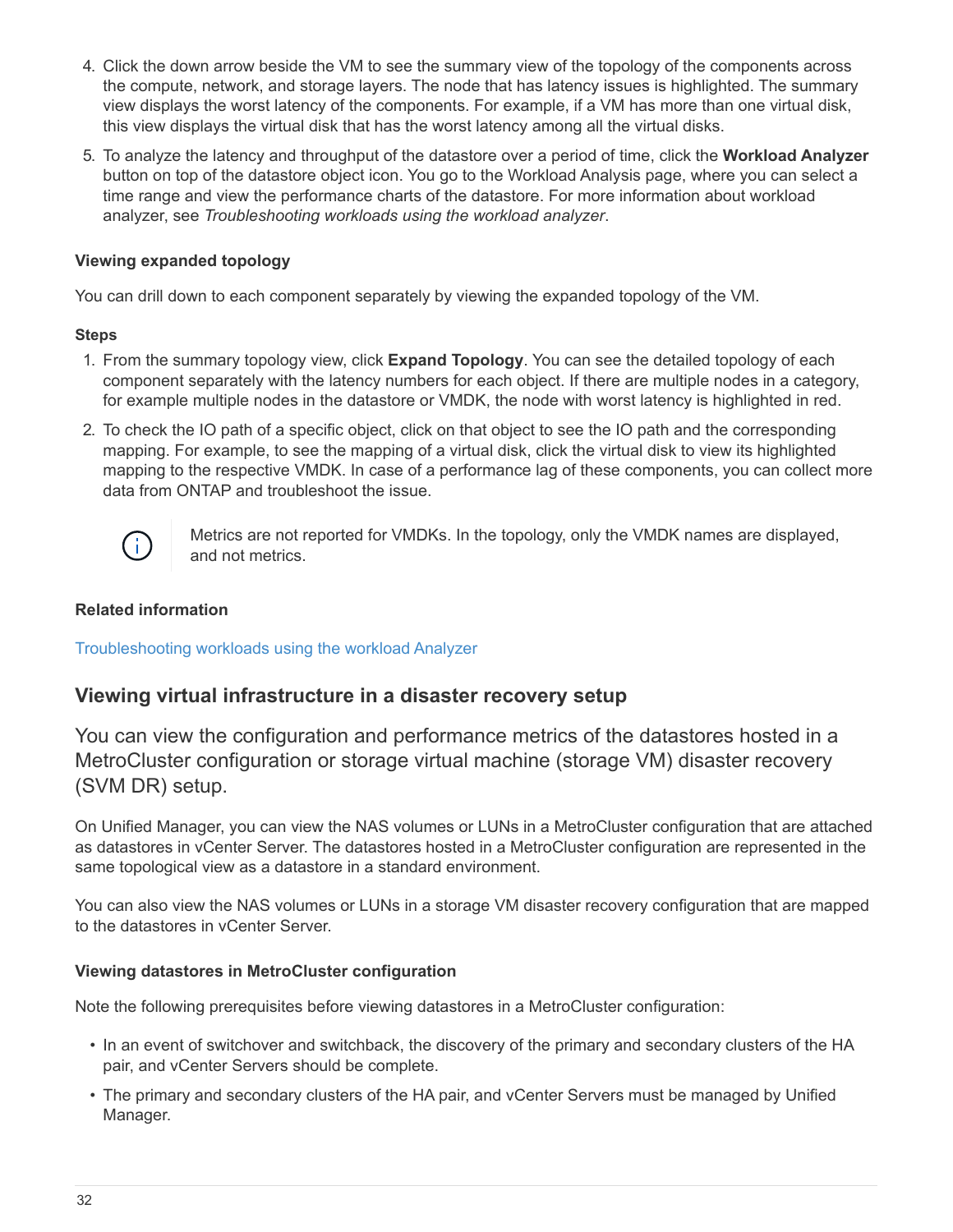• The required setup must be completed on ONTAP and vCenter Server. For information, see ONTAP and vCenter documentation.

# [ONTAP 9 Documentation Center](https://docs.netapp.com/ontap-9/index.jsp)

Follow these steps for viewing datastores:

- 1. On the **VMWARE** > **Virtual Machines** page, click the VM that hosts the datastore. Click the **Workload Analyzer** or the datastore object link. In the standard scenario when the primary site hosting the volume or LUN is functioning as expected, you can see the vServer cluster details of the primary site.
- 2. In case of a disaster, and a consecutive switchover to the secondary site, the datastore link points to the performance metrics of the volume or LUN in the secondary cluster. This is reflected after the next cycle of clusters and vServer discovery (acquisition) is complete.
- 3. After a successful switchback, the datastore link again reflects the performance metrics of the volume or LUN in the primary cluster. This is reflected after the next cycle of clusters and vServer discovery is complete.

## **Viewing datastores in storage VM disaster recovery configuration**

Note the following prerequisites before viewing datastores in a storage VM disaster recovery configuration:

- In an event of switchover and switchback, the discovery of the primary and secondary clusters of the HA pair, and vCenter Servers should be complete.
- Both the source and destination cluster and storage VM peers should be managed by Unified Manager.
- The required setup must be completed on ONTAP and vCenter Server.
	- For NAS (NFS and VMFS) datastores, in case of a disaster, the steps include bringing up the secondary storage VM, verifying the data LIFs and routes, establishing lost connections on vCenter Server, and starting the VMs.

For a switchback to the primary site, the data between the volumes should be synced before the primary site starts serving the data.

◦ For SAN (iSCSI and FC for VMFS) datastores, vCenter Server formats the mounted LUN in a VMFS format. In case of a disaster, the steps include bringing up the secondary storage VM, verifying the data LIFs and routes. If the iSCSI target IPs are different from the primary LIFs, they need to be manually added. The new LUNs should be available as devices under the iSCSI adapter of the storage adapter of the host. Thereafter, new VMFS datastores with the new LUNs should be created and the old VMs registered with new names. The VMs must be up and running.

In case of a recovery, the data between the volumes should be synced. New VMFS datastores should again be created using the LUNs and the old VMs registered with new names.

For information about the setup, see ONTAP and vCenter Server documentation.

[ONTAP 9 Documentation Center](https://docs.netapp.com/ontap-9/index.jsp)

Follow these steps for viewing datastores:

1. On the **VMWARE** > **Virtual Machines** page, click the VM inventory that hosts the datastore. Click the datastore object link. In the standard scenario, you can see the performance data of the volumes and LUNs in the primary storage VM.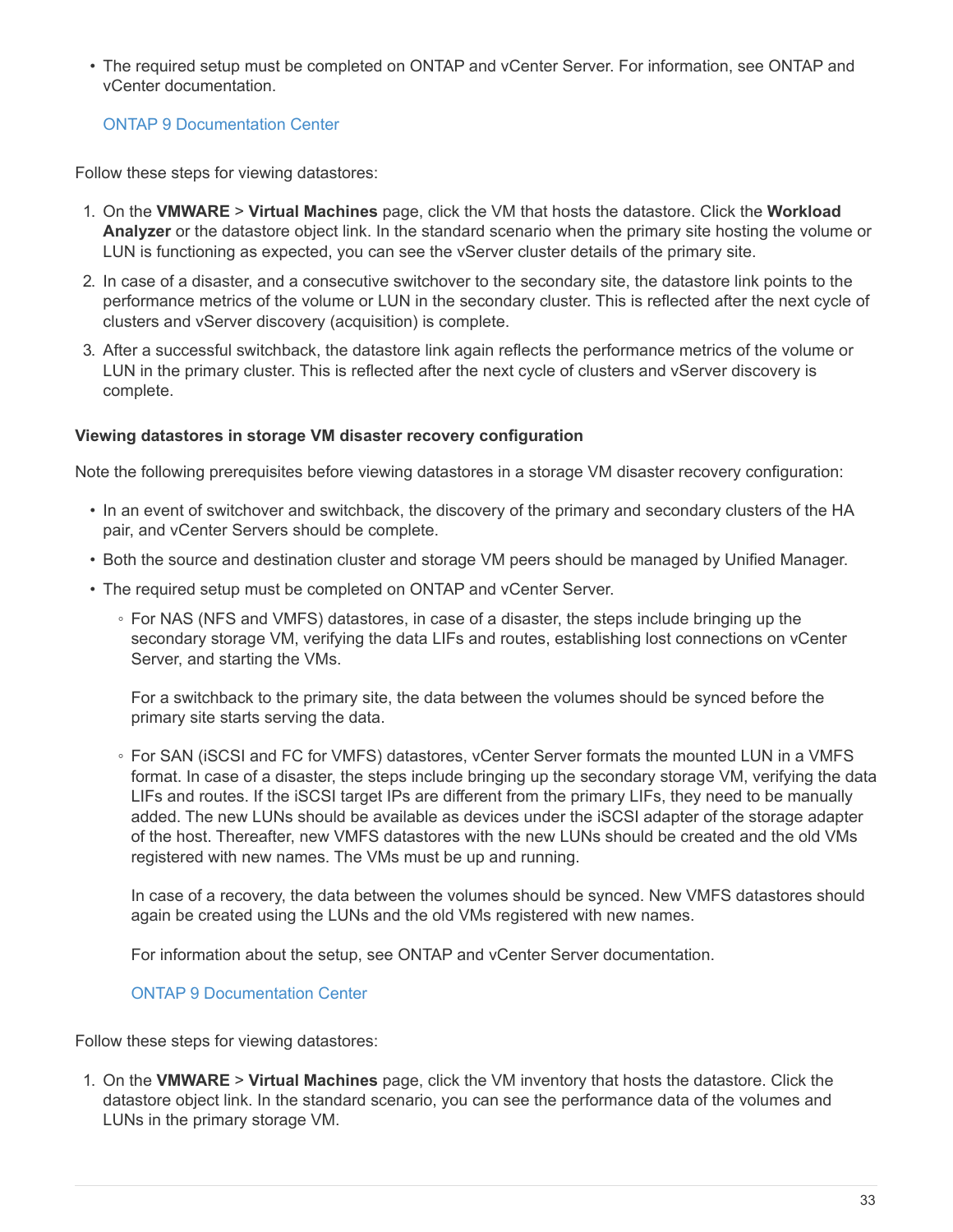- 2. In case of a disaster, and a consecutive switchover to the secondary storage VM, the datastore link points to the performance metrics of the volume or LUN in the secondary storage VM. This is reflected after the next cycle of clusters and vServer discovery (acquisition) is complete.
- 3. After a successful switchback, the datastore link again reflects the performance metrics of the volume or LUN in the primary storage VM. This is reflected after the next cycle of clusters and vServer discovery is complete.

### **Unsupported scenarios**

- For a MetroCluster configuration, note the following limitations:
	- Clusters in only the NORMAL and SWITCHOVER states are taken up. Other states, such as PARTIAL SWITCHOVER, PARTIAL SWITCHBACK, and NOT REACHABLE are not supported.
	- Unless Automatic Switch Over (ASO) is enabled, if the primary cluster goes down, the secondary cluster cannot be discovered, and the topology continues to point to the volume or LUN in the primary cluster.
- For a storage VM disaster recovery configuration, note the following limitation:
	- A configuration with Site Recovery Manager (SRM) or Storage Replication Adapter (SRA) enabled for a SAN storage environment is not supported.

# <span id="page-35-0"></span>**Provisioning and managing workloads**

The active management feature of Active IQ Unified Manager provides Performance Service Levels, Storage Efficiency Policies, and storage provider APIs for provisioning, monitoring, and managing storage workloads in a data center.



Unified Manager provides this functionality by default. You can disable it from **Storage Management** > **Feature Settings** if you do not plan to use this functionality.

When enabled, you can provision workloads on the ONTAP clusters managed by your instance of Unified Manager. You can also assign policies, such as Performance Service Levels and Storage Efficiency Policies on the workloads and manage your storage environment based on those policies.

This feature enables the following functions:

- Automatic discovery of storage workloads on the added clusters enabling easy storage workload evaluation and deployment
- Provisioning NAS workloads supporting NFS and CIFS protocols
- Provisioning SAN workloads supporting iSCSI and FCP protocols
- Support for both NFS and CIFS protocols on the same file share
- Management of Performance Service Levels and Storage Efficiency Policies
- Assigning Performance Service Levels and Storage Efficiency Policies to storage workloads

The **Provisioning**, **Storage** > **Workloads**, and **Policies** options on the left pane of the UI enable you to modify various configurations.

You can perform the following functions by using these options:

• View storage workloads on the **Storage** > **Workloads** page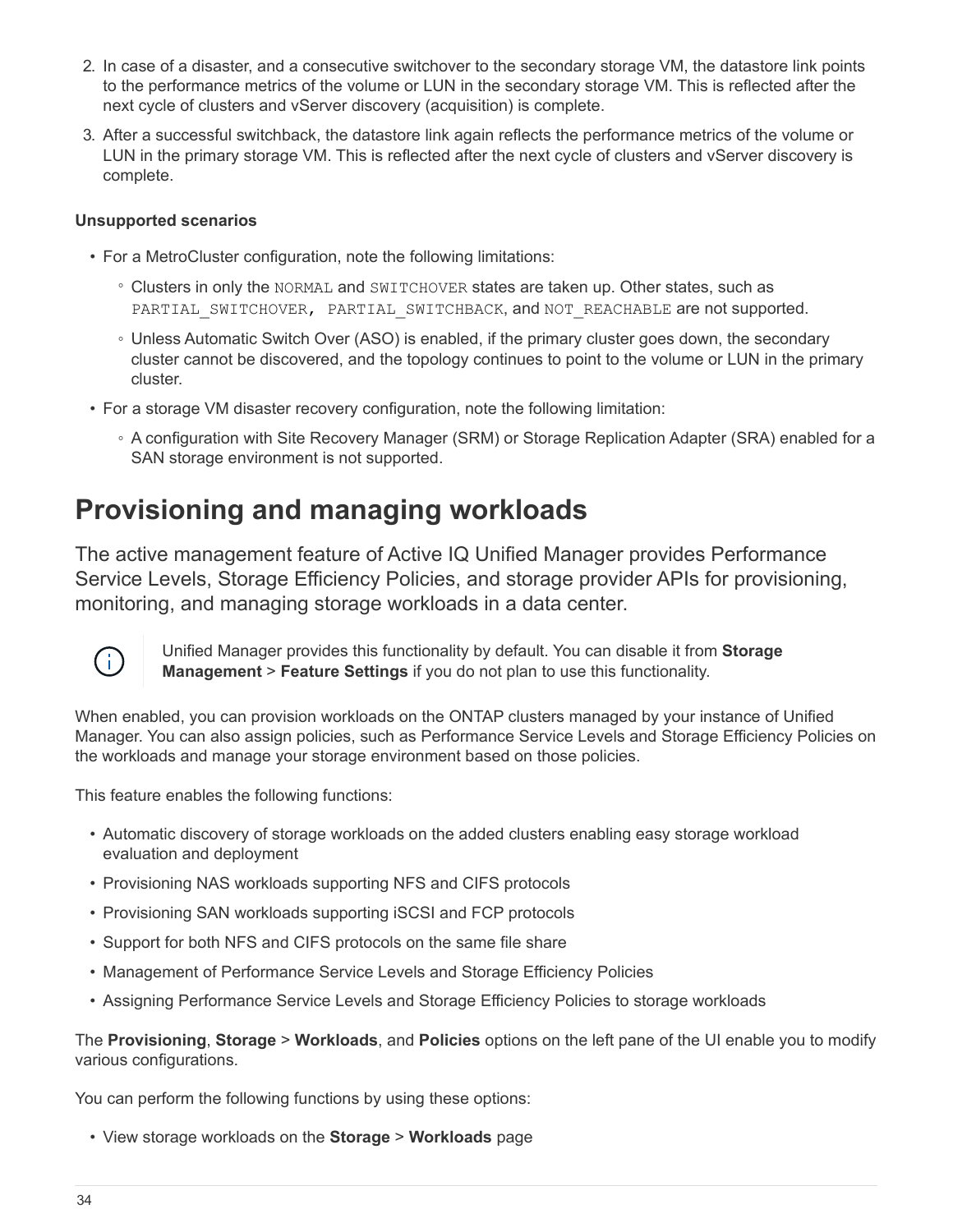- Create storage workloads from the Provision Workload page
- Create and manage Performance Service Levels from Policies
- Create and manage Storage Efficiency Policies from Policies
- Assign policies to storage workloads from the Workloads page

## **Related information**

[Policy-based storage management](https://docs.netapp.com/us-en/active-iq-unified-manager-910/config/concept_policy_based_storage_management.html)

# **Workloads overview**

A workload represents the input/output (I/O) operations of a storage object, such as a volume or LUN. The way the storage is provisioned is based on the expected workload requirements. Workload statistics are tracked by Active IQ Unified Manager only after there is traffic to and from the storage object. For example, the workload IOPS and latency values are available after users start using a database or email application.

The Workloads page displays a summary of the storage workloads of the ONTAP clusters managed by Unified Manager. It provides cumulative at-a-glance information about the storage workloads that conform to the Performance Service Level, as well as the non-conforming storage workloads. It also enables you to assess the total, available, and used capacity and performance (IOPS) of the clusters across your data center.



It is recommended that you assess the number of storage workloads that are non-conforming, unavailable, or not managed by any Performance Service Level, and take the necessary actions to ensure their conformance, capacity usage, and IOPS.

The Workloads page has the following two sections:

- Workloads overview: Provides an overview of the number of storage workloads on the ONTAP clusters managed by Unified Manager.
- Data center overview: Provides an overview of the capacity and IOPS of the storage workloads in the data center. The relevant data is displayed at a data center level and for individual .

## **Workloads overview section**

The workloads overview section provides cumulative at-a-glance information of the storage workloads. The status of the storage workloads is displayed based on assigned and unassigned Performance Service Levels.

- **Assigned**: The following statuses are reported for storage workloads on which Performance Service Levels have been assigned:
	- **Conforming**: Performance of storage workloads is based on the Performance Service Levels assigned to them. If the storage workloads are within the threshold latency defined in the associated Performance Service Levels, they are marked as "conforming". The conforming workloads are marked in blue.
	- **Non-conforming**: During performance monitoring, storage workloads are marked as "non-conforming" if the storage workloads latency exceeds the threshold latency defined in the associated Performance Service Level. The non-conforming workloads are marked in orange.
	- **Unavailable**: Storage workloads are marked as "unavailable" if they are offline, or if the corresponding cluster is unreachable. The unavailable workloads are marked in red.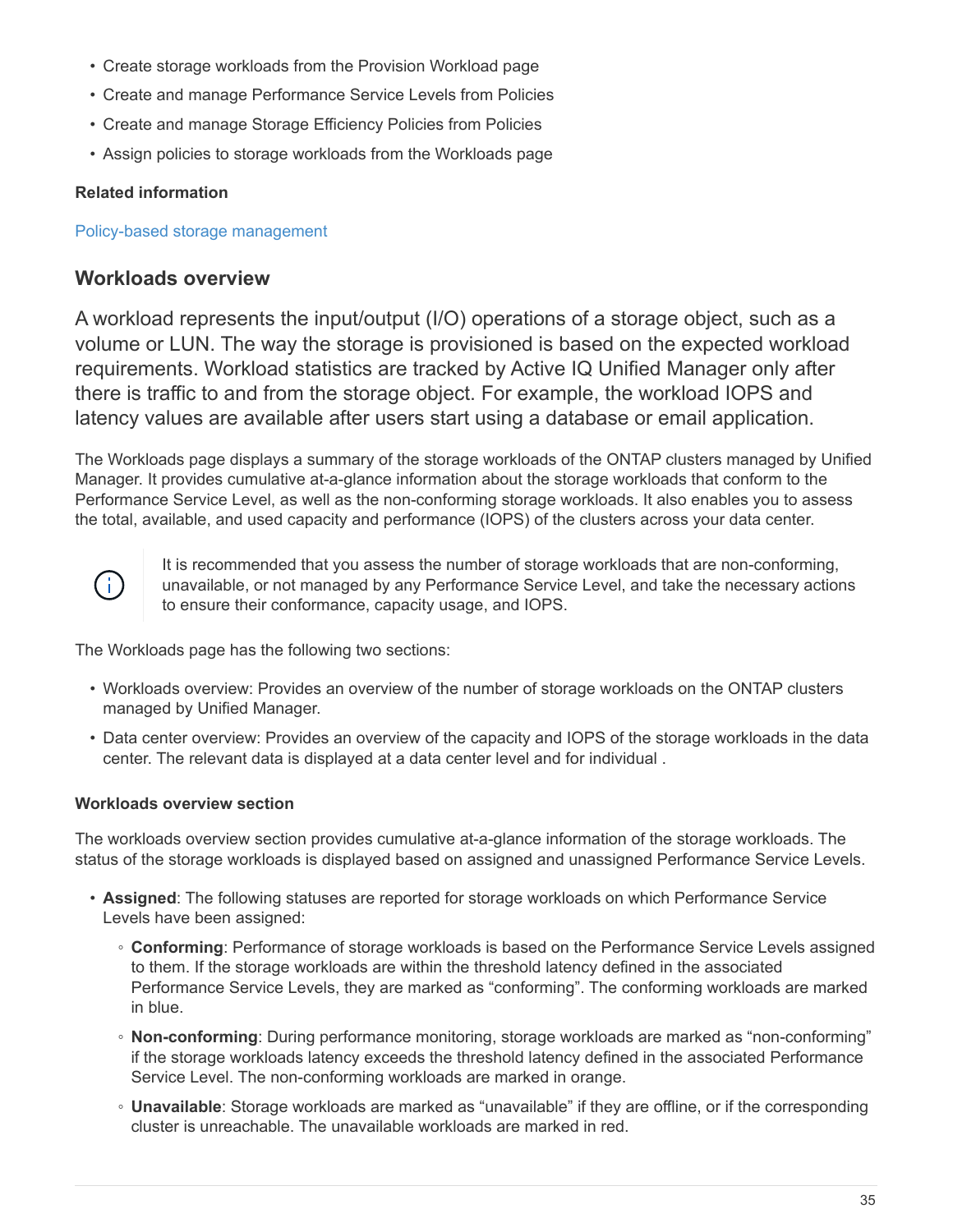• **Unassigned**: Storage workloads that do not have a Performance Service Level assigned to them, are reported as "unassigned". The number is conveyed by the information icon.

The total workload count is the sum total of the assigned and unassigned workloads.

You can click the total number of workloads displayed in this section, and view them on the Workloads page.

The Conformance by Performance Service Levels subsection displays the total number of available storage workloads:

- Conforming to each type of Performance Service Level
- For which there is a mismatch between the assigned and the recommended Performance Service Levels

#### **Data center overview section**

The data center overview section graphically represents the available and used capacity, and IOPS for all of the clusters in the data center. By using this data, you should manage the capacity and IOPS of the storage workloads. The section also displays the following information for the storage workloads across all of the clusters:

- The total, available, and used capacity for all of the clusters in your data center
- The total, available, and used IOPS for all of the clusters in your data center
- The available and used capacity based on each Performance Service Level
- The available and used IOPS based on each Performance Service Level
- The total space and IOPS used by the workloads that have no Performance Service Level assigned

#### **How data center capacity and performance is calculated based on Performance Service Levels**

The used capacity and IOPS is retrieved in terms of the total used capacity and performance of all of the storage workloads in the clusters.

The available IOPS is calculated based on the expected latency and recommended Performance Service Levels on the nodes. It includes the available IOPS for all of the Performance Service Levels whose expected latency is less than or equal to their own expected latency.

The available capacity is calculated based on the expected latency and recommended Performance Service Levels on aggregates. It includes the available capacity for all of the Performance Service Levels whose expected latency is less than or equal to their own expected latency.

#### **Viewing workloads**

The All Workloads view displays the list of all the workloads available on the clusters in a data center.

The All Workloads view lists the storage workloads associated with the ONTAP clusters managed by Unified Manager. The page also enables you to assign Storage Efficiency Policies (SEPs) and Performance Service Levels (PSLs) to storage workloads.

When you add clusters to Unified Manager, the storage workloads on each cluster are automatically discovered and displayed on this page, except FlexGroup volumes and its constituents.

Unified Manager begins to analyze the workloads for recommendation (recommended PSLs) only after I/O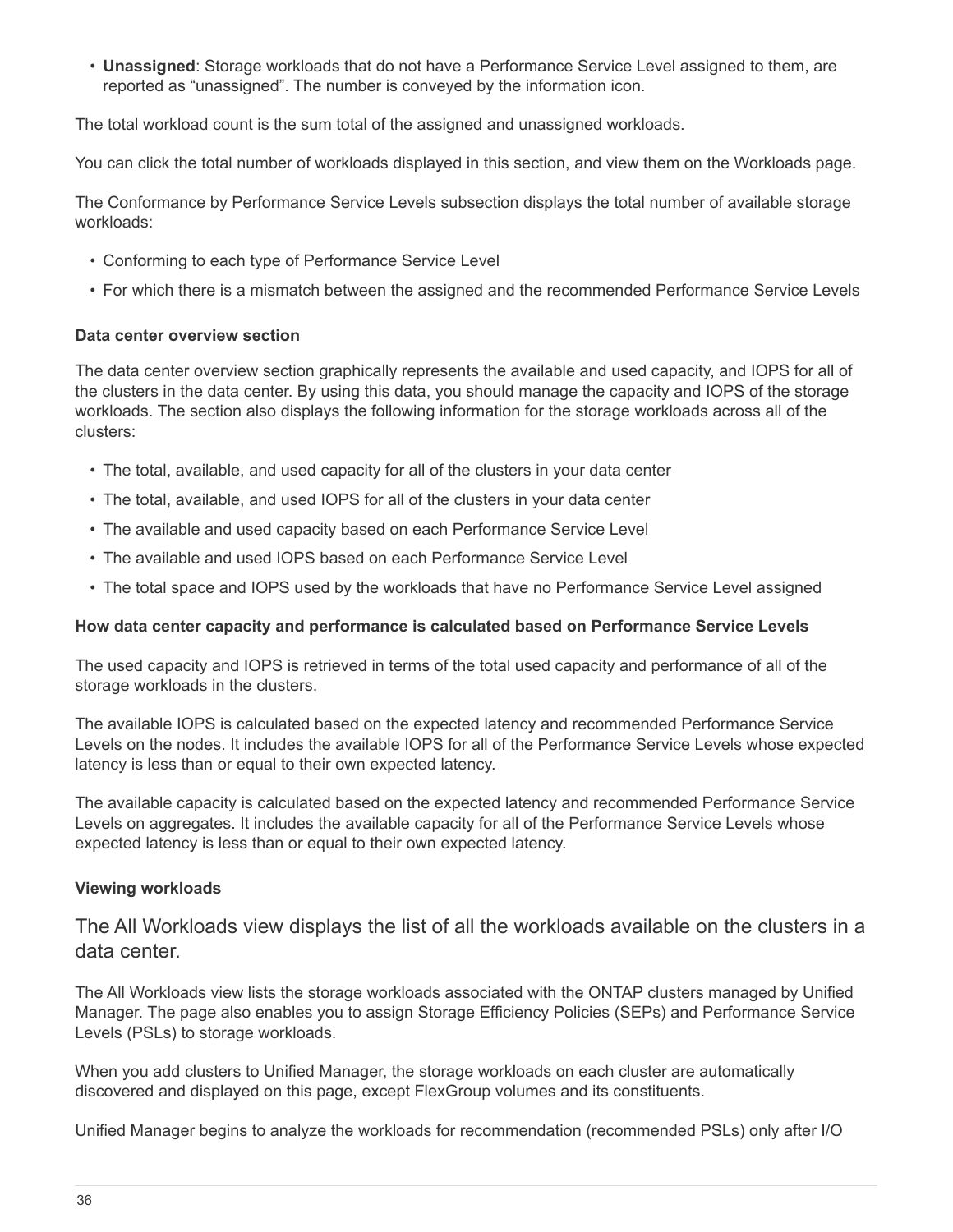operations start on the storage workloads. For the newly-discovered storage workloads on which there have been no I/O operations, the status is "Waiting for I/O". After I/O operations begin on the storage workloads, Unified Manager begins the analysis and the workload status changes to "Learning…". After the analysis is complete (within 24 hours from the beginning of the I/O operations), the recommended PSLs are displayed for the storage workloads.

Using the **Workloads** > **All Workloads** option, you can perform multiple tasks:

- Add or provision storage workloads
- View and filter the list of workloads
- Assign PSLs to storage workloads
- Evaluate system-recommended PSLs and assign them to workloads
- Assign SEPs to storage workloads

## **Adding or provisioning storage workloads**

You can add or provision the storage workloads to supported LUNs (supporting both iSCSI and FCP protocols), NFS file shares, and SMB shares.

## **Viewing and filtering workloads**

On the All Workloads screen, you can view all the workloads in your data center or search for specific storage workloads based on either their PSLs or names. You can use the filter icon to enter specific conditions for your search. You can search by different filter conditions, such as by the host cluster or storage VM. The **Capacity Total** option allows filtering by the total capacity of the workloads (by MB). However, in this case, the number of workloads returned might vary, because the total capacity is compared at a byte level.

For each workload, information, such as the host cluster and storage VM is displayed, along with the assigned PSL and SEP.

The page also enables you to view the performance details of a workload. You can view detailed information about the IOPS, capacity, and latency of the workload by clicking the **Choose / Order Columns** button and selecting specific columns to view. The Performance View column displays the average and peak IOPS for a workload, and you can click the workload analyser icon to view the detailed IOPS analysis. The **Analyze Workload** button on the IOPS Analysis pop-up takes you to the Workload Analysis page, where you can select a time range and view the latency, throughput, and capacity trends for the selected workload. For more information about workload analyzer, see *Troubleshooting workloads using the workload analyzer*

## **Analyzing performance and capacity criteria for a workload**

You can view performance information about a workload to help with troubleshooting by clicking the bar chart icon in the **Performance View** column. To view performance and capacity charts on the Workload Analysis page to analyze the object, click the **Analyze Workload** button.

# **Assigning policies to workloads**

You can assign Storage Efficiency Policies (SEPs) and Performance Service Levels (PSLs) to storage workloads from the All Workloads page by using the different navigation options.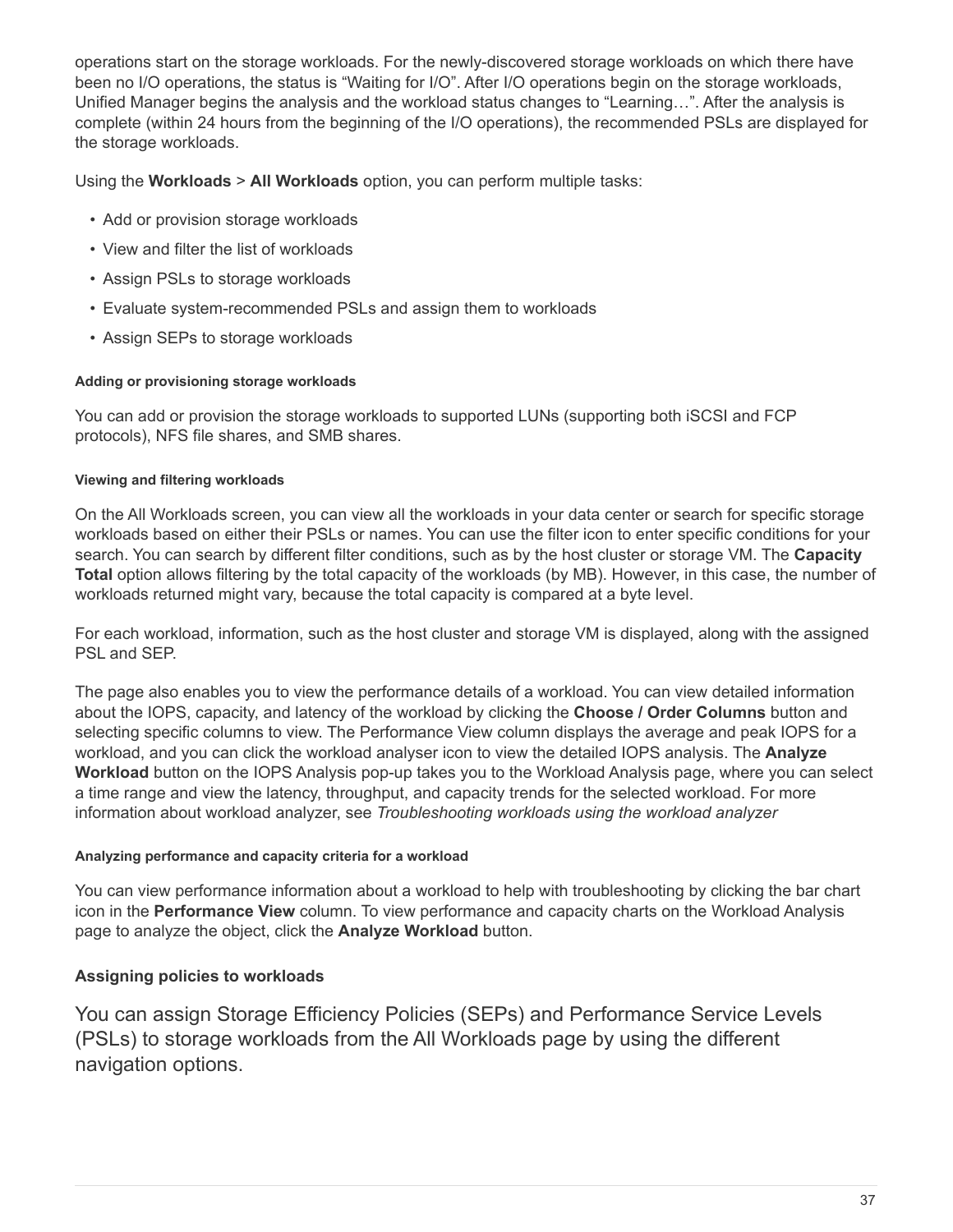#### **Assigning policies to a single workload**

You can assign either a PSL or an SEP or both, to a single workload. Follow these steps:

- 1. Select the workload.
- 2. Click the edit icon next to the row, and then click **Edit**.

## The **Assigned Performance Service Level** and **Storage Efficiency Policy** fields are enabled.

- 3. Select the required PSL or SEP, or both.
- 4. Click the check icon to apply the changes.



You can also select a workload and click **More Actions** to assign the policies.

#### **Assigning policies to multiple storage workloads**

You can assign a PSL or an SEP to multiple storage workloads together. Follow these steps:

- 1. Select the check boxes for the workloads to which you want to assign the policy, or select all the workloads in your data center.
- 2. Click **More Actions**.
- 3. For assigning a PSL, select **Assign Performance Service Level**. For assigning an SEP, select **Assign Storage Efficiency Policy**. A pop-up is displayed for you to select the policy.
- 4. Select the appropriate policy and click **Apply**. The number of workloads on which the policies are assigned are displayed. The workloads on which the policies are not assigned are also listed, with the cause.



Applying policies on workloads in bulk might take some time depending on the number of workloads selected. You can click the **Run in background** button and continue with other tasks while the operation runs in the background. When the bulk assignment is complete, you can view the completion status. If you are applying a PSL on multiple workloads, you cannot trigger another request when the previous job of bulk assignment is running.

#### **Assigning system-recommended PSLs to workloads**

You can assign system-recommended PSLs to those storage workloads in a data center that have no PSLs assigned, or the assigned PSLs do not match the system recommendation. To use this functionality, click the **Assign System Recommended PSLs** button. You do not have to select specific workloads.

The recommendation is internally determined by system analytics, and is skipped for those workloads whose IOPS and other parameters do not coincide with the definitions of any available PSL. Storage workloads with Waiting for I/O and Learning statuses are also excluded.



There are special keywords that Unified Manager looks for in the workload name to override the system analytics and recommend a different PSL for the workload. When the workload has the letters "ora" in the name, the **Extreme Performance**PSL is recommended. And when the workload has the letters "vm" in the name, the **Performance**PSL is recommended.

#### **Provisioning file share volumes**

You can create file share volumes that support CIFS/SMB and NFS protocols, on an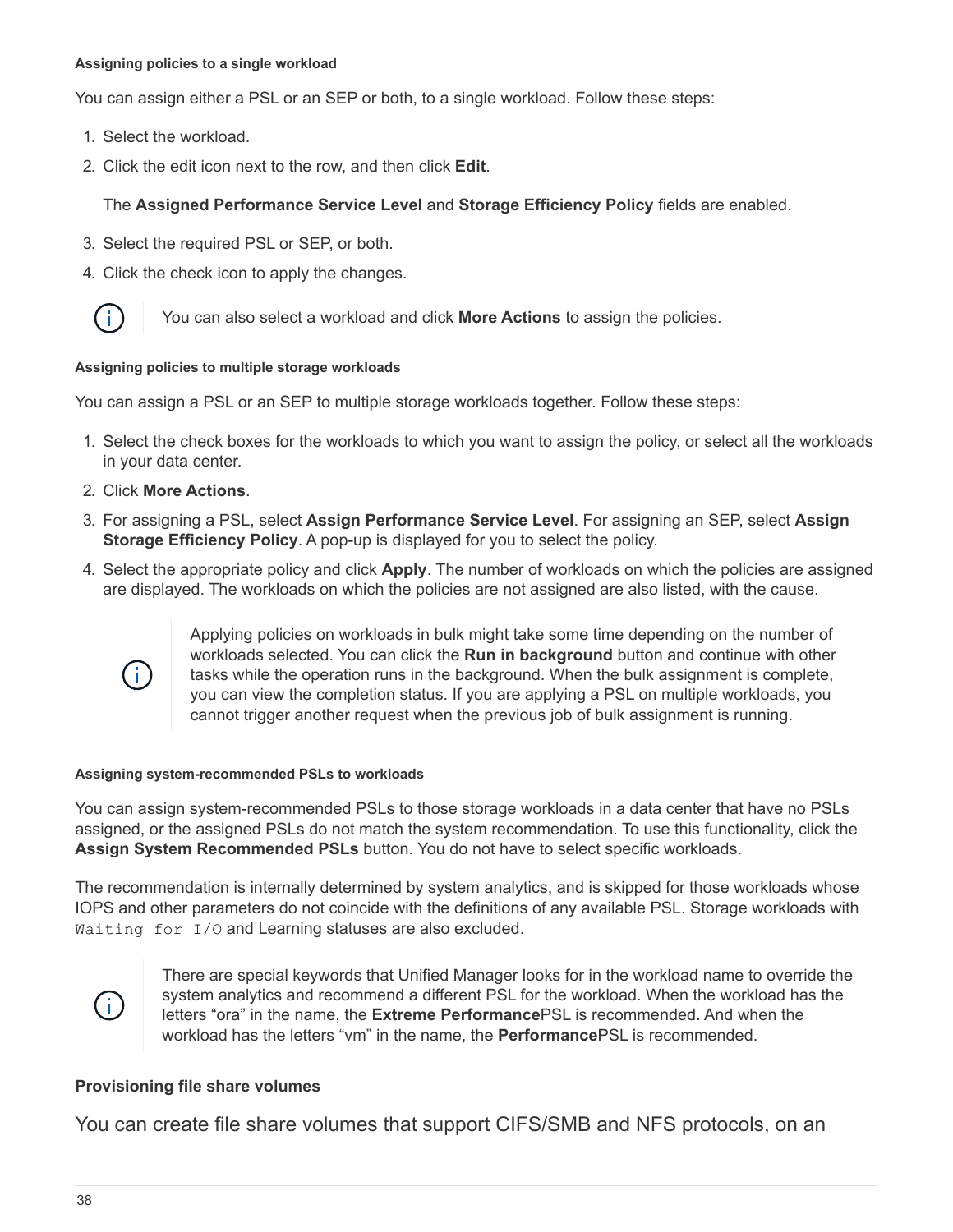existing cluster and Storage Virtual Machine (storage VM) from the Provision Workload page.

# **What you'll need**

- The storage VM must have space for provisioning the file share volume.
- Either or both of the SMB and NFS services should be enabled on your storage VM.
- For selecting and assigning the Performance Service Level (PSL) and Storage Efficiency Policy (SEP) on the workload, the policies must have been created before you start creating the workload.

### **Steps**

- 1. On the **Provision Workload** page, add the name of the workload that you want to create, and then select the cluster from the available list.
- 2. Based on the cluster that you have selected, the **STORAGE VM** field filters the available storage VMs for that cluster. Select the required storage VM from the list.

Based on the SMB and NFS services supported on the storage VM, the NAS option is enabled in the Host Information section.

3. In the Storage and Optimization section, assign the storage capacity and PSL, and optionally, an SEP for the workload.

The specifications for the SEP are assigned to the LUN and the definitions for the PSL are applied to the workload when it is created.

4. Select the **Enforce performance limits** check box if you want to enforce the PSL that you have assigned to the workload.

Assigning a PSL to a workload ensures that the aggregate on which the workload is created can support the performance and capacity objectives defined in the respective policy. For example, if a workload is assigned "Extreme Performance "PSL, the aggregate on which the workload is to be provisioned should have the capability of supporting the performance and capacity objectives of the "Extreme Performance" policy, such as SSD storage.



Unless you select this check box, the PSL is not applied to the workload, and the status of the workload on the dashboard appears as unassigned.

5. Select the **NAS** option.

If you cannot see the **NAS** option enabled, verify whether the storage VM that you have selected supports either SMB or NFS, or both.



If your storage VM is enabled for both SMB and NFS services, you can select the **Share by NFS** and **Share by SMB** check boxes and create a file share that supports both NFS and SMB protocols. If you want to create either an SMB or a CIFS share, select only the respective check box.

6. For NFS file share volumes, specify the IP address of the host or network to access the file share volume. You can enter comma-separated values for multiple hosts.

On adding the host IP address, an internal check runs for matching the host details with the storage VM and the export policy for that host is created, or in case there is an existing policy, it is reused. If there are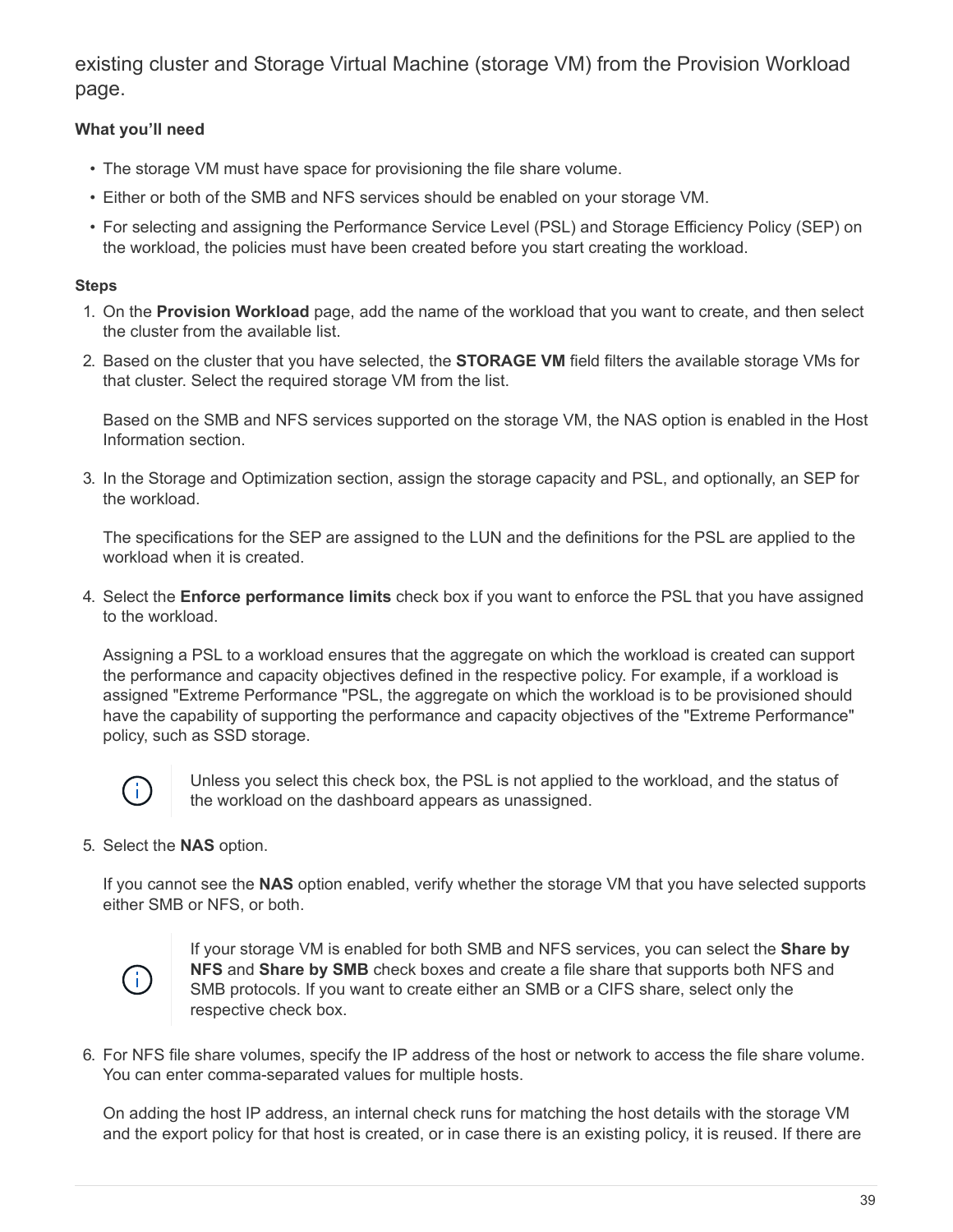several NFS shares created for the same host, then an available export policy for the same host with matching rules is reused for all the files shares. The function of specifying rules of individual policies or reusing policies by providing specific policy keys is available when you provision the NFS share by using APIs.

- 7. For an SMB share, specify which users or user groups can access the SMB share and assign the required permissions. For each group of users, a new access control list (ACL) is generated during the file share creation.
- 8. Click **Save**.

The workload is added to the list of storage workloads.

# **Provisioning LUNs**

You can create LUNs that support CIFS/SMB and NFS protocols, on an existing cluster and Storage Virtual Machine (storage VM) from the Provision Workload page.

# **What you'll need**

- The storage VM must have space for provisioning the LUN.
- Both iSCSI and FCP must be enabled on the storage VM on which you create the LUN.
- For selecting and assigning the Performance Service Level (PSL) and Storage Efficiency Policy (SEP) on the workload, the policies must have been created before you start creating the workload.

#### **Steps**

1. On the **Provision Workload** page, add the name of the workload that you want to create, and then select the cluster from the available list.

Based on the cluster that you have selected, the **STORAGE VM** field filters the available storage VMs for that cluster.

2. Select the storage VM from the list that supports the iSCSI and FCP services.

Based on your selection, the SAN option is enabled in the Host Information section.

3. In the **Storage and Optimization** section, assign the storage capacity and PSL, and optionally, the SEP for the workload.

The specifications for the SEP are assigned to the LUN and the definitions for the PSL are applied to the workload when it is created.

4. Select the **Enforce performance limits** check box if you want to enforce the assigned PSL on the workload.

Assigning a PSL to a workload ensures that the aggregate on which the workload is created can support the performance and capacity objectives defined in the respective policy. For example, if a workload is assigned the "Extreme Performance" PSL, the aggregate on which the workload is to be provisioned should have the capability of supporting the performance and capacity objectives of the "Extreme Performance" policy, such as SSD storage.



Unless you select this check box, the PSL is not applied to the workload, and the status of the workload on the dashboard appears as unassigned.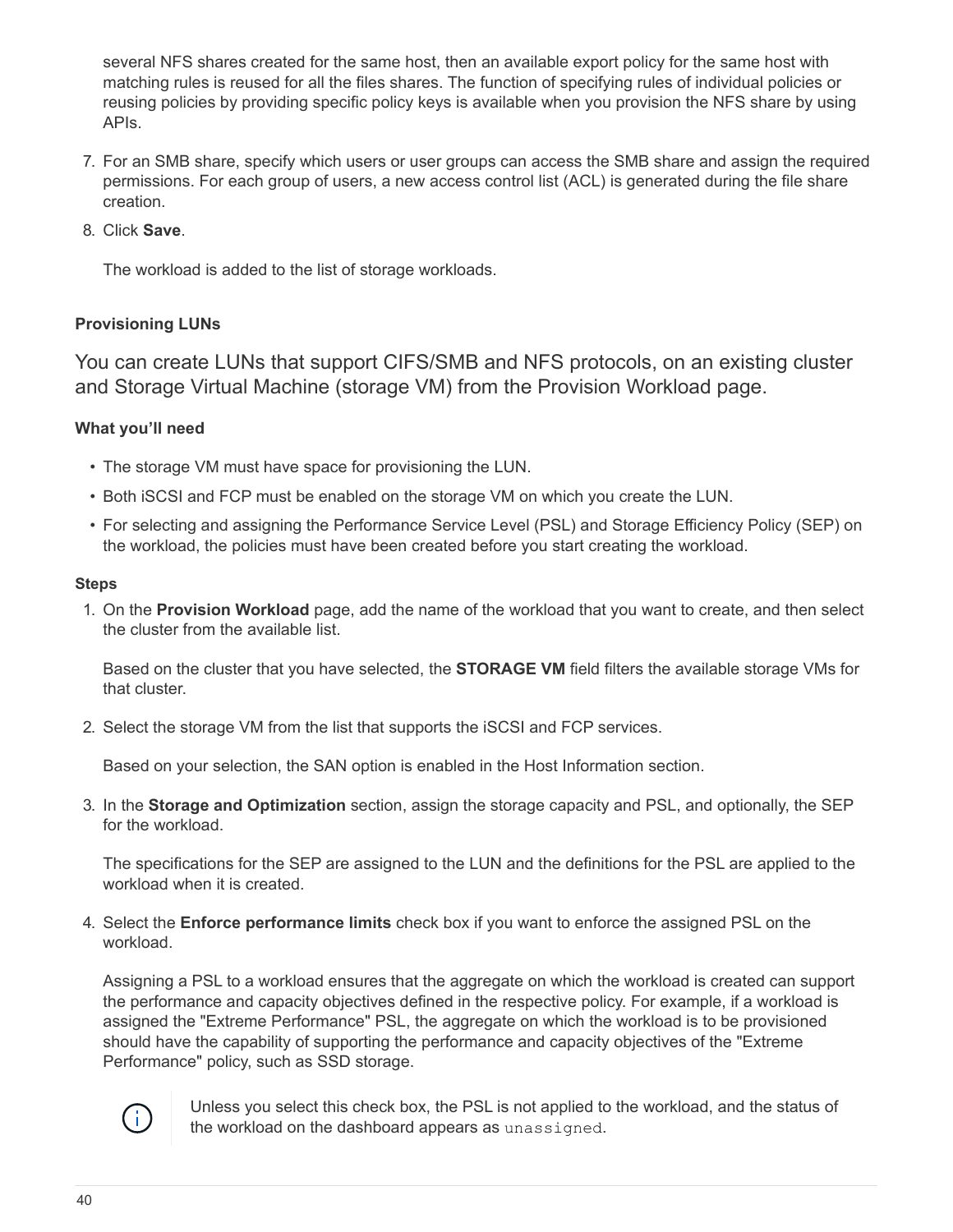- 5. Select the **SAN** option. If you cannot see the **SAN** option enabled, verify whether the storage VM that you have selected supports iSCSI and FCP.
- 6. Select the host OS.
- 7. Specify the host mapping to control access of the initiators to the LUN. You can assign existing initiator groups (igroups), or define and map new igroups.



If you create a new igroup while provisioning the LUN, you need to wait till the next discovery cycle (up to 15 minutes) for using it. It is therefore recommended that you use an existing igroup from the list of available igroups.

If you want to create a new igroup, select the **Create a new initiator group** button, and enter the information for the igroup.

8. Click **Save**.

The LUN is added to the list of storage workloads.

# **Managing Performance Service Levels**

A Performance Service Level enables you to define the performance and storage objectives for a workload. You can assign a Performance Service Level to a workload when initially creating the workload, or afterwards by editing the workload.

The management and monitoring of storage resources are based on Service Level Objectives (SLOs). SLOs are defined by service level agreements that are based on required performance and capacity. In Unified Manager, SLOs refer to the PSL definitions of the applications that are running on NetApp storage. Storage services are differentiated based on the performance and utilization of the underlying resources. A PSL is a description of the storage service objectives. A PSL enables the storage provider to specify the performance and capacity objectives for the workload.

Unified Manager provides a few canned policies that cannot be changed. These predefined Performance Service Levels are: Extreme Performance, Performance, and Value. The Extreme Performance, Performance, and Value PSLs are applicable for most of the common storage workloads in a data center. Unified Manager also offers three PSLs for database applications: Extreme for Database Logs, Extreme for Database Shared Data, and Extreme for Database Data. These are extremely high-performance PSLs that support bursty IOPS and are appropriate for database applications with the highest throughput demand. If these predefined PSLs do not meet your requirements, then you can create new PSLs to meet your needs.

You can access the PSLs from the **Policies** > **Performance Service Levels** page and by using the storage provider APIs. Managing storage workloads by assigning PSLs to them is convenient as you do not have to individually manage the storage workloads. Any modifications can also be managed by reassigning another PSL rather than managing them individually.

You cannot modify a PSL that is system-defined or that is currently assigned to a workload. You cannot delete a PSL that is assigned to a workload, or if it is the only available PSL.

The Performance Service Levels page lists the available PSL policies and enables you to add, edit, and delete them. This page displays the following information: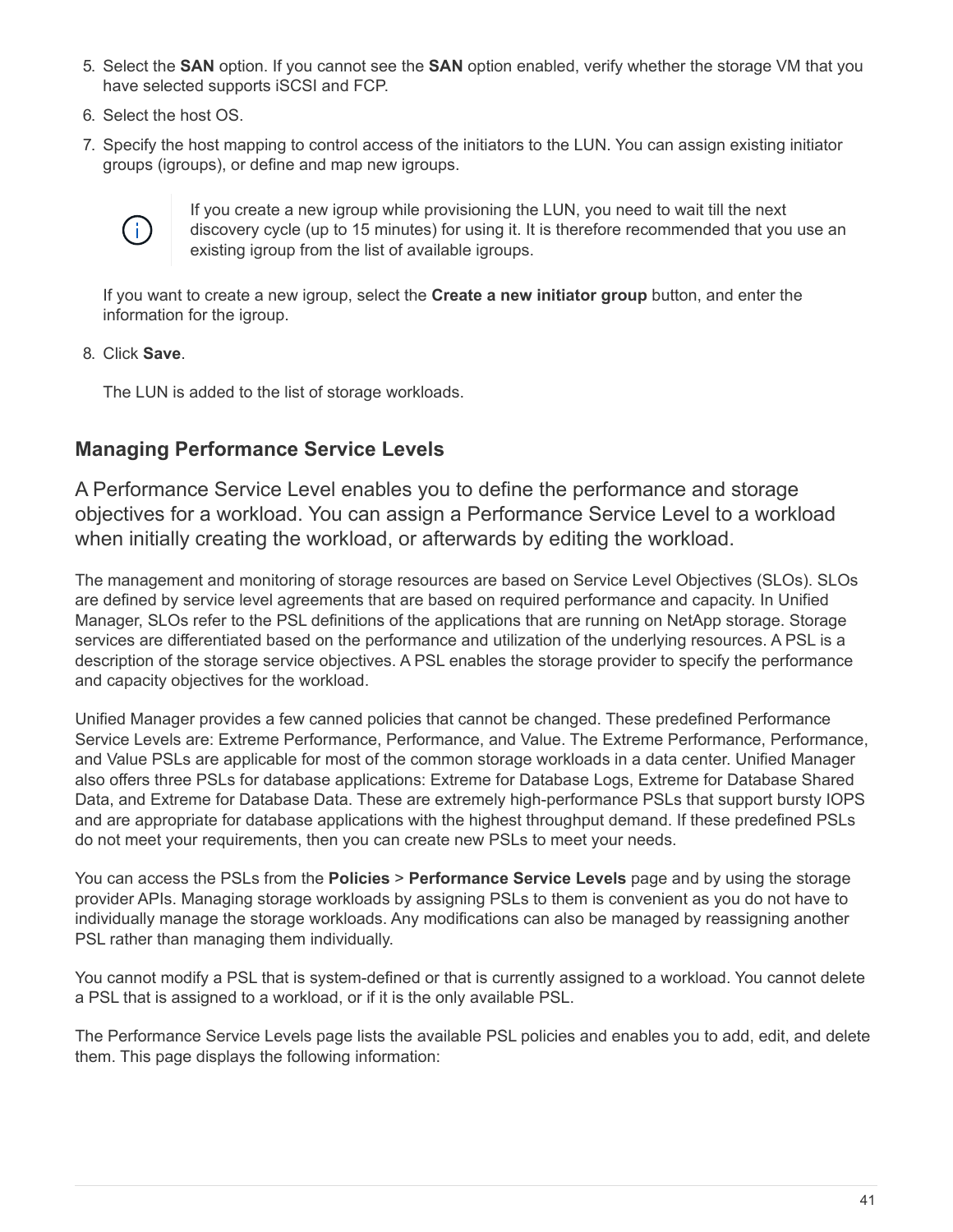| <b>Field</b>         | <b>Description</b>                                                                                                                                                                                                                                                                                                                                                                                                                                                                                        |
|----------------------|-----------------------------------------------------------------------------------------------------------------------------------------------------------------------------------------------------------------------------------------------------------------------------------------------------------------------------------------------------------------------------------------------------------------------------------------------------------------------------------------------------------|
| Name                 | Name of the Performance Service Level.                                                                                                                                                                                                                                                                                                                                                                                                                                                                    |
| <b>Type</b>          | Whether the policy is system-defined or user-defined.                                                                                                                                                                                                                                                                                                                                                                                                                                                     |
| <b>Expected IOPS</b> | Minimum number of IOPS that an application is<br>expected to perform on a LUN or file share. Expected<br>IOPS specifies the minimum expected IOPS<br>allocated, based on the storage object allocated size.                                                                                                                                                                                                                                                                                               |
| Peak IOPS            | Maximum number of IOPS that an application can<br>perform on a LUN or file share. Peak IOPS specifies<br>the maximum possible IOPS allocated, based on the<br>storage object allocated size or the storage object<br>used size.                                                                                                                                                                                                                                                                           |
|                      | Peak IOPS are based on an allocation policy. The<br>allocation policy is either allocated-space or used-<br>space. When the allocation policy is set to allocated-<br>space, the peak IOPS is calculated based on the size<br>of the storage object. When the allocation policy is set<br>to used-space, the peak IOPS is calculated based on<br>the amount of data stored in the storage object, taking<br>into account storage efficiencies. By default, the<br>allocation policy is set to used-space. |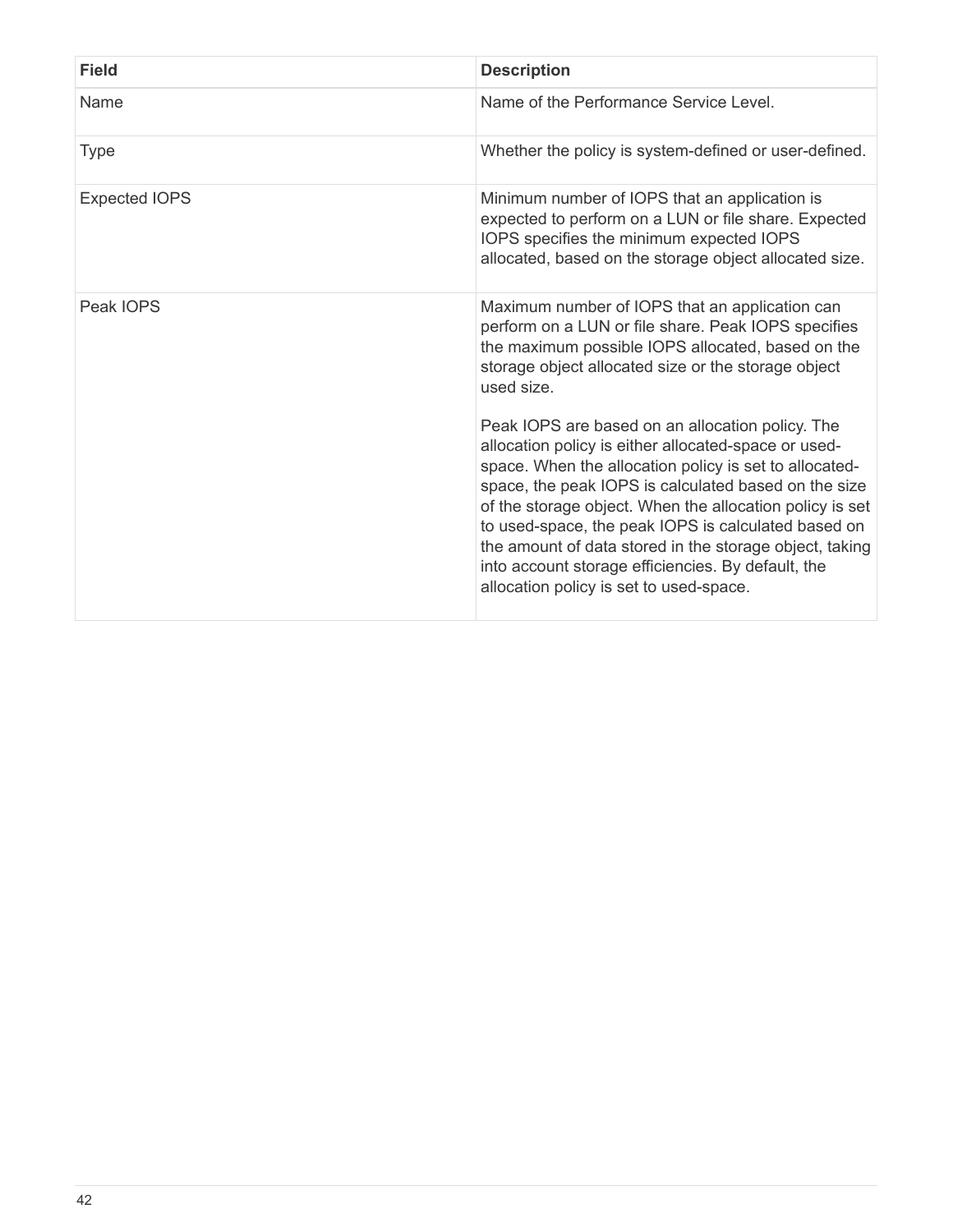| <b>Field</b>            | <b>Description</b>                                                                                                                                                          |
|-------------------------|-----------------------------------------------------------------------------------------------------------------------------------------------------------------------------|
| Absolute minimum IOPS   | The absolute minimum IOPS is used as an override,<br>when the expected IOPS is less than this value. The<br>default values of the system-defined PSLs are the<br>following: |
|                         | • Extreme Performance: If expected IOPS >=<br>6144/TB, then absolute minimum IOPS = 1000                                                                                    |
|                         | • Performance: If expected IOPS >= 2048/TB and <<br>6144/TB, then absolute minimum IOPS = 500                                                                               |
|                         | • Value: If expected IOPS >= 128/TB and <<br>2048/TB, then absolute minimum IOPS = 75                                                                                       |
|                         | The default values of the system-defined database<br>PSLs are the following:                                                                                                |
|                         | • Extreme for Database Logs: If expected IOPS >=<br>22528, then absolute minimum IOPS = 4000                                                                                |
|                         | • Extreme for Database Shared Data: If expected<br>IOPS >= 16384, then absolute minimum IOPS =<br>2000                                                                      |
|                         | • Extreme for Database Data: If expected IOPS >=<br>12288, then absolute minimum IOPS = 2000                                                                                |
|                         | The higher value of the absolute minimum IOPS for<br>custom PSLs can be a maximum of 75000. The lower<br>value is calculated as the following:                              |
|                         | 1000/expected latency                                                                                                                                                       |
| <b>Expected latency</b> | Expected latency for storage IOPS in milliseconds per<br>operation (ms/op).                                                                                                 |
| Capacity                | Total available and used capacity in the clusters.                                                                                                                          |
| Workloads               | Number of storage workloads that have been<br>assigned the PSL.                                                                                                             |

For information about how the peak IOPS and expected IOPs help in achieving consistent differentiated performance on ONTAP clusters, see the following KB article:

# [What is Performance Budgeting?](https://kb.netapp.com/Advice_and_Troubleshooting/Data_Infrastructure_Management/Active_IQ_Unified_Manager/What_is_Performance_Budgeting%3F)

Note that if workloads exceed the expected latency value for 30% of the time during the previous hour, Unified Manager will generate one of the following events to notify you of a potential performance issue: "Workload Volume Latency Threshold Breached as defined by Performance Service Level Policy" or "Workload LUN Latency Threshold Breached as defined by Performance Service Level Policy". You may want to analyze the workload to see what may be causing the higher latency values.

The following table provides information about the system-defined PSLs: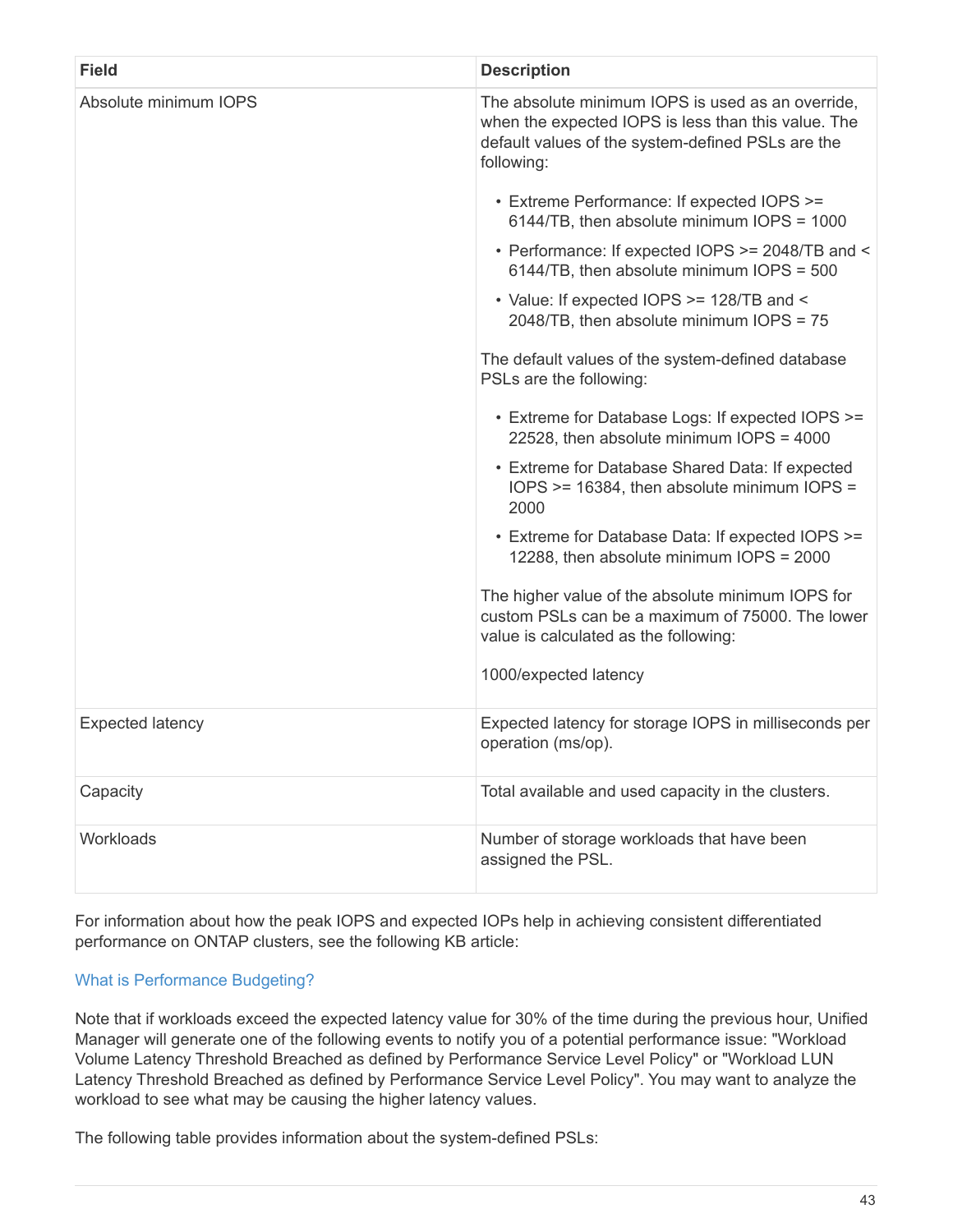| <b>Performance</b><br><b>Service Level</b> | <b>Description and Expected</b><br>use case                                                                                                                                         | latency (ms/op) | <b>Peak IOPS</b> | <b>Expected IOPS</b> | <b>Absolute</b><br>minimum IOPS |
|--------------------------------------------|-------------------------------------------------------------------------------------------------------------------------------------------------------------------------------------|-----------------|------------------|----------------------|---------------------------------|
| <b>Extreme</b><br>Performance              | Provides<br>extremely high<br>throughput at a<br>very low latency<br>Ideal for latency-<br>sensitive<br>applications                                                                | 1               | 12288            | 6144                 | 1000                            |
| Performance                                | Provides high<br>throughput at a<br>low latency<br>Ideal for<br>database and<br>virtualized<br>applications                                                                         | $\overline{2}$  | 4096             | 2048                 | 500                             |
| Value                                      | Provides high<br>storage capacity<br>and moderate<br>latency<br>Ideal for high-<br>capacity<br>applications<br>such as email,<br>web content, file<br>shares, and<br>backup targets | 17              | 512              | 128                  | 75                              |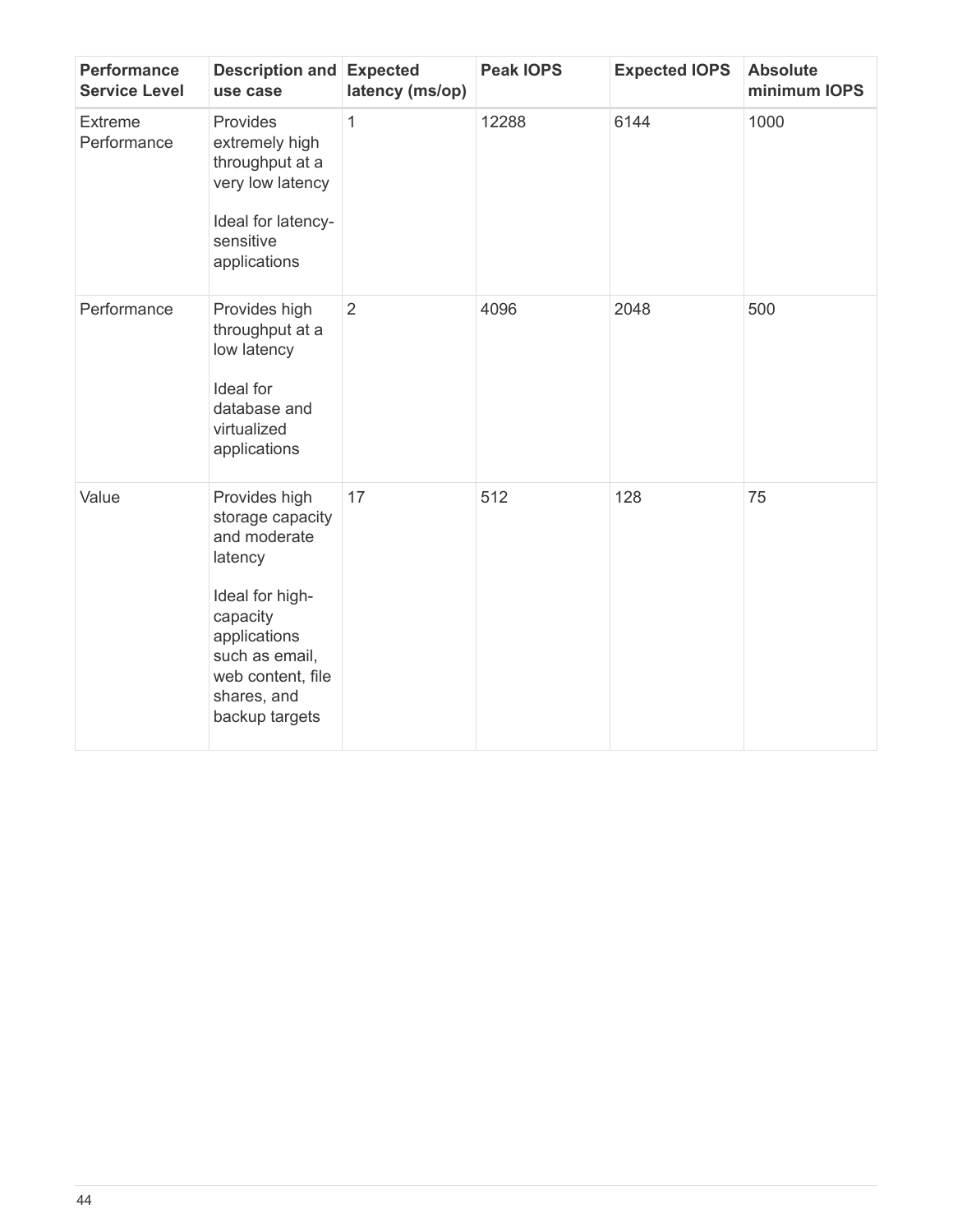| <b>Performance</b><br><b>Service Level</b>           | Description and<br>use case                                                                                                                                                                                                                                                                    | <b>Expected</b><br>latency (ms/op) | <b>Peak IOPS</b> | <b>Expected IOPS</b> | <b>Absolute</b><br>minimum IOPS |
|------------------------------------------------------|------------------------------------------------------------------------------------------------------------------------------------------------------------------------------------------------------------------------------------------------------------------------------------------------|------------------------------------|------------------|----------------------|---------------------------------|
| Extreme for<br>Database Logs                         | Provides<br>maximum<br>throughput at the<br>lowest latency.<br>Ideal for<br>database<br>applications<br>supporting<br>database logs.<br>This PSL<br>provides the<br>highest<br>throughput<br>because<br>database logs<br>are extremely<br>bursty and<br>logging is<br>constantly in<br>demand. | 1                                  | 45056            | 22528                | 4000                            |
| <b>Extreme for</b><br>Database<br><b>Shared Data</b> | Provides very<br>high throughput<br>at the lowest<br>latency.<br>Ideal for<br>database<br>applications data<br>that is stored in a<br>common data<br>store, but is<br>shared across<br>databases.                                                                                              | $\mathbf{1}$                       | 32768            | 16384                | 2000                            |
| Extreme for<br>Database Data                         | Provides high<br>throughput at the<br>lowest latency.<br>Ideal for<br>database<br>applications<br>data, such as<br>database table<br>information and<br>metadata.                                                                                                                              | $\mathbf{1}$                       | 24576            | 12288                | 2000                            |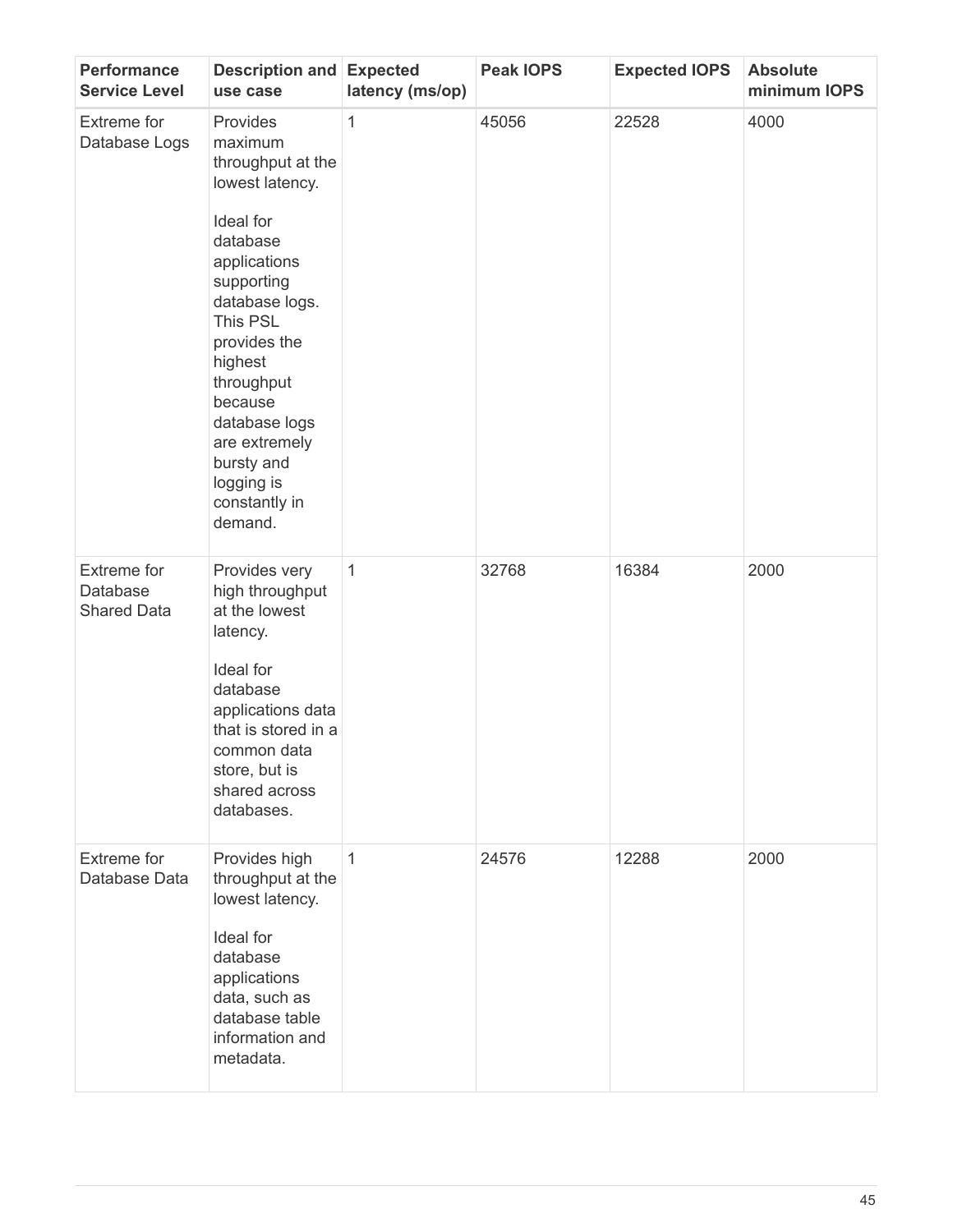# **Creating and editing Performance Service Levels**

When the system-defined Performance Service Levels do not match your workload requirements, you can create your own Performance Service Levels that are optimized for your workloads.

# **What you'll need**

- You must have the Application Administrator role.
- The Performance Service Level name must be unique, and you cannot use the following reserved keywords:

Prime, Extreme, Performance, Value, Unassigned, Learning, Idle, Default, and None.

You create and edit custom Performance Service Levels from the Performance Service Levels page by defining the service level objectives you require for the applications that will access storage.



You cannot modify a Performance Service Level if it is currently assigned to a workload.

#### **Steps**

- 1. In the left navigation pane under **Settings**, select **Policies** > **Performance Service Levels**.
- 2. In the **Performance Service Levels** page, click the appropriate button depending on whether you want to create a new Performance Service Level or if you want to edit an existing Performance Service Level.

| To                                         | Follow these steps                                                    |
|--------------------------------------------|-----------------------------------------------------------------------|
| Create a new Performance Service Level     | Click Add.                                                            |
| Edit an existing Performance Service Level | Select an existing Performance Service Level, and<br>then click Edit. |

The page to add or edit a Performance Service Level is displayed.

3. Customize the Performance Service Level by specifying the performance objectives, and then click **Submit** to save the Performance Service Level.

You can apply the new or changed Performance Service Level to workloads (LUNs, NFS File Shares, CIFS Shares) from the Workloads page or when provisioning a new workload.

# **Managing Storage Efficiency Policies**

A Storage Efficiency Policy (SEP) enables you to define the storage efficiency characteristics of a workload. You can assign an SEP to a workload when initially creating the workload, or afterwards by editing the workload.

Storage efficiency includes using technologies, such as thin provisioning, deduplication, and data compression that increase storage utilization and decrease storage costs. While creating SEPs, you can use these spacesaving technologies either individually or together to achieve maximum storage efficiency. When you associate the policies with your storage workloads, the specified policy settings are assigned to them. Unified Manager enables you to assign system-defined and user-defined SEPs to optimize storage resources in your data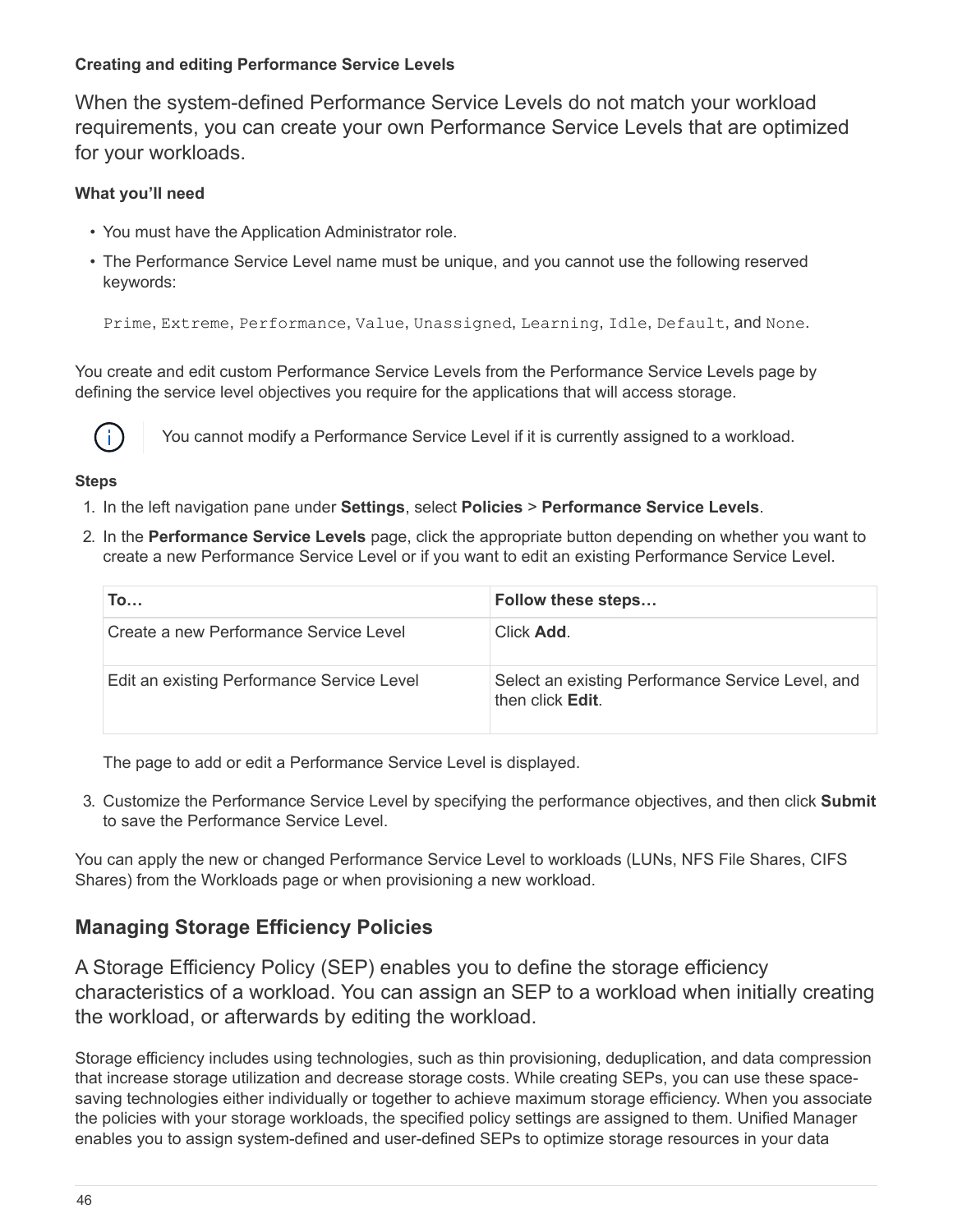center.

Unified Manager provides two system-defined SEPs: High and Low. These SEPs are applicable to most of the storage workloads in a data center, however, you can create your own policies if the system-defined SEPs do not meet your requirements.

You cannot modify an SEP that is system-defined or that is currently assigned to a workload. You cannot delete an SEP that is assigned to a workload, or if it is the only available SEP.

The Storage Efficiency Policies page lists the available SEPs and enables you to add, edit, and delete customized SEPs. This page displays the following information:

| <b>Field</b>  | <b>Description</b>                                                       |
|---------------|--------------------------------------------------------------------------|
| Name          | Name of the SEP.                                                         |
| <b>Type</b>   | Whether the policy is system-defined or user-defined.                    |
| Space Reserve | Whether the volume is thin-provisioned or thick-<br>provisioned.         |
| Deduplication | Whether deduplication is enabled on the workload:                        |
|               | • Inline: Deduplication occurs while being written on<br>the workload    |
|               | • Background: Deduplication occurs in the workload                       |
|               | • Disable: Deduplication is disabled on the<br>workload                  |
| Compression   | Whether data compression is enabled on the<br>workload:                  |
|               | • Inline: Data compression occurs while being<br>written on the workload |
|               | • Background: Data compression occurs in the<br>workload                 |
|               | • Disable: Data compression is disabled on the<br>workload               |
| Workloads     | Number of storage workloads that have been<br>assigned the SEP           |

## **Guidelines for creating a custom Storage Efficiency Policy**

If the existing SEPs do not meet policy requirements for your storage workloads, you can create a custom SEP. However, it is recommended that you attempt to use the system-defined SEPs for your storage workloads, and only create custom SEPs if necessary.

You can view the SEP assigned to workloads in the All Workloads page and in the Volume / Health details page. You can view the cluster-level data reduction ratio based on these storage efficiencies in the Capacity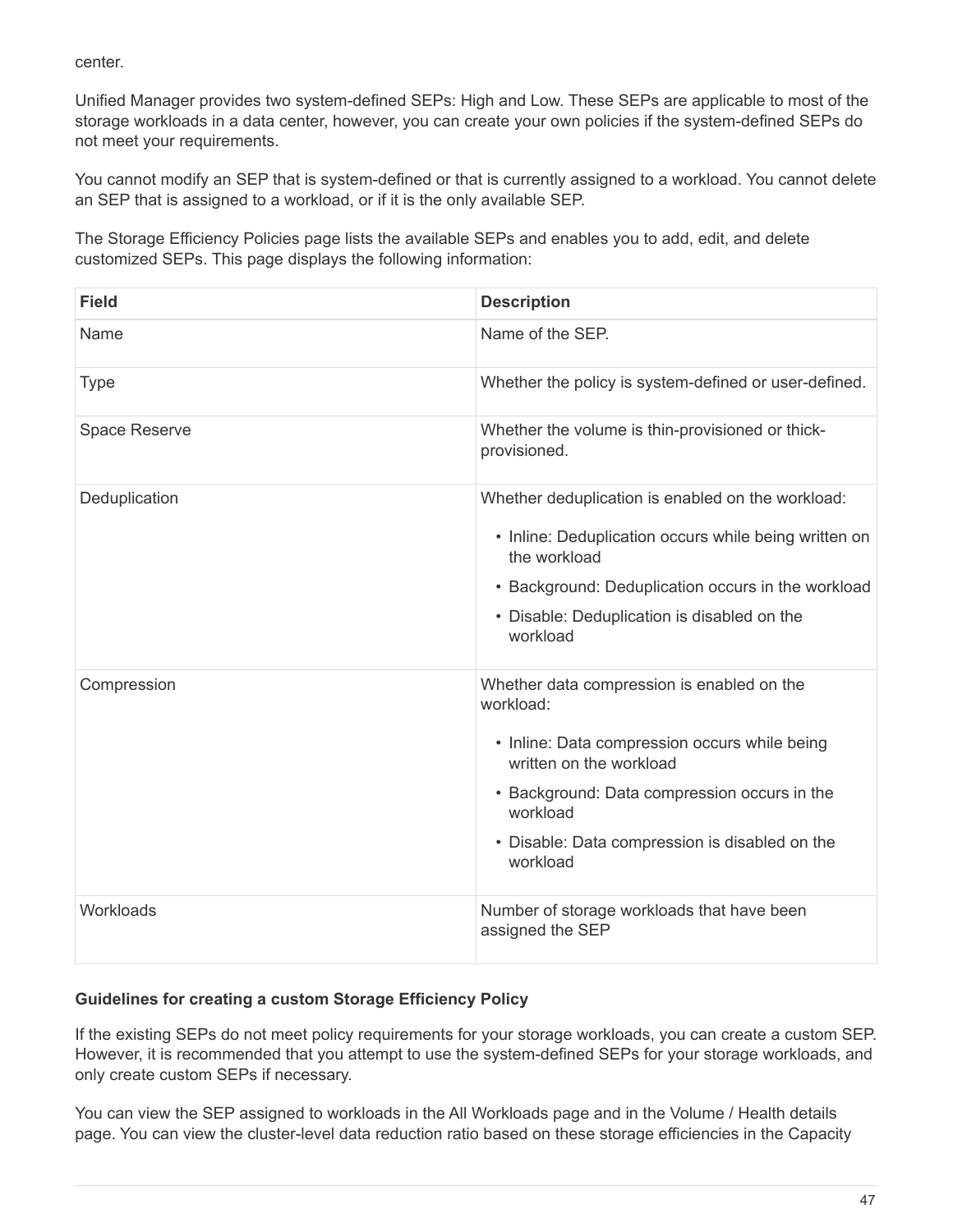panel on the Dashboard and in the Capacity: All Clusters view.

# **Creating and editing Storage Efficiency Policies**

When the system-defined Storage Efficiency Policies do not match your workload requirements, you can create your own Storage Efficiency Policies that are optimized for your workloads.

# **What you'll need**

- You must have the Application Administrator role.
- The Storage Efficiency Policy name must be unique, and you cannot use the following reserved keywords:

High, Low, Unassigned, Learning, Idle, Default, and None.

You create and edit custom Storage Efficiency Policies from the Storage Efficiency Policies page by defining the storage efficiency characteristics you require for the applications that will access storage.



You cannot modify a Storage Efficiency Policy if it is currently assigned to a workload.

# **Steps**

- 1. In the left navigation pane under **Settings**, select **Policies** > **Storage Efficiency**.
- 2. In the **Storage Efficiency Policies** page, click the appropriate button depending on whether you want to create a new Storage Efficiency Policy or if you want to edit an existing Storage Efficiency Policy.

| To                                         | Follow these steps                                             |
|--------------------------------------------|----------------------------------------------------------------|
| Create a new Storage Efficiency Policy     | <b>Click Add</b>                                               |
| Edit an existing Storage Efficiency Policy | Select an existing Storage Efficiency Policy and<br>click Edit |

The page to add or edit a Storage Efficiency Policy is displayed.

3. Customize the Storage Efficiency Policy by specifying the storage efficiency characteristics, and then click **Submit** to save the Storage Efficiency Policy.

You can apply the new or changed Storage Efficiency Policy to workloads (LUNs, NFS File Shares, CIFS Shares) from the Workloads page or when provisioning a new workload.

# <span id="page-49-0"></span>**Managing and monitoring MetroCluster configurations**

The monitoring support for MetroCluster configurations in the Unified Manager web UI enables you to check for any connectivity issues in your MetroCluster configuration. Discovering a connectivity issue early enables you to manage your MetroCluster configurations effectively.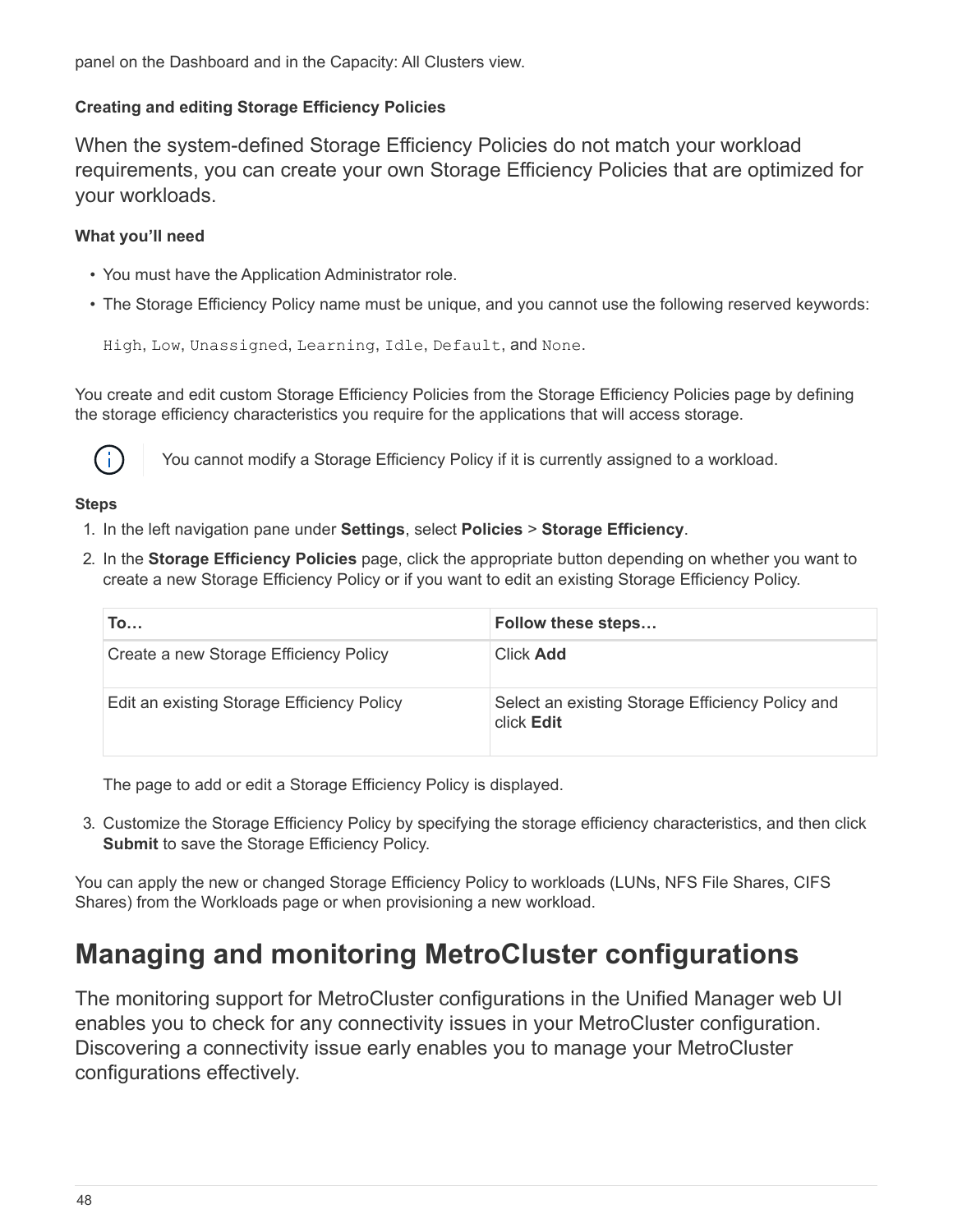# **Performance monitoring of MetroCluster configurations**

Unified Manager enables you to monitor the write throughput between clusters in a MetroCluster configuration to identify workloads with a high amount of write throughput. If these high-performing workloads are causing other volumes on the local cluster to have high I/O response times, Unified Manager triggers performance events to notify you.

When a local cluster in a MetroCluster configuration mirrors its data to its partner cluster, the data is written to NVRAM and then transferred over the interswitch links (ISLs) to the remote aggregates. Unified Manager analyzes the NVRAM to identify the workloads whose high write throughput is overutilizing the NVRAM, placing the NVRAM in contention.

Workloads whose deviation in response time has exceeded the performance threshold are called victims and workloads whose deviation in write throughput to the NVRAM is higher than usual, causing the contention, are called *bullies*. Because only the write requests are mirrored to the partner cluster, Unified Manager does not analyze read throughput.

Unified Manager treats the clusters in a MetroCluster configuration as individual clusters. It does not distinguish between clusters that are partners or correlate the write throughput from each cluster.

# **Related information**

[Performance event analysis and notification](https://docs.netapp.com/us-en/active-iq-unified-manager-910/performance-checker/reference_performance_event_analysis_and_notification.html)

[Performance event analysis for a MetroCluster configuration](https://docs.netapp.com/us-en/active-iq-unified-manager-910/performance-checker/concept_performance_incident_analysis_for_metrocluster_configuration.html)

[Roles of workloads involved in a performance event](https://docs.netapp.com/us-en/active-iq-unified-manager-910/performance-checker/concept_roles_of_workloads_involved_in_performance_incident.html)

[Identifying victim workloads involved in a performance event](https://docs.netapp.com/us-en/active-iq-unified-manager-910/performance-checker/task_identify_victim_workloads_involved_in_performance_event.html)

[Identifying bully workloads involved in a performance event](https://docs.netapp.com/us-en/active-iq-unified-manager-910/performance-checker/task_identify_bully_workloads_involved_in_performance_event.html)

[Identifying shark workloads involved in a performance event](https://docs.netapp.com/us-en/active-iq-unified-manager-910/performance-checker/task_identify_shark_workloads_involved_in_performance_event.html)

# **Volume behavior during switchover and switchback**

Events that trigger a switchover or switchback cause active volumes to be moved from one cluster to the other cluster in the disaster recovery group. The volumes on the cluster that were active and serving data to clients are stopped, and the volumes on the other cluster are activated and start serving data. Unified Manager monitors only those volumes that are active and running.

Because volumes are moved from one cluster to another, it is recommended that you monitor both clusters. A single instance of Unified Manager can monitor both clusters in a MetroCluster configuration, but sometimes the distance between the two locations necessitates using two Unified Manager instances to monitor both clusters. The following figure shows a single instance of Unified Manager: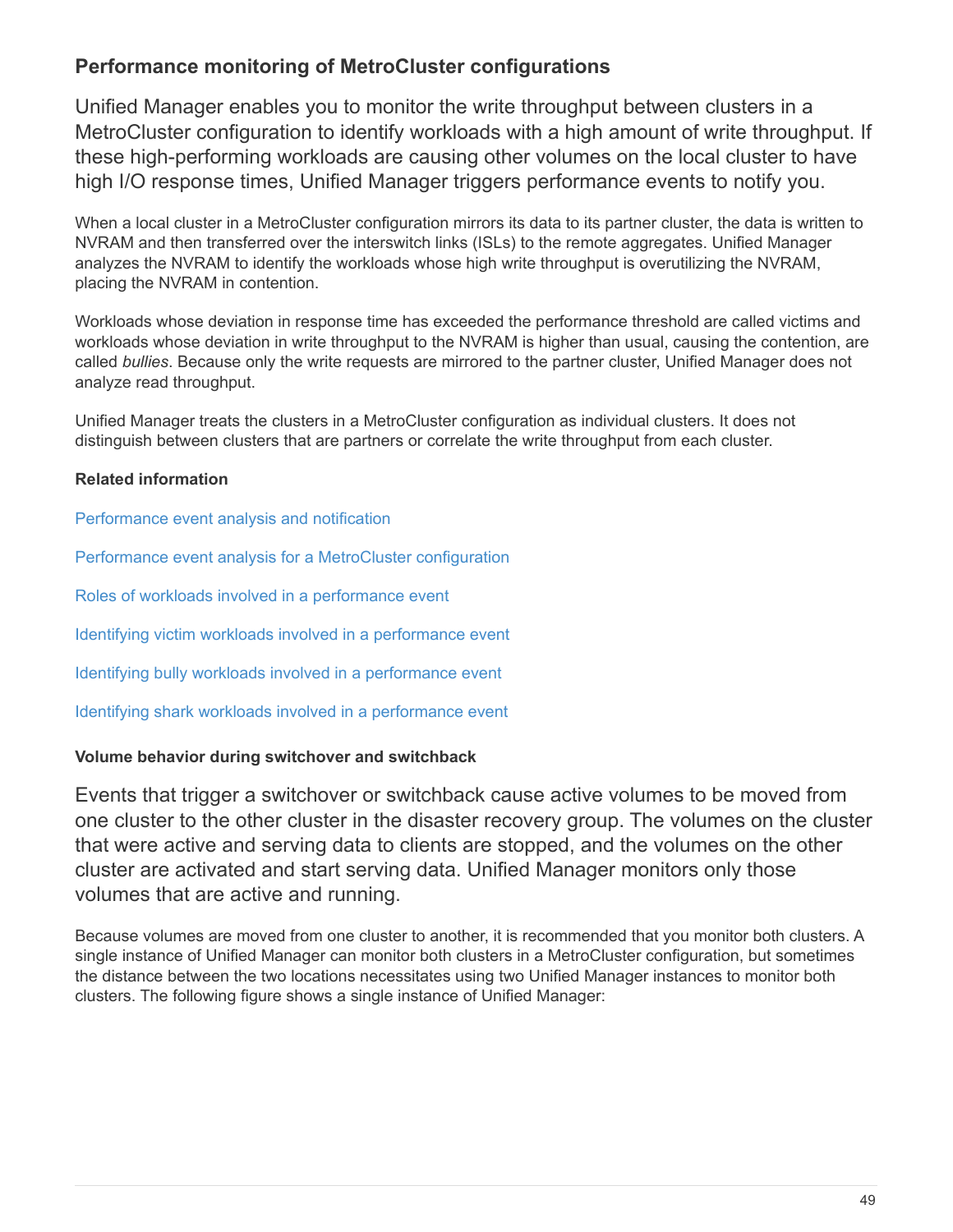## Normal operation



### Cluster B fails --- switchover to Cluster A



Cluster B is repaired --- switchback to Cluster B



The volumes with p in their names indicate the primary volumes, and the volumes with b in their names are mirrored backup volumes that are created by SnapMirror.

During normal operation:

- Cluster A has two active volumes: Vol1p and Vol2p.
- Cluster B has two active volumes: Vol3p and Vol4p.
- Cluster A has two inactive volumes: Vol3b and Vol4b.
- Cluster B has two inactive volumes: Vol1b and Vol2b.

Information pertaining to each of the active volumes (statistics, events, and so on) is collected by Unified Manager. Vol1p and Vol2p statistics are collected by Cluster A, and Vol3p and Vol4p statistics are collected by Cluster B.

After a catastrophic failure causes a switchover of active volumes from Cluster B to Cluster A:

• Cluster A has four active volumes: Vol1p, Vol2p, Vol3b, and Vol4b.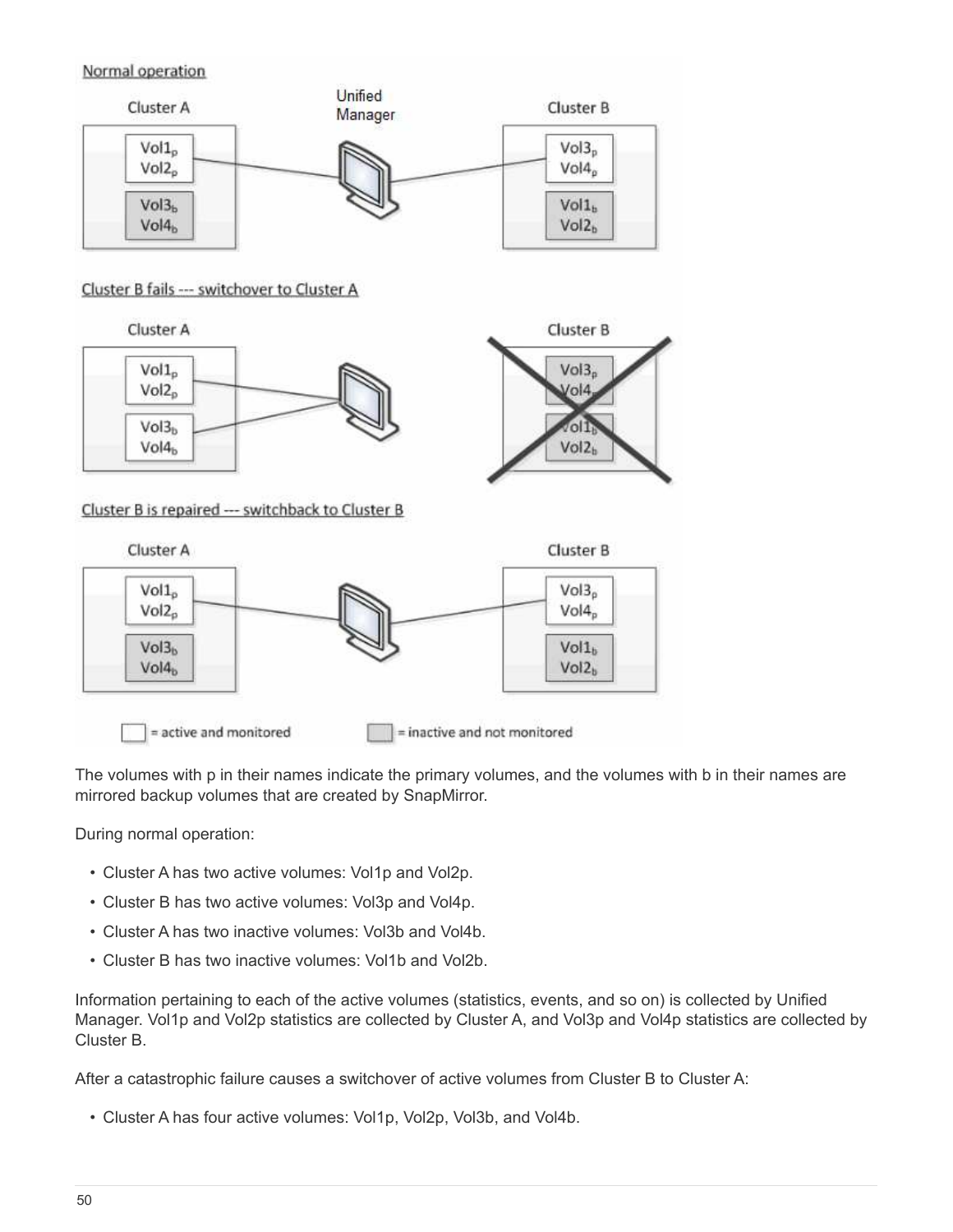• Cluster B has four inactive volumes: Vol3p, Vol4p, Vol1b, and Vol2b.

As during normal operation, information pertaining to each of the active volumes is collected by Unified Manager. But in this case, Vol1p and Vol2p statistics are collected by Cluster A, and Vol3b and Vol4b statistics are also collected by Cluster A.

Note that Vol3p and Vol3b are not the same volumes, because they are on different clusters. The information in Unified Manager for Vol3p is not the same as Vol3b:

- During switchover to Cluster A, Vol3p statistics and events are not visible.
- On the very first switchover, Vol3b looks like a new volume with no historical information.

When Cluster B is repaired and a switchback is performed, Vol3p is active again on Cluster B, with the historical statistics and a gap of statistics for the period during the switchover. Vol3b is not viewable from Cluster A until another switchover occurs:



• If a single Unified Manager is monitoring both clusters in a MetroCluster configuration, volume search returns information for whichever volume is active at that time. For example, a search for "Vol3" would return statistics and events for Vol3b on Cluster A if a switchover has occurred and Vol3 has become active on Cluster A.

# **Cluster connectivity status definitions**

Connectivity between the clusters in a MetroCluster configuration can be one of the following statuses: Optimal, Impacted, or Down. Understanding the connectivity statuses enables you to manage your MetroCluster configurations effectively.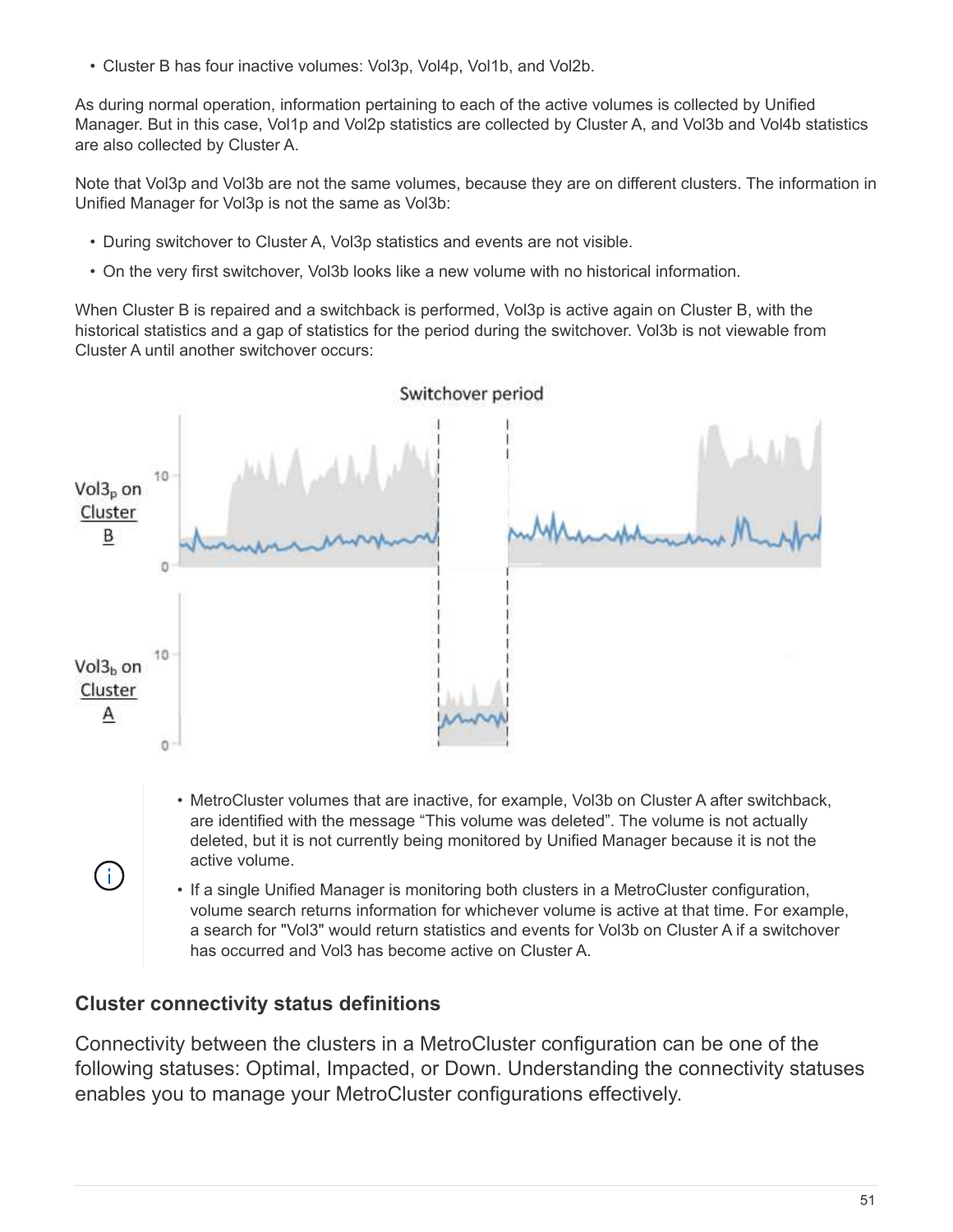| <b>Connectivity status</b> | <b>Description</b>                                                                                                                                                                                                                                                                                                     | Icon displayed                                         |
|----------------------------|------------------------------------------------------------------------------------------------------------------------------------------------------------------------------------------------------------------------------------------------------------------------------------------------------------------------|--------------------------------------------------------|
| Optimal                    | Connectivity between the clusters<br>in the MetroCluster configuration is<br>normal.                                                                                                                                                                                                                                   |                                                        |
| Impacted                   | One or more errors compromise<br>the status of failover availability;<br>however, both of the clusters in the<br>MetroCluster configuration are still<br>up. For example, when the ISL link<br>is down, when the intercluster IP<br>link is down, or when the partner<br>cluster is not reachable.                     | 8                                                      |
| Down                       | Connectivity between the clusters<br>in the MetroCluster configuration is<br>down because one or both of the<br>clusters are down or the clusters<br>are in failover mode. For example,<br>when the partner cluster is down<br>because of a disaster or when<br>there is a planned switchover for<br>testing purposes. | Switchover with errors:<br>ବ<br>Switchover successful: |

# **Data mirroring status definitions**

MetroCluster configurations provide data mirroring and the additional ability to initiate a failover if an entire site becomes unavailable. The status of data mirroring between the clusters in a MetroCluster configuration can either be Normal or Mirroring Unavailable. Understanding the status enables you to manage your MetroCluster configurations effectively.

| Data mirroring status | <b>Description</b>                                                                     | Icon displayed |
|-----------------------|----------------------------------------------------------------------------------------|----------------|
| Normal                | Data mirroring between the clusters<br>in the MetroCluster configuration is<br>normal. |                |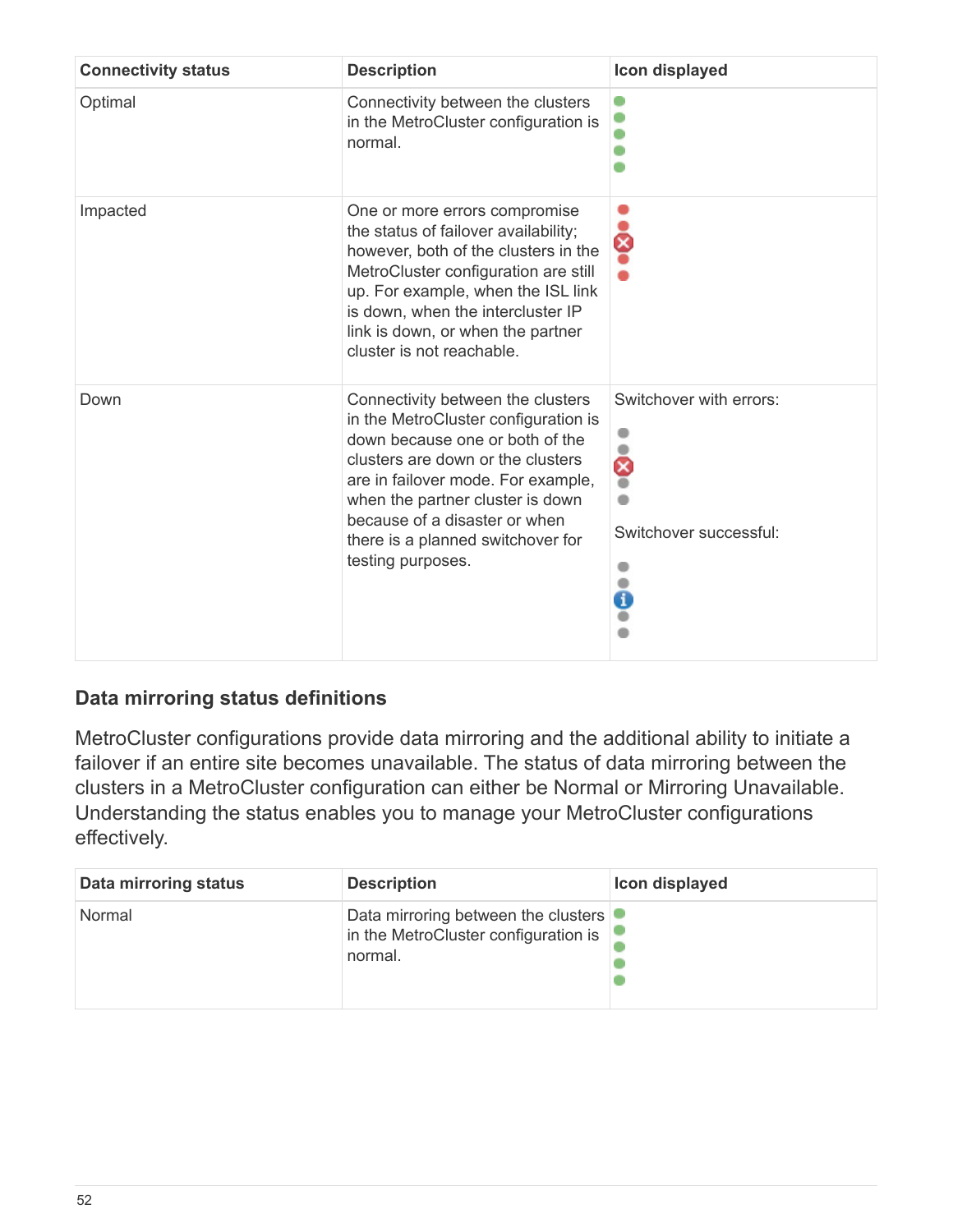| <b>Data mirroring status</b> | <b>Description</b>                                                                                                                                                                                                                                                                    | Icon displayed         |
|------------------------------|---------------------------------------------------------------------------------------------------------------------------------------------------------------------------------------------------------------------------------------------------------------------------------------|------------------------|
| <b>Mirroring Unavailable</b> | Data mirroring between the clusters Switchover with errors:<br>in the MetroCluster configuration is<br>unavailable because of switchover.<br>For example, when the partner<br>cluster is down because of a<br>disaster or when there is a planned<br>switchover for testing purposes. | Switchover successful: |

# **Monitoring MetroCluster configurations**

You can monitor connectivity issues in your MetroCluster configuration. The details include the status of the components and connectivity within a cluster and the connectivity status between the clusters in the MetroCluster configuration.

# **What you'll need**

- Both the local and remote clusters in the MetroCluster configuration must be added to Active IQ Unified Manager.
- You must have the Operator, Application Administrator, or Storage Administrator role.

You can use the information displayed in the Cluster / Health details page to rectify any connectivity issues. For example, if the connectivity between the node and the switch in a cluster is down, the following icon is displayed:



If you move the pointer over the icon, you can view detailed information about the generated event.

Unified Manager uses system health alerts to monitor the status of the components and connectivity in the MetroCluster configuration.

The MetroCluster Connectivity tab is displayed only for clusters in a MetroCluster configuration.

## **Steps**

1. In the left navigation pane, click **Storage** > **Clusters**.

A list of all of the monitored clusters is displayed.

- 2. From the **Health: All Clusters** view, click the name of the cluster for which you want to view MetroCluster configuration details.
- 3. In the **Cluster / Health** details page, click the **MetroCluster Connectivity** tab.

The topology of the MetroCluster configuration is displayed in the corresponding cluster object area.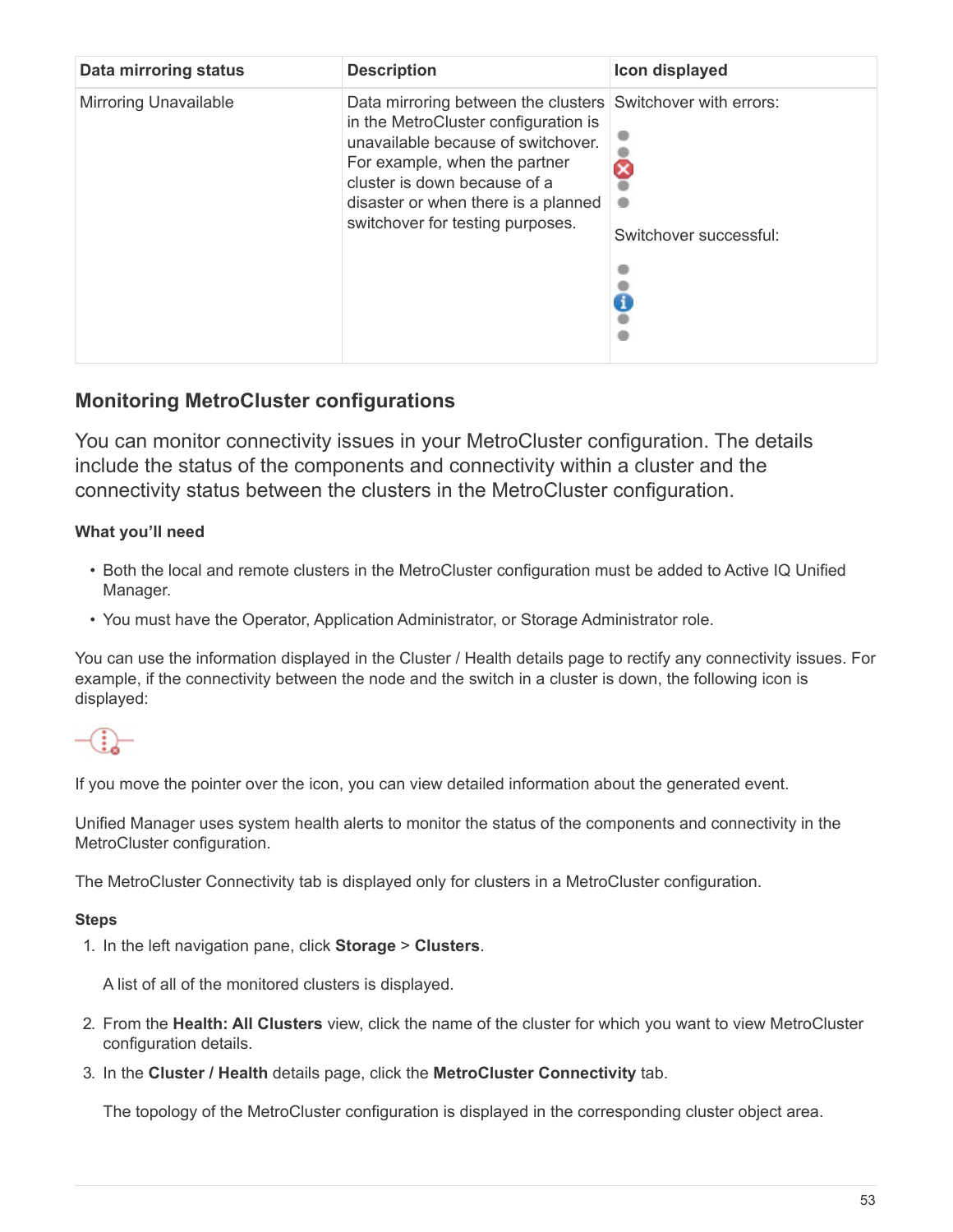If you discover connectivity issues in your MetroCluster configuration, you must log in to System Manager or access the ONTAP CLI to resolve the issues.

# **Related information**

[Cluster / Health details page](https://docs.netapp.com/us-en/active-iq-unified-manager-910/health-checker/reference_health_cluster_details_page.html)

# **Monitoring MetroCluster replication**

You can monitor and diagnose the overall health condition of the logical connections while mirroring the data. You can identify the issues or any risk that interrupts mirroring of cluster components such as aggregates, nodes, and storage virtual machines.

# **What you'll need**

Both the local and remote cluster in the MetroCluster configuration must be added to Unified Manager

You can use the information displayed in the Cluster / Health details page to rectify any replication issues.

If you move the pointer over the icon, you can view detailed information about the generated event.

Unified Manager uses system health alerts to monitor the status of the components and connectivity in the MetroCluster configuration.

## **Steps**

1. In the left navigation pane, click **Storage** > **Clusters**.

A list of the monitored clusters is displayed.

2. From the **Health: All Clusters** view, click the name of the cluster for which you want to view MetroCluster replication details, and then click the **MetroCluster Replication** tab.

The topology of the MetroCluster configuration to be replicated is displayed at the local site in the corresponding cluster object area with the information about the remote site where the data is being mirrored.

If you discover mirroring issues in your MetroCluster configuration, you must log in to System Manager or access the ONTAP CLI to resolve the issues.

# **Related information**

[Cluster / Health details page](https://docs.netapp.com/us-en/active-iq-unified-manager-910/health-checker/reference_health_cluster_details_page.html)

# <span id="page-55-0"></span>**Managing quotas**

You can use user and group quotas to limit the amount of disk space or the number of files that a user or a user group can use. You can view user and user group quota information, such as the disk and file usage and the various limits set on disks.

# **What quota limits are**

User quota limits are values that the Unified Manager server uses to evaluate whether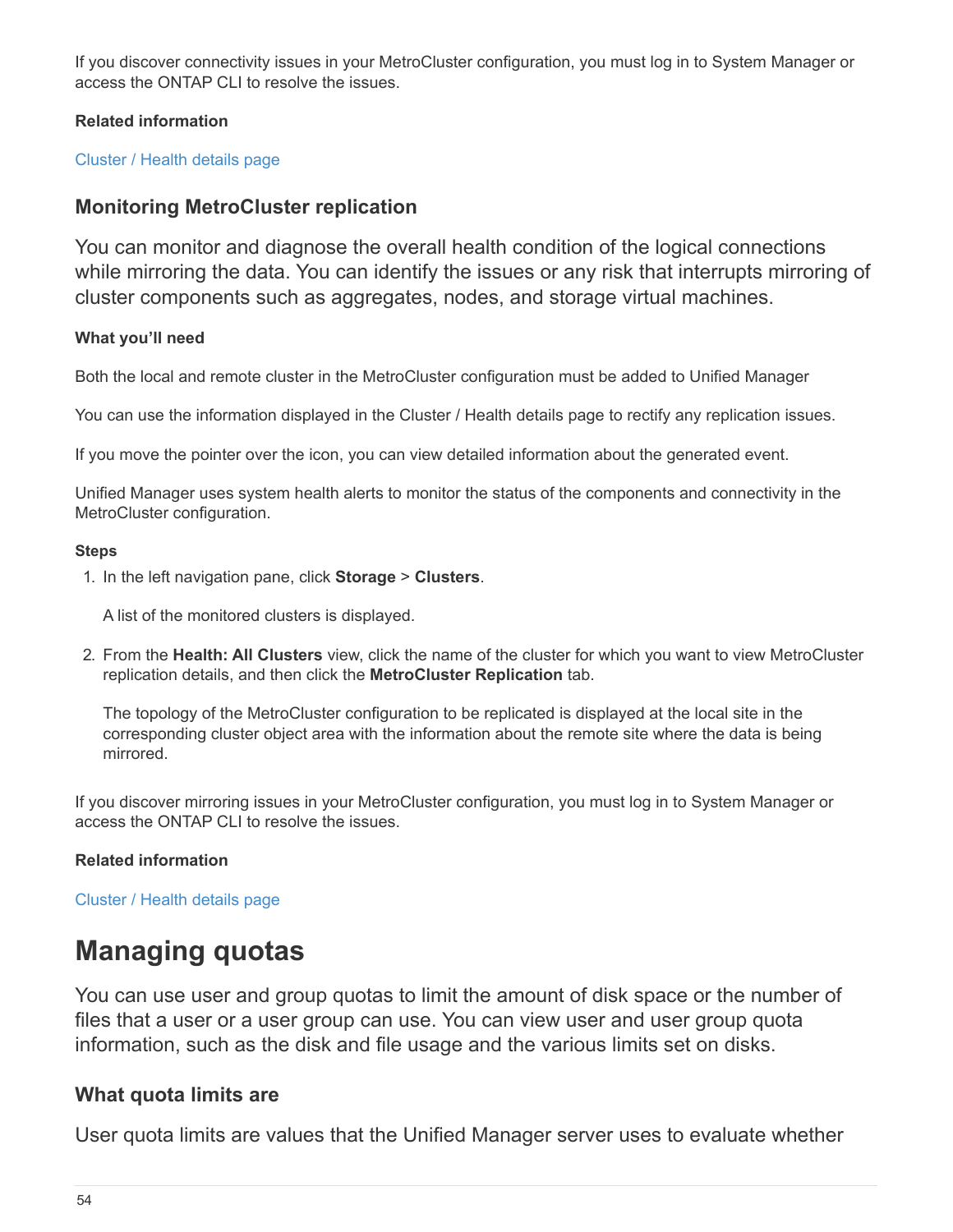space consumption by a user is nearing the limit or has reached the limit that is set by the user's quota. If the soft limit is crossed or if the hard limit is reached, the Unified Manager server generates user quota events.

By default, the Unified Manager server sends a notification email to users who have crossed the quota soft limit or have reached the quota hard limit and for which user quota events are configured. Users with the Application Administrator role can configure alerts that notify the specified recipients of the user or user group quota events.

You can specify quota limits by using either ONTAP System Manager or the ONTAP CLI.

# **Viewing user and user group quotas**

The Storage VM / Health details page displays information about the user and user group quotas that are configured on the SVM. You can view the name of the user or user group, limits set on the disks and files, used disk and file space, and email address for notification.

# **What you'll need**

You must have the Operator, Application Administrator, or Storage Administrator role.

# **Steps**

1. In the left navigation pane, click **Storage** > **Storage VMs**.

2. In the **Health: All Storage VMs** view, select a Storage VM and then click the **User and Group Quotas** tab.

# **Related information**

# [Adding users](https://docs.netapp.com/us-en/active-iq-unified-manager-910/config/task_add_users.html)

# **Creating rules to generate email addresses**

You can create rules to specify the email address based on the user quota associated with clusters, storage virtual machines (SVMs), volumes, gtrees, users, or user groups. A notification is sent to the specified email address when there is a quota breach.

# **What you'll need**

- You must have the Application Administrator or Storage Administrator role.
- You must have reviewed the guidelines on the Rules to Generate User and Group Quota Email Address page.

You must define the rules for quota email addresses and enter them in the order in which you want to execute them. For example, if you want to use the email address [qtree1@xyz.com](mailto:qtree1@xyz.com) to receive notifications about quota breaches for gtree1 and use the email address [admin@xyz.com](mailto:admin@xyz.com) for all the other gtrees, the rules must be listed in the following order:

- if (  $QTREE == 'qtree1'$  ) then  $qtree1@xyz.com$
- if (  $QTREE == *$  ) then [admin@xyz.com](mailto:admin@xyz.com)

If none of the criteria for the rules you specified are met, then the default rule is used: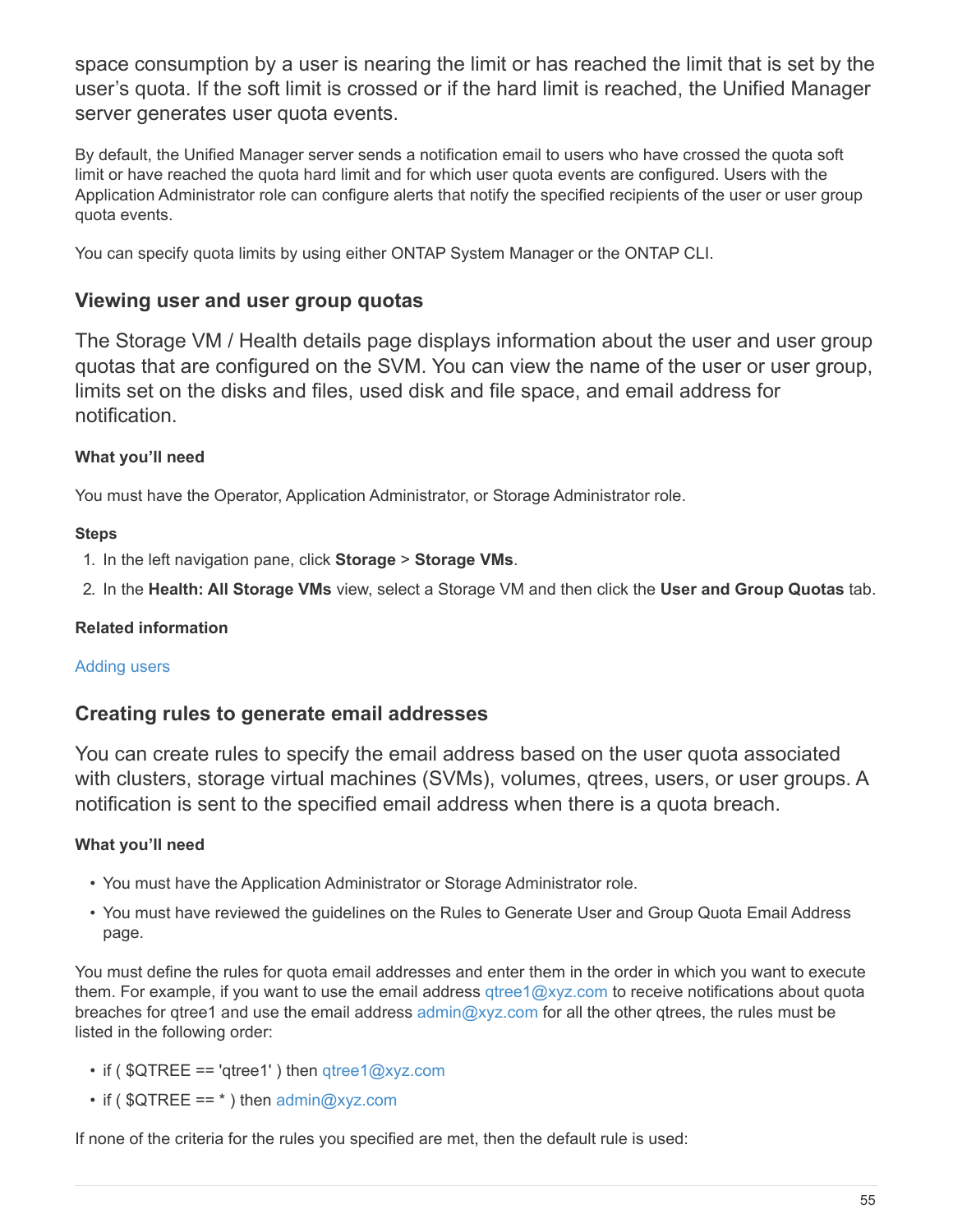## **Steps**

- 1. In the left navigation pane, click **General** > **Quota Email Rules**.
- 2. Enter the rule based on your criteria.
- 3. Click **Validate** to validate the syntax of the rule.

An error message is displayed if the syntax of the rule is incorrect. You must correct the syntax and click **Validate** again.

- 4. Click **Save**.
- 5. Verify that the email address you created is displayed in the **User and Group Quotas** tab of the Storage **VM / Health** details page.

# **Creating an email notification format for user and user group quotas**

You can create a notification format for the emails that are sent to a user or a user group when there is a quota-related issue (soft limit breached or hard limit reached).

# **What you'll need**

You must have the Application Administrator or Storage Administrator role.

# **Steps**

- 1. In the left navigation pane, click **General** > **Quota Email Format**.
- 2. Enter or modify the details in the **From**, **Subject**, and **Email Details** fields.
- 3. Click **Preview** to preview the email notification.
- 4. Click **Close** to close the preview window.
- 5. Modify the content of the email notification, if required.
- 6. Click **Save**.

# **Editing user and group quota email addresses**

You can modify the email addresses based on the user quota associated with clusters, storage virtual machines (SVMs), volumes, qtrees, users, or user groups. You can modify the email address when you want to override the email address generated by rules specified in the Rules to Generate User and Group Quota Email Address dialog box.

# **What you'll need**

- You must have the Operator, Application Administrator, or Storage Administrator role.
- You must have reviewed the [guidelines for creating rules.](#page-60-0)

If you edit an email address, the rules to generate the user and group quota email addresses are no longer applicable to the quota. For notifications to be sent to the email address generated by the rules specified, you must delete the email address and save the change.

## **Steps**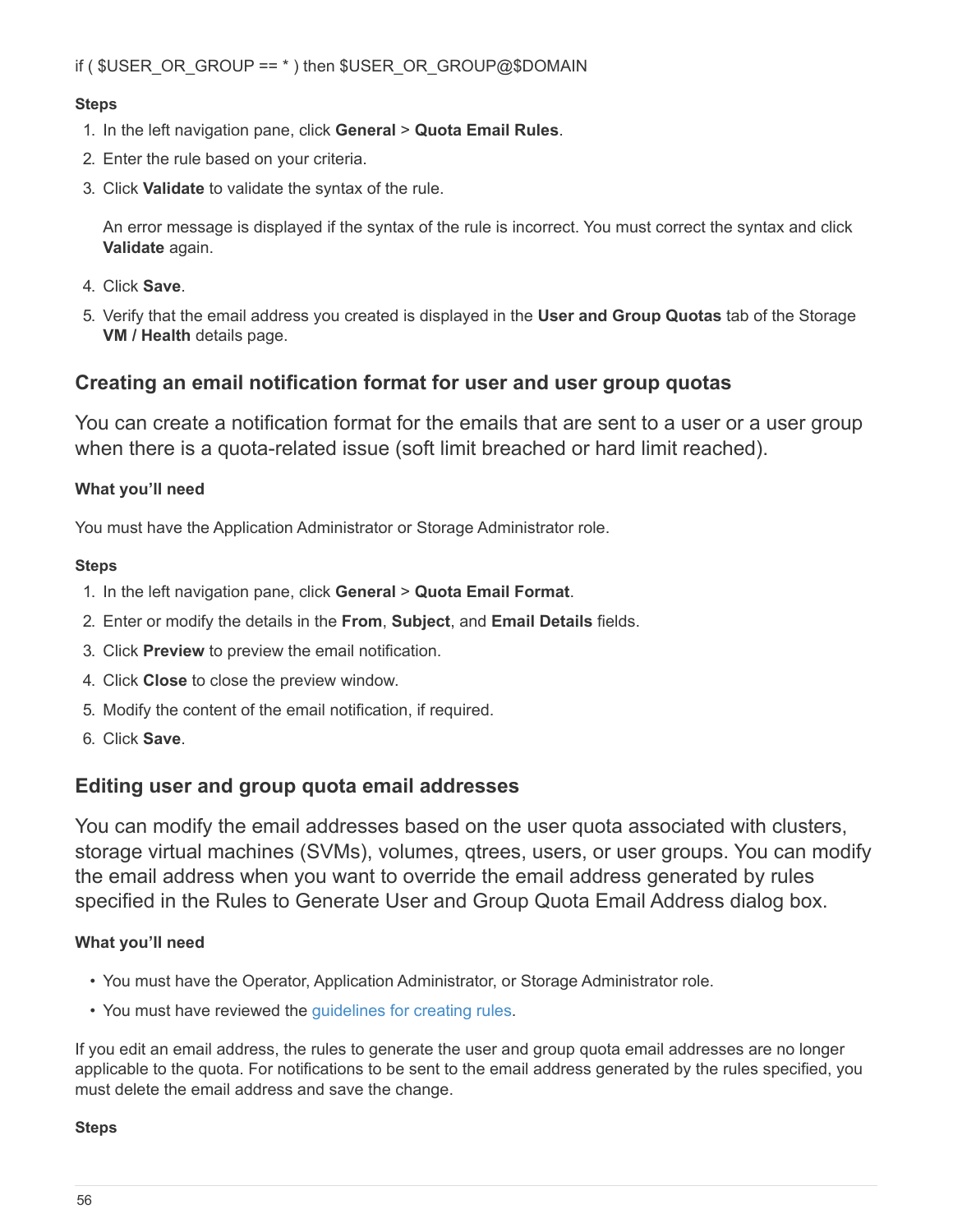- 1. In the left navigation pane, click **Storage** > **SVMs**.
- 2. In the **Health: All Storage VMs** view, select an SVM and then click the **User and Group Quotas** tab.
- 3. Click **Edit Email Address** below the row of tabs.
- 4. In the **Edit Email Address** dialog box, perform the appropriate action:

| If                                                                                         | Then                                                                                                                                                                                   |
|--------------------------------------------------------------------------------------------|----------------------------------------------------------------------------------------------------------------------------------------------------------------------------------------|
| You want notifications to be sent to the email<br>address generated by the rules specified | a. Delete the email address in the <b>Email Address</b><br>field.                                                                                                                      |
|                                                                                            | b. Click Save.                                                                                                                                                                         |
|                                                                                            | c. Refresh the browser by pressing F5 to reload<br>the Edit Email Address dialog box. The email<br>address generated by the specified rule is<br>displayed in the Email Address field. |
| You want notifications to be sent to a specified<br>email address                          | a. Modify the email address in the <b>Email Address</b><br>field.                                                                                                                      |
|                                                                                            | b. Click <b>Save</b> . The rules to generate the user and<br>group quota email addresses are no longer<br>applicable to the quota.                                                     |

# **Understanding more about quotas**

Understanding the concepts about quotas helps you to manage your user quotas and user group quotas efficiently.

# **Overview of the quota process**

Quotas can be soft or hard. Soft quotas cause ONTAP to send a notification when specified limits are exceeded, and hard quotas prevent a write operation from succeeding when specified limits are exceeded.

When ONTAP receives a request from a user or user group to write to a FlexVol volume, it checks to see whether quotas are activated on that volume for the user or user group and determines the following:

• Whether the hard limit will be reached

If yes, the write operation fails when the hard limit is reached and the hard quota notification is sent.

• Whether the soft limit will be breached

If yes, the write operation succeeds when the soft limit is breached and the soft quota notification is sent.

• Whether a write operation will not exceed the soft limit

If yes, the write operation succeeds and no notification is sent.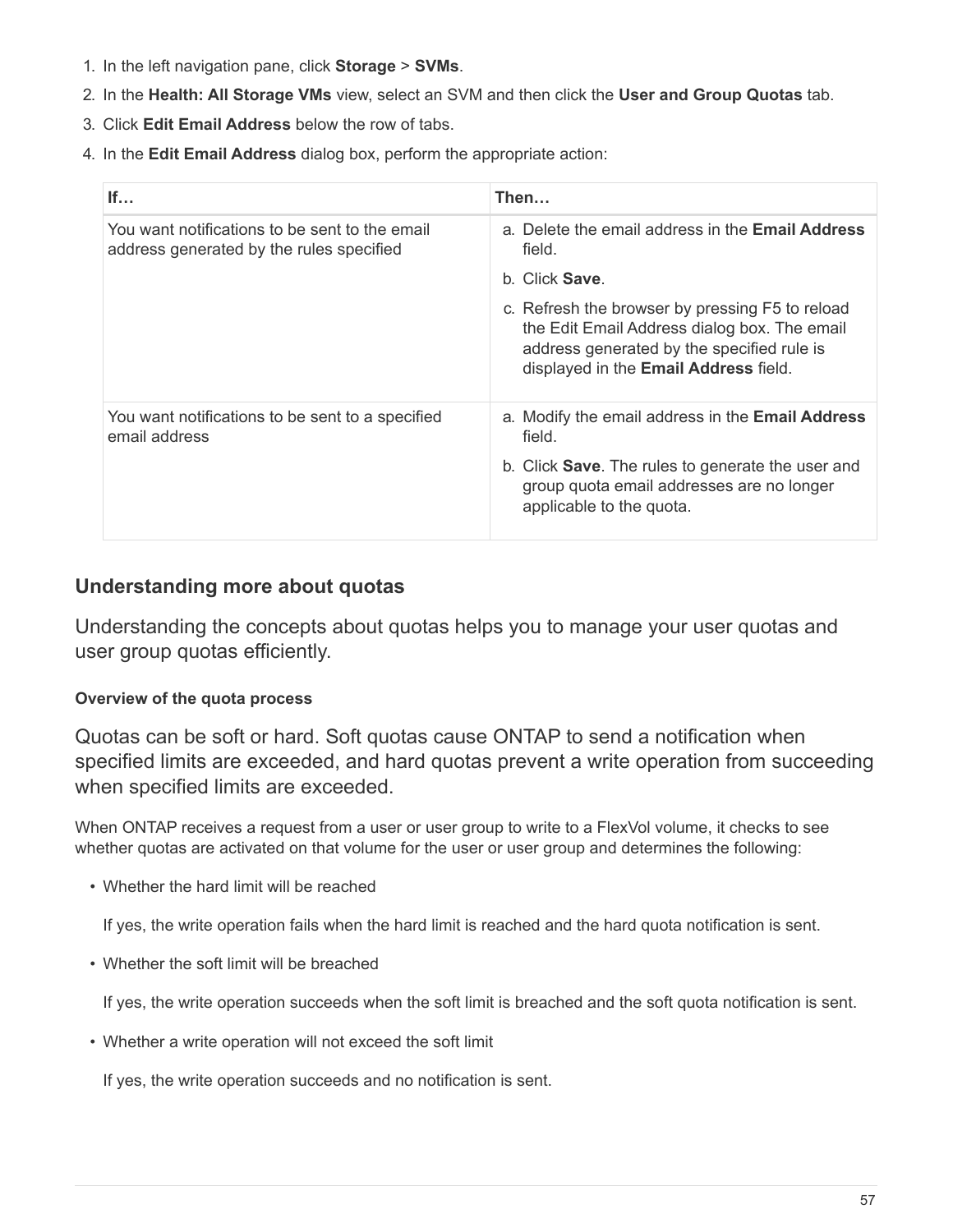# **About quotas**

Quotas provide a way to restrict or track the disk space and number of files used by a user, group, or gtree. You specify quotas using the /etc/quotas file. Quotas are applied to a specific volume or qtree.

# **Why you use quotas**

You can use quotas to limit resource usage in FlexVol volumes, to provide notification when resource usage reaches specific levels, or to track resource usage.

You specify a quota for the following reasons:

- To limit the amount of disk space or the number of files that can be used by a user or group, or that can be contained by a qtree
- To track the amount of disk space or the number of files used by a user, group, or qtree, without imposing a limit
- To warn users when their disk usage or file usage is high

# **Description of quotas dialog boxes**

You can use the appropriate option in the User and Group Quotas tab in the Health: All Storage VMs view to configure the format of the email notification that is sent when a quota-related issue occurs and to configure rules to specify email addresses based on the user quota.

# **Email Notification Format page**

The Email Notification Format page displays the rules of the email that is sent to a user or a user group when there is a quota-related issue (soft limit breached or hard limit reached).

The email notification is sent only when the following user or user group quota events are generated: User or Group Quota Disk Space Soft Limit Breached, User or Group Quota File Count Soft Limit Breached, User or Group Quota Disk Space Hard Limit Reached, or User or Group Quota File Count Hard Limit Reached.

• **From**

Displays the email address from which the email is sent, which you can modify. By default, this is the email address that is specified Notifications page.

• **Subject**

Displays the subject of the notification email.

• **Email Details**

Displays the text of the notification email. You can modify the text based on your requirements. For example, you can provide information related to the quota attributes and reduce the number of keywords. However, you should not modify the keywords.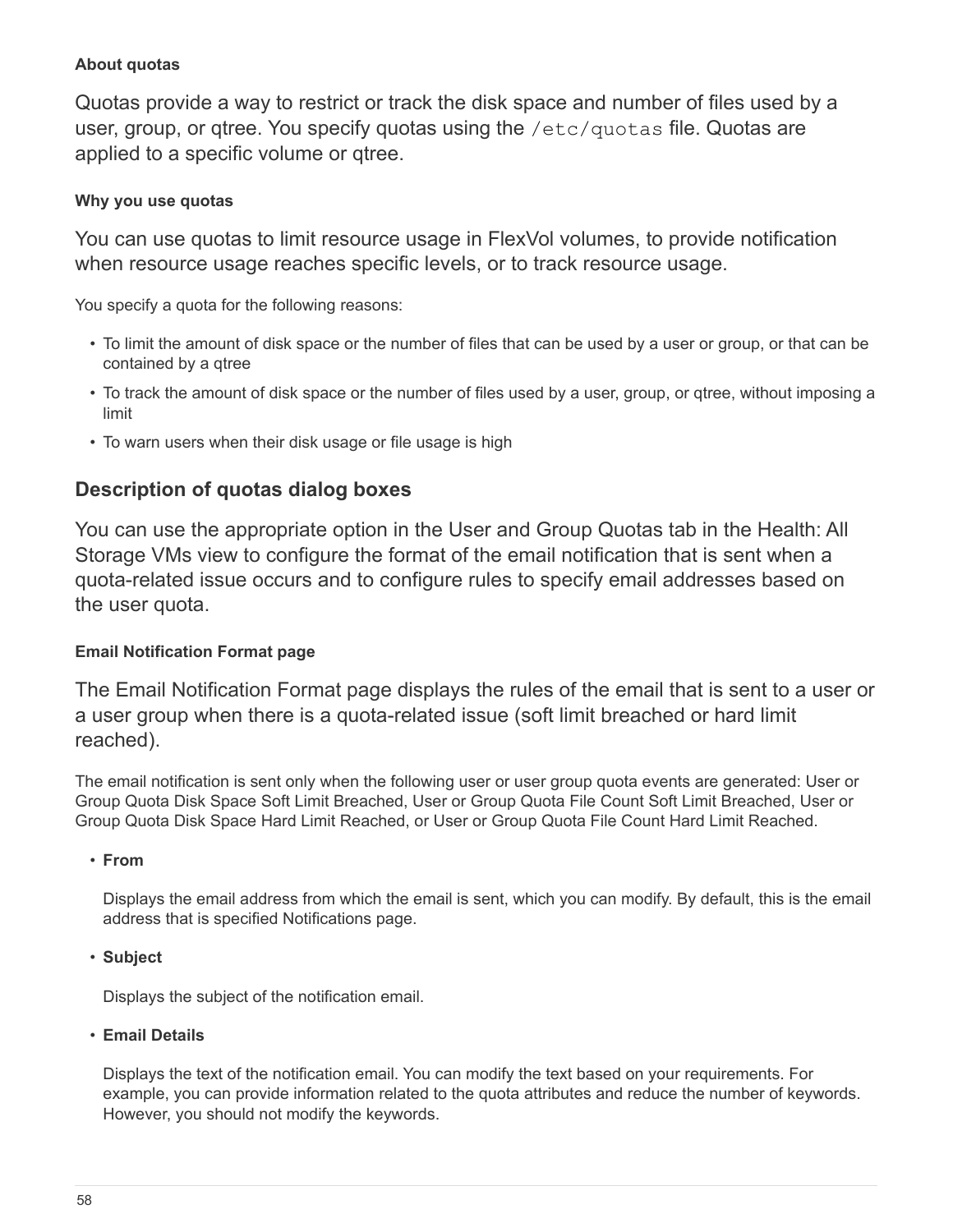Valid keywords are as follows:

◦ \$EVENT\_NAME

Specifies the event name that caused the email notification.

◦ \$QUOTA\_TARGET

Specifies the qtree or volume on which the quota is applicable.

◦ \$QUOTA\_USED\_PERCENT

Specifies the percentage of disk hard limit, disk soft limit, file hard limit, or file soft limit that is used by the user or user group.

◦ \$QUOTA\_LIMIT

Specifies the disk hard limit or file hard limit that is reached by the user or user group and one of the following events is generated:

- **.** User or Group Quota Disk Space Hard Limit Reached
- **.** User or Group Quota Disk Space Soft Limit Reached
- **.** User or Group Quota File Count Hard Limit Reached
- **.** User or Group Quota File Count Soft Limit Reached
- \$QUOTA\_USED

Specifies the disk space used or the number of files created by the user or user group.

◦ \$QUOTA\_USER

Specifies the user or user group name.

#### **Command buttons**

The command buttons enable you to preview, save, or cancel the changes made to the email notification format:

• **Preview**

Displays a preview of the notification email.

• **Restore to Factory Defaults**

Enables you to restore the notification format to the factory default values.

• **Save**

Saves the changes made to the notification format.

#### <span id="page-60-0"></span>**Rules to Generate User and Group Quota Email Address page**

The Rules to Generate User and Group Quota Email Address page enables you to create rules to specify email addresses based on the user quota associated with clusters, SVMs,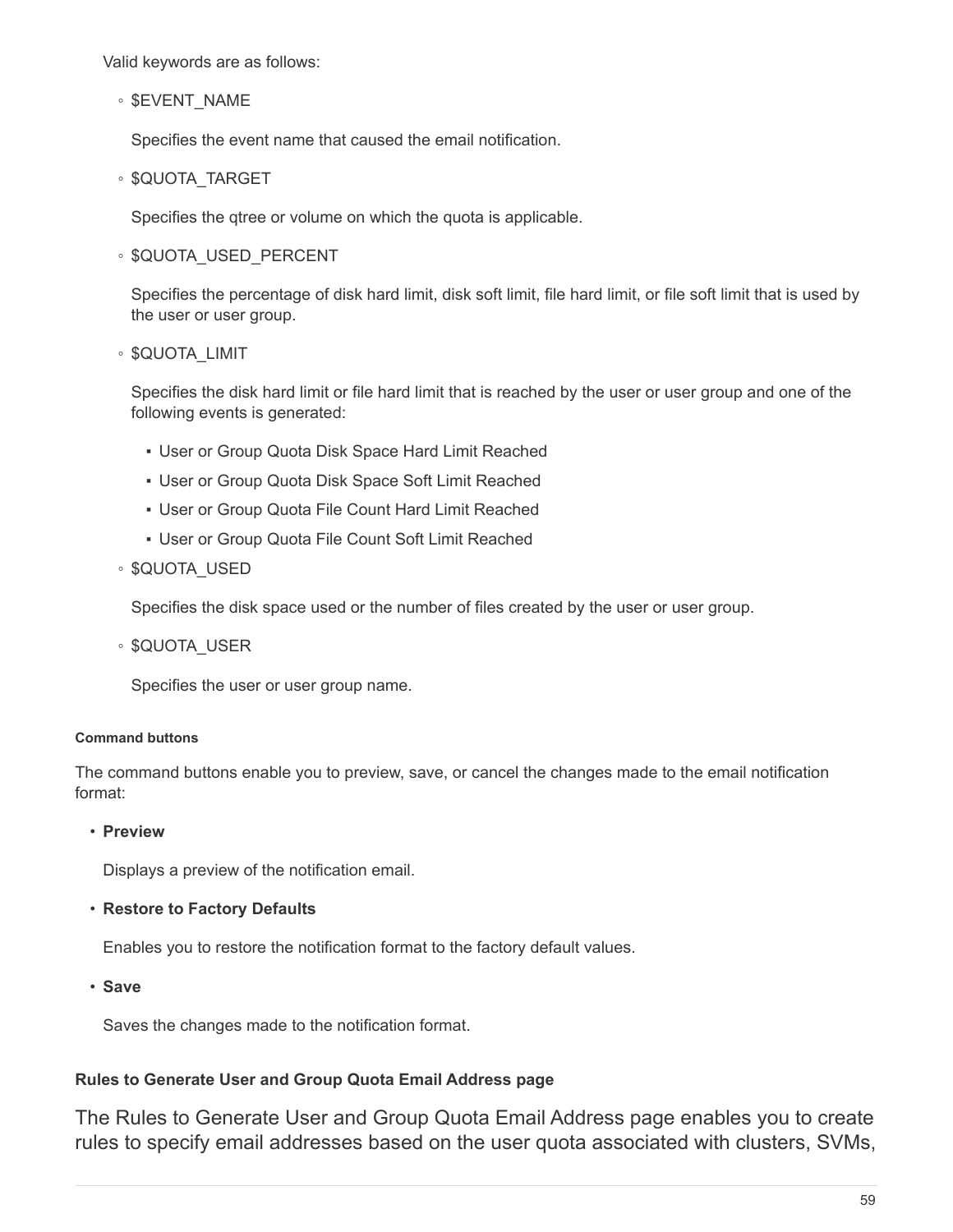volumes, qtrees, users, or user groups. A notification is sent to the specified email address when a quota is breached.

#### **Rules area**

You must define the rules for a quota email address. You can also add comments to explain the rules.

#### **How you define rules**

You must enter the rules in the order in which you want to execute them. If the first rule's criterion is met, then the email address is generated based on this rule. If the criterion is not met, then the criterion for the next rule is considered, and so on. Each line lists a separate rule. The default rule is the last rule in the list. You can change the priority order of rules. However, you cannot change the order of the default rule.

For example, if you want to use the email address  $qtree1@xyz.com$  to receive notifications about quota breaches for qtree1 and use the email address  $\text{admin@xyz.com}$  for all the other qtrees, the rules must be listed in the following order:

- if (  $QTREE == 'qtree1'$  ) then  $qtree1@xyz.com$
- if ( $QTREE == *$ ) then  $\frac{1}{2}$  admin $\frac{2}{2}$  xyz.com

If none of the criteria for the rules you specified are met, then the default rule is used:

#### if (  $$USER$  OR GROUP ==  $*$  ) then  $$USER$  OR GROUP@\$DOMAIN

If more than one user has the same quota, the names of the users are displayed as comma-separated values and the rules are not applicable for the quota.

#### **How you add comments**

You can add comments to explain the rules. You should use # at the start of each comment and each line lists a separate comment.

#### **Rules syntax**

The syntax of the rule must be one of the following:

• if ( valid variableoperator \*) then email ID@domain name

if is a keyword and is in lowercase. The operator is ==. The email ID can contain any character, the valid variables \$USER\_OR\_GROUP, \$USER, or \$GROUP, or a combination of any character and the valid variables \$USER\_OR\_GROUP, \$USER, or \$GROUP. The domain name can contain any character, the valid variable \$DOMAIN, or a combination of any character and the valid variable \$DOMAIN. Valid variables can be in uppercase or lowercase but must not be a combination of both. For example, \$domain and \$DOMAIN are valid, but \$Domain is not a valid variable.

• if ( valid variableoperator 'string '`) then email ID@domain name

if is a keyword and is lowercase. The operator can be contains or ==. The email ID can contain any character, the valid variables \$USER\_OR\_GROUP, \$USER, or \$GROUP, or a combination of any character and the valid variables \$USER\_OR\_GROUP, \$USER, or \$GROUP. The domain name can contain any character, the valid variable \$DOMAIN, or a combination of any character and the valid variable \$DOMAIN. Valid variables can be in uppercase or lowercase but must not be a combination of both. For example, \$domain and \$DOMAIN are valid, but \$Domain is not a valid variable.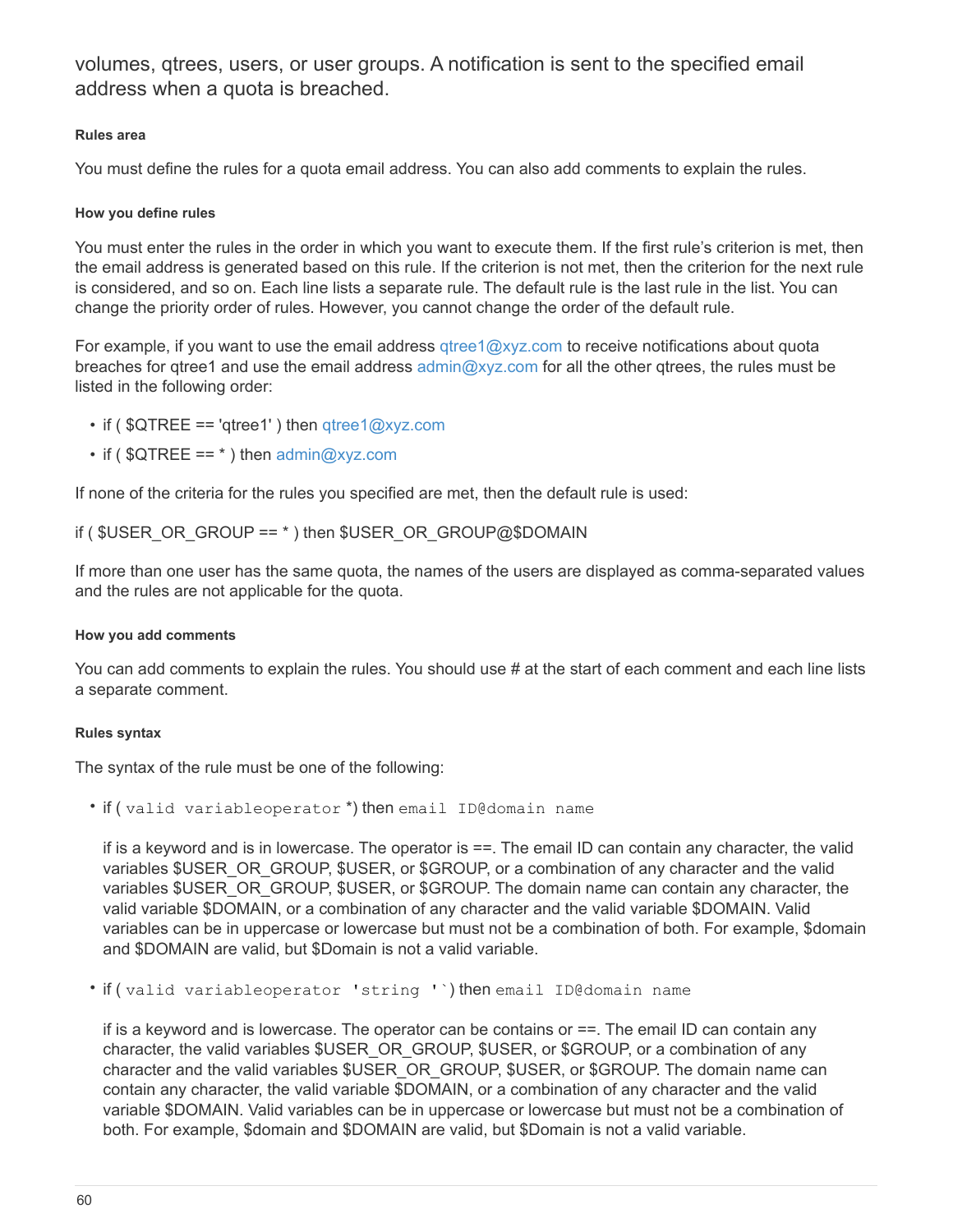#### **Command buttons**

The command buttons enable you to save, validate, or cancel the created rules:

• **Validate**

Validates the syntax of the created rule. If there are errors during validation, the rule that generates the error is displayed along with an error message.

## • **Restore to Factory Defaults**

Enables you to restore the address rules to the factory default values.

• **Save**

Validates the syntax of the rule and saves the rule if there are no errors. If there are errors during validation, the rule that generates the error is displayed along with an error message.

# <span id="page-62-0"></span>**Troubleshooting**

Troubleshooting information helps you to identify and resolve issues you encounter when using Unified Manager.

# **Adding disk space to the Unified Manager database directory**

The Unified Manager database directory contains all of the health and performance data collected from ONTAP systems. Some circumstances may require that you increase the size of the database directory.

For example, the database directory may get full if Unified Manager is collecting data from a large number of clusters where each cluster has many nodes. You will receive a warning event when the database directory is 90% full, and a critical event when the directory is 95% full.



No additional data is collected from clusters after the directory reaches 95% full.

The steps required to add capacity to the data directory are different depending on whether Unified Manager is running on a VMware ESXi server, on a Red Hat or CentOS Linux server, or on a Microsoft Windows server.

# **Adding space to the data disk of the VMware virtual machine**

If you need to increase the amount of space on the data disk for the Unified Manager database, you can add capacity after installation by increasing disk space using the Unified Manager maintenance console.

# **What you'll need**

- You must have access to the vSphere Client.
- The virtual machine must have no snapshots stored locally.
- You must have the maintenance user credentials.

We recommend that you back up your virtual machine before increasing the size of virtual disks.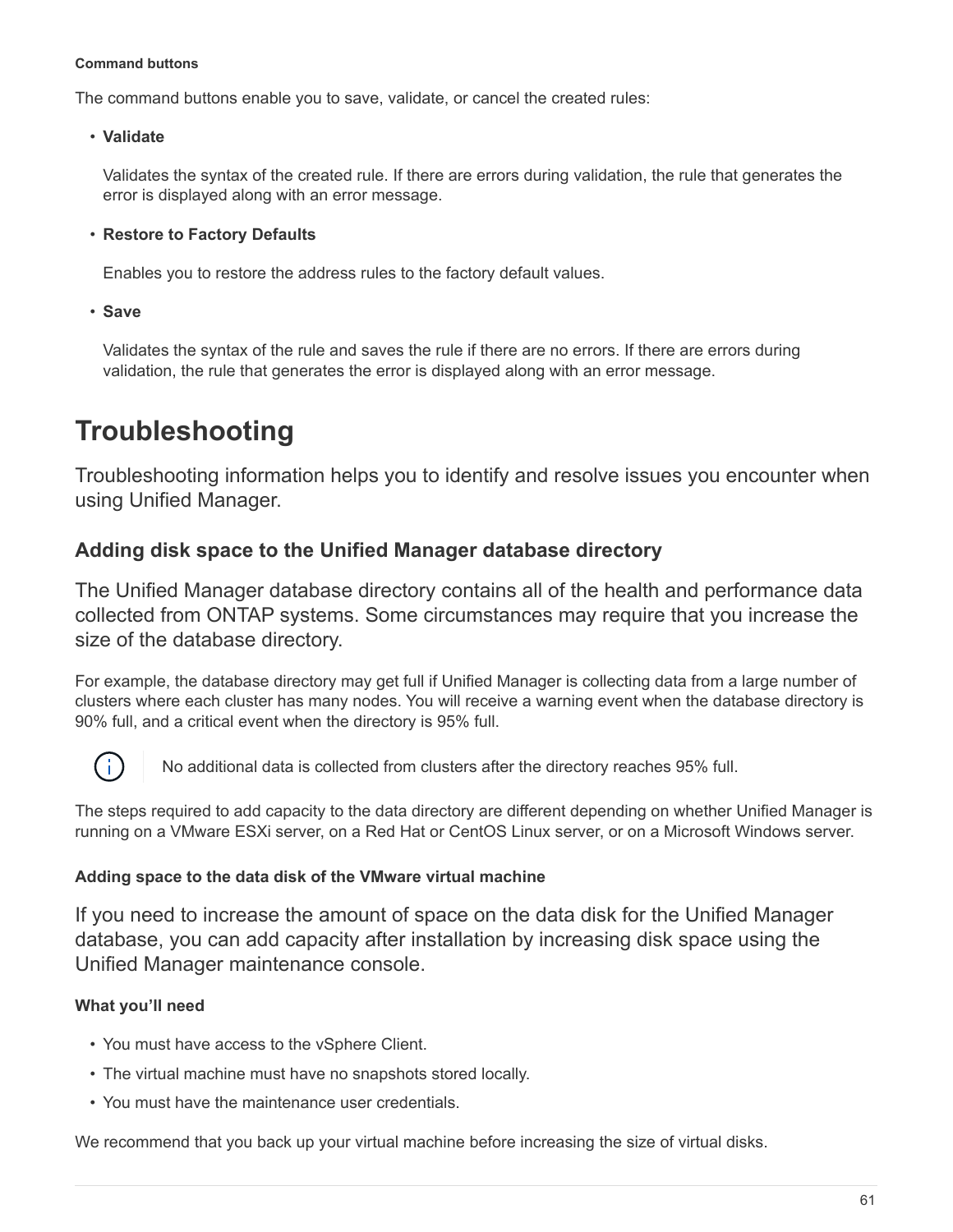## **Steps**

1. In the vSphere client, select the Unified Manager virtual machine, and then add more disk capacity to data disk 3. See the VMware documentation for details.

In some rare cases the Unified Manager deployment uses "Hard Disk 2" for the data disk instead of "Hard Disk 3". If this has occurred in your deployment, increase the space of whichever disk is larger. The data disk will always have more space than the other disk.

- 2. In the vSphere client, select the Unified Manager virtual machine, and then select the **Console** tab.
- 3. Click in the console window, and then log in to the maintenance console using your user name and password.
- 4. In the **Main Menu**, enter the number for the **System Configuration** option.
- 5. In the **System Configuration Menu**, enter the number for the **Increase Data Disk Size** option.

## **Adding space to the data directory of the Linux host**

If you allotted insufficient disk space to the /opt/netapp/data directory to support Unified Manager when you originally set up the Linux host and then installed Unified Manager, you can add disk space after installation by increasing disk space on the /opt/netapp/data directory.

## **What you'll need**

You must have root user access to the Red Hat Enterprise Linux or CentOS Linux machine on which Unified Manager is installed.

We recommend that you back up the Unified Manager database before increasing the size of the data directory.

#### **Steps**

- 1. Log in as root user to the Linux machine on which you want to add disk space.
- 2. Stop the Unified Manager service and the associated MySQL software in the order shown: systemet1 stop ocieau ocie mysqld
- 3. Create a temporary backup folder (for example, /backup-data) with sufficient disk space to contain the data in the current /opt/netapp/data directory.
- 4. Copy the content and privilege configuration of the existing /opt/netapp/data directory to the backup data directory:

```
cp -arp /opt/netapp/data/* /backup-data
```
- 5. If SE Linux is enabled:
	- a. Get the SE Linux type for folders on existing /opt/netapp/data folder:

```
se_type=`ls -Z /opt/netapp/data| awk '{print $4}'| awk -F: '{print $3}'|
head -1<sup>\degree</sup>
```
The system returns a confirmation similar to the following: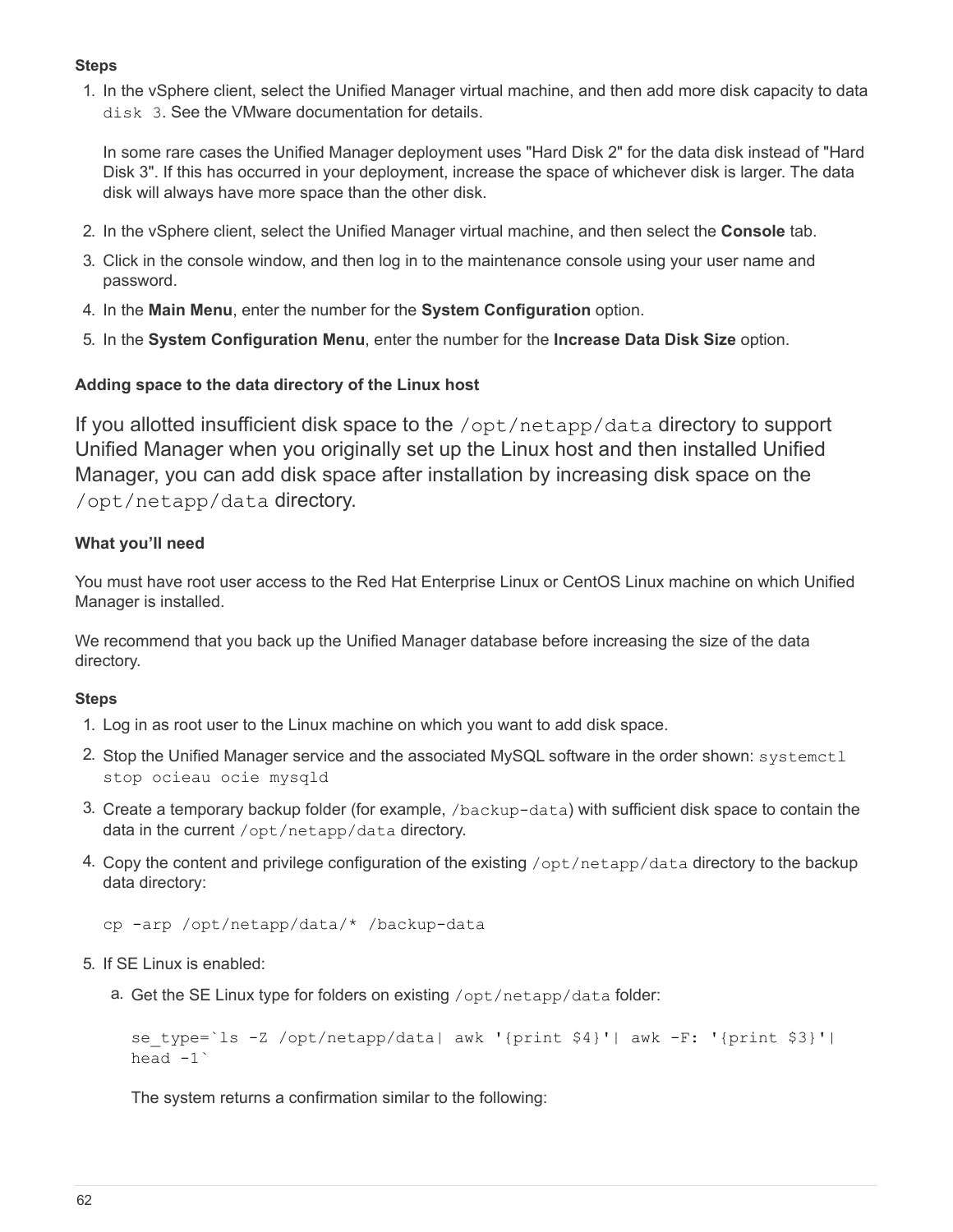```
echo $se_type
mysqld_db_t
```
b. Run the chcon command to set the SE Linux type for the backup directory:

chcon -R --type=mysqld db t /backup-data

6. Remove the contents of the /opt/netapp/data directory:

a. cd /opt/netapp/data

b.  $rm -rf$  \*

7. Expand the size of the /opt/netapp/data directory to a minimum of 150 GB through LVM commands or by adding extra disks.



If you have created /opt/netapp/data from a disk, then you should not try to mount /opt/netapp/data as an NFS or CIFS share. Because, in this case, if you try to expand the disk space, some LVM commands, such as resize and extend might not work as expected.

8. Confirm that the  $\sqrt{\text{opt/netapp/data}}$  directory owner (mysql) and group (root) are unchanged:

```
ls -ltr /opt/netapp/ | grep data
```
The system returns a confirmation similar to the following:

drwxr-xr-x. 17 mysql root 4096 Aug 28 13:08 data

9. If SE Linux is enabled, confirm that the context for the /opt/netapp/data directory is still set to mysqld\_db\_t:

```
a. touch /opt/netapp/data/abc
```
b. ls -Z /opt/netapp/data/abc

The system returns a confirmation similar to the following:

```
-rw-r--r--. root root unconfined u:object r:mysqld db t:s0
/opt/netapp/data/abc
```
- 10. Delete the file  $abc$  so that this extraneous file does not cause a database error in the future.
- 11. Copy the contents from backup-data back to the expanded /opt/netapp/data directory:

cp -arp /backup-data/\* /opt/netapp/data/

12. If SE Linux is enabled, run the following command:

chcon -R --type=mysqld db t /opt/netapp/data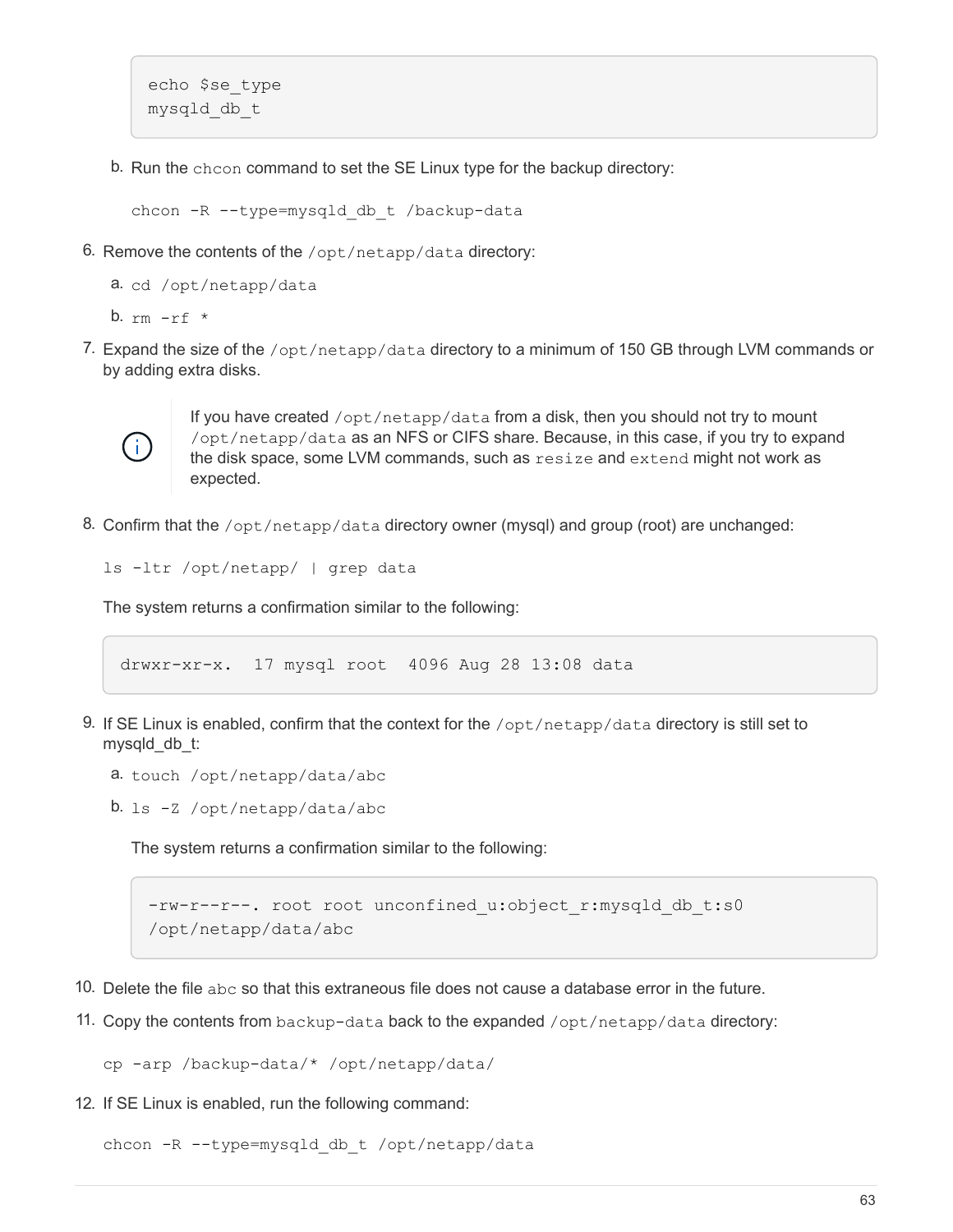13. Start the MySQL service:

systemctl start mysqld

14. After the MySQL service is started, start the ocie and ocieau services in the order shown:

systemctl start ocie ocieau

15. After all of the services are started, delete the backup folder /backup-data:

rm -rf /backup-data

## **Adding space to the logical drive of the Microsoft Windows server**

If you need to increase the amount of disk space for the Unified Manager database, you can add capacity to the logical drive on which Unified Manager is installed.

## **What you'll need**

You must have Windows administrator privileges.

We recommend that you back up the Unified Manager database before adding disk space.

#### **Steps**

- 1. Log in as administrator to the Windows server on which you want to add disk space.
- 2. Follow the step that corresponds to method you want to use to add more space:

| <b>Option</b>                                                                                                   | <b>Description</b>                                                               |
|-----------------------------------------------------------------------------------------------------------------|----------------------------------------------------------------------------------|
| On a physical server, add capacity to the logical<br>drive on which the Unified Manager server is<br>installed. | Follow the steps in the Microsoft topic:<br>Extend a Basic Volume                |
| On a physical server, add a hard disk drive.                                                                    | Follow the steps in the Microsoft topic:<br><b>Adding Hard Disk Drives</b>       |
| On a virtual machine, increase the size of a disk<br>partition.                                                 | Follow the steps in the VMware topic:<br>Increasing the size of a disk partition |

# **Changing the performance statistics collection interval**

The default collection interval for performance statistics is 5 minutes. You can change this interval to 10 or 15 minutes if you find that collections from large clusters are not finishing within the default time. This setting affects the collection of statistics from all clusters that this instance of Unified Manager is monitoring.

## **What you'll need**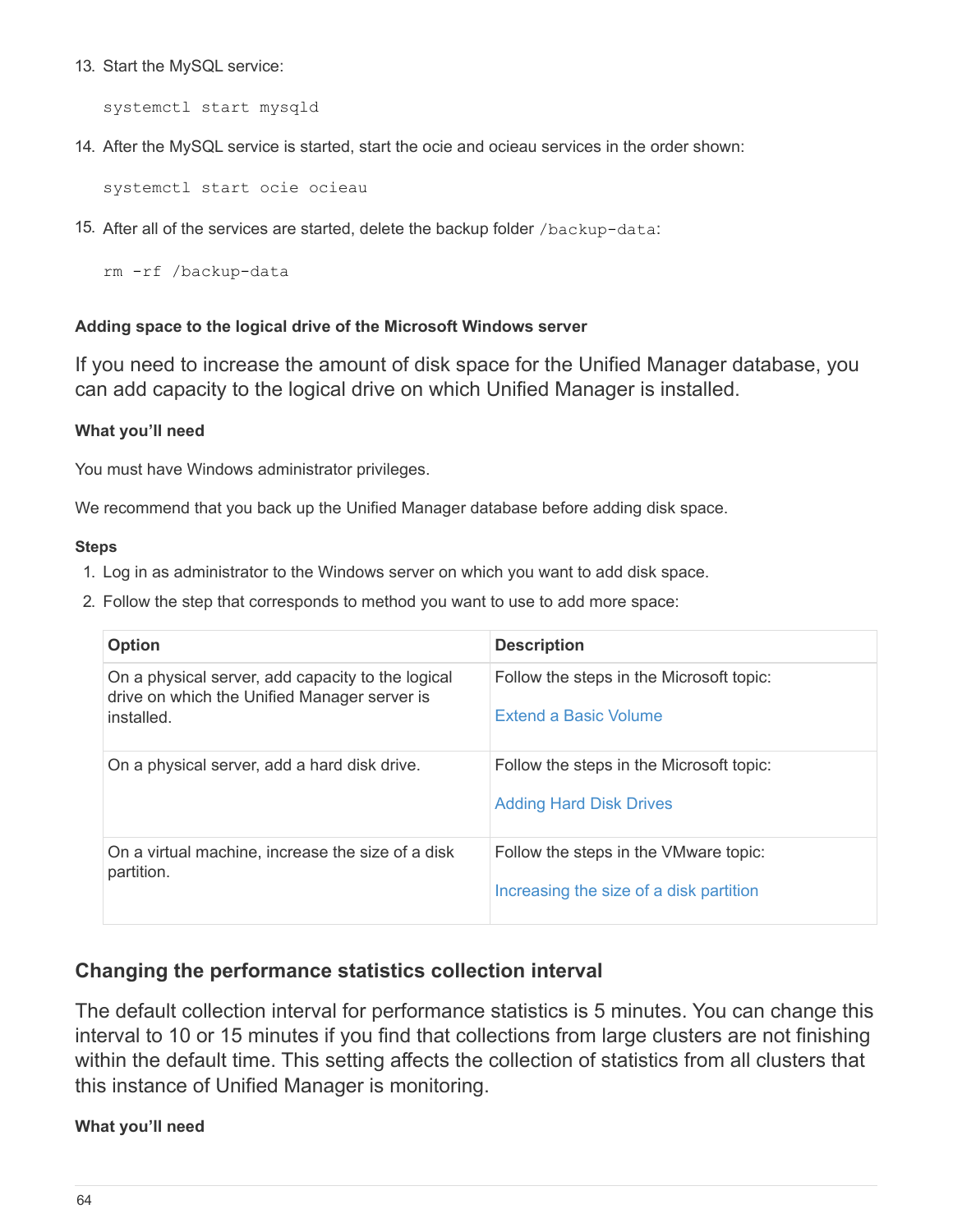You must have a user ID and password authorized to log in to the maintenance console of the Unified Manager server.

The issue of performance statistics collections not finishing on time is indicated by the banner messages Unable to consistently collect from cluster <cluster name> or Data collection is taking too long on cluster <cluster name>.

You should change the collection interval only when required because of a statistics collections issue. Do not change this setting for any other reason.



Changing this value from the default setting of 5 minutes can affect the number and frequency of performance events that Unified Manager reports. For example, system-defined performance thresholds trigger events when the policy is exceeded for 30 minutes. When using 5-minute collections, the policy must be exceeded for six consecutive collections. For 15-minute collections the policy must be exceeded for only two collection periods.

A message at the bottom of the Cluster Setup page indicates the current statistical data collection interval.

# **Steps**

1. Log in using SSH as the maintenance user to the Unified Manager host.

The Unified Managermaintenance console prompts are displayed.

- 2. Type the number of the menu option labeled **Performance Polling Interval Configuration**, and then press Enter.
- 3. If prompted, enter the maintenance user password again.
- 4. Type the number for the new polling interval that you want to set, and then press Enter.

If you changed the Unified Manager collection interval to 10 or 15 minutes, and you have a current connection to an external data provider (such as Graphite), you must change the data provider transmit interval so that it is equal to, or greater, than the Unified Manager collection interval.

# **Changing the length of time Unified Manager retains event and performance data**

By default, Unified Manager stores event data and performance data for 6 months for all monitored clusters. After this time, older data is automatically deleted to make room for new data. This default timeframe works well for most configurations, but very large configurations with many clusters and nodes may need to reduce the retention period so that Unified Manager operates optimally.

# **What you'll need**

You must have the Application Administrator role.

You can change the retention periods for these two types of data in the Data Retention page. These settings affect the retention of data from all clusters that this instance of Unified Manager is monitoring.



Unified Manager collects performance statistics every 5 minutes. Each day the 5-minute statistics are summarized into hourly performance statistics. It retains 30 days of 5-minute historical performance data and 6 months of hourly summarized performance data (by default).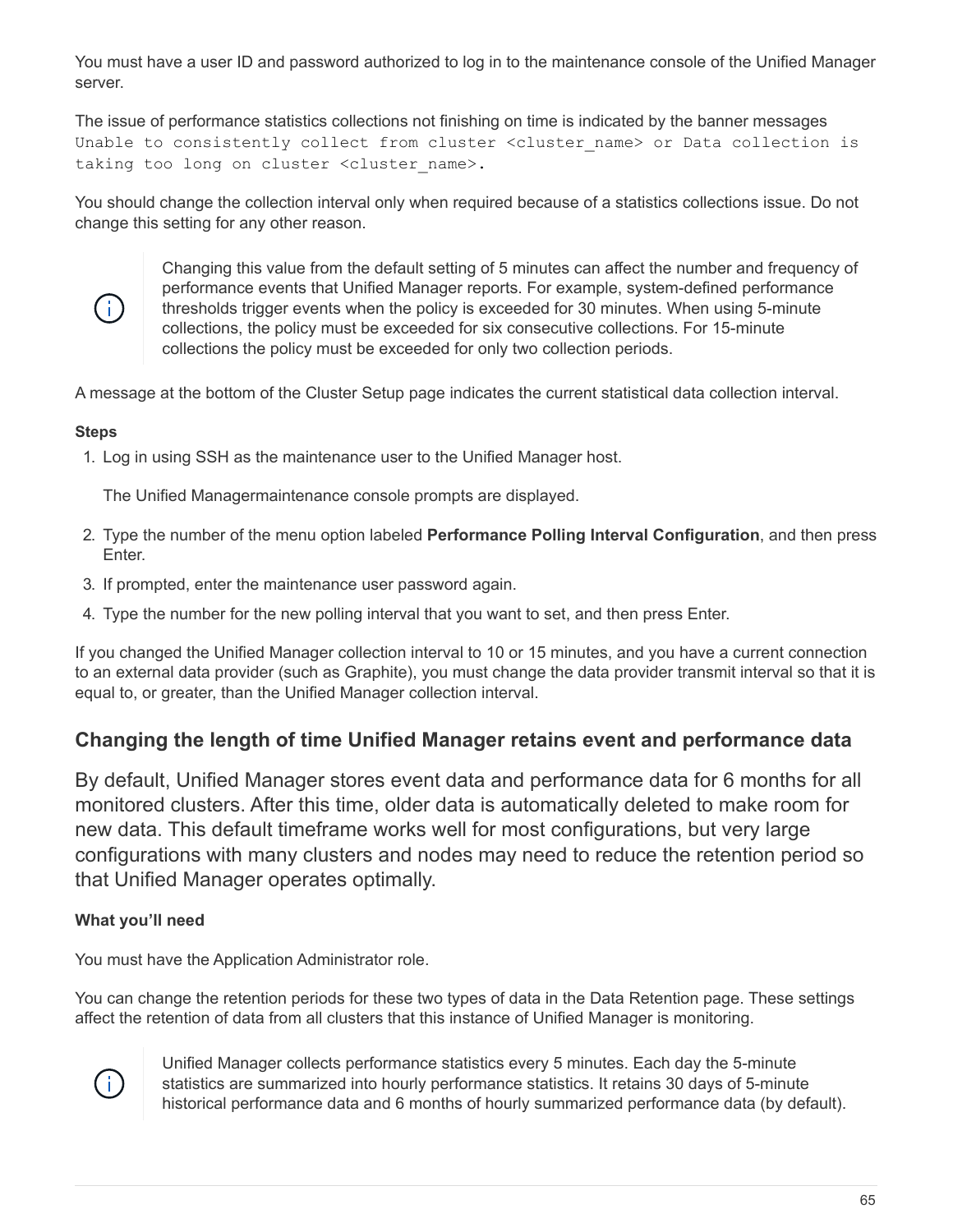You should reduce the retention period only if you are running out of space or if backup and other operations are taking a very long time to complete. Reducing the retention period has the following effects:

- Old performance data is deleted from the Unified Manager database after midnight.
- Old event data is deleted from the Unified Manager database immediately.
- Events prior to the retention period will no longer be available to view in the user interface.
- Locations in the UI where hourly performance statistics are displayed will be blank prior to the retention period.
- If the event retention period exceeds the performance data retention period, a message will be displayed under the performance slider warning that older performance events may not have backing data in their associated charts.

## **Steps**

- 1. In the left navigation pane, click **Policies** > **Data Retention**.
- 2. In the **Data Retention** page, select the slider tool in the Event Retention or Performance Data Retention area and move it to the number of months that data should be retained, and click **Save**.

# **Unknown authentication error**

When you are performing an authentication-related operation such as adding, editing, deleting, or testing remote users or groups, the following error message might be displayed: Unknown authentication error.

## **Cause**

This problem can occur if you have set an incorrect value for the following options:

- Administrator Name of the Active Directory authentication service
- Bind Distinguished Name of the OpenLDAP authentication service

## **Corrective action**

- a. In the left navigation pane, click **General** > **Remote Authentication**.
- b. Based on the authentication service that you have selected, enter the appropriate information for Administrator Name or Bind Distinguished Name.
- c. Click **Test Authentication** to test the authentication with the details that you specified.
- d. Click **Save**.

# **User not found**

When you are performing an authentication-related operation such as adding, editing, deleting, or testing remote users or groups, the following error message is displayed: User not found.

# **Cause**

This problem can occur if the user exists in the AD server or LDAP server, and if you have set the base distinguished name to an incorrect value.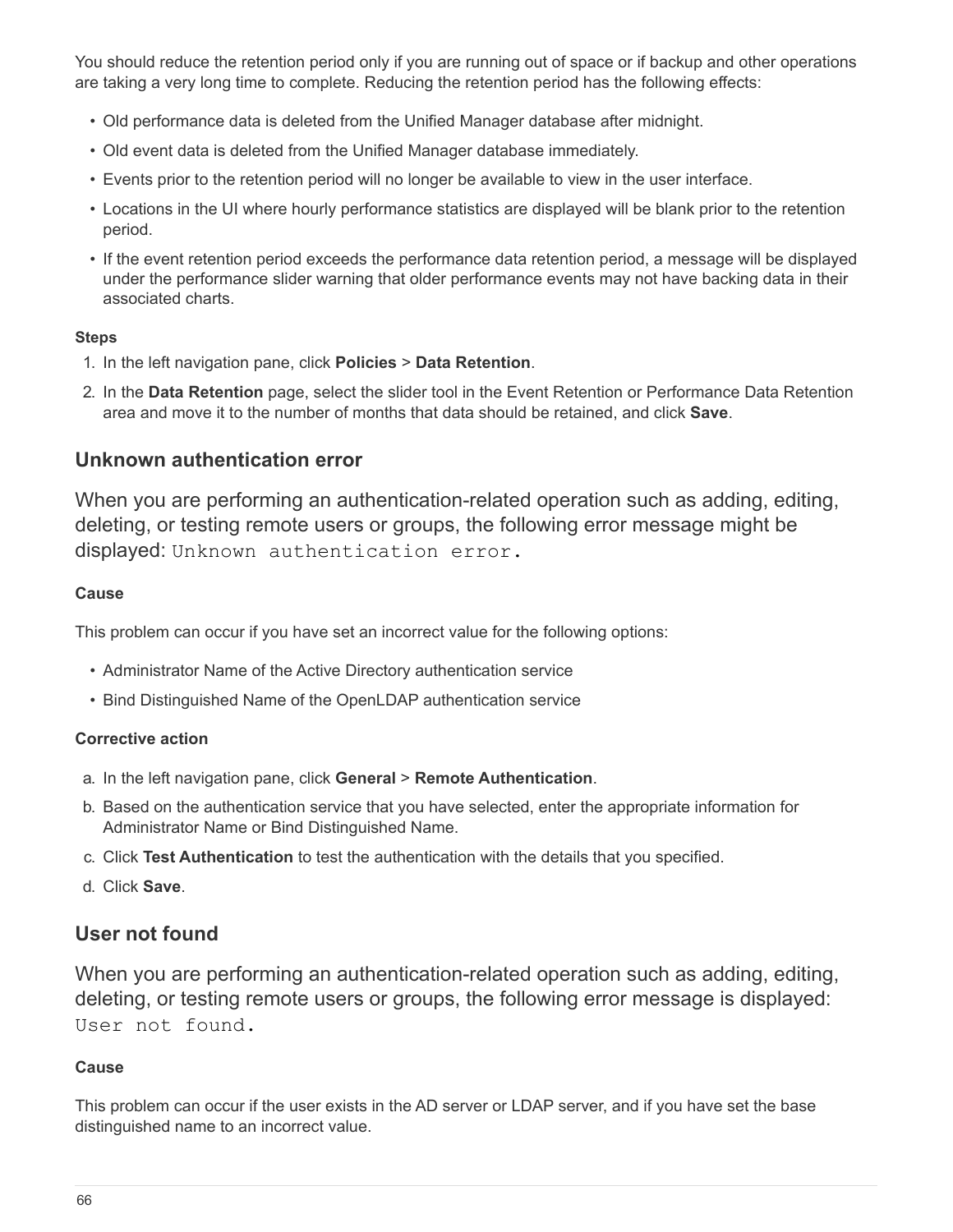## **Corrective action**

- a. In the left navigation pane, click **General** > **Remote Authentication**.
- b. Enter the appropriate information for base distinguished name.
- c. Click **Save**.

# **Issue with adding LDAP using Other authentication services**

When you select Others as the Authentication service, the user and group Object Class retain the values from the previously selected template. If the LDAP server does not use the same values, the operation might fail.

## **Cause**

The users are not configured correctly in OpenLDAP.

#### **Corrective action**

You can manually fix this issue by using one of the following workarounds.

If your LDAP user object class and group object class are user and group, respectively, perform the following steps:

- a. In the left navigation pane, click**General** > **Remote Authentication**.
- b. In the **Authentication Service** drop-down menu, select **Active Directory**, and then select **Others**.
- c. Complete the text fields.

If your LDAP user object class and group object class are posixAccount and posixGroup, respectively, perform the following steps:

- a. In the left navigation pane, click **General** > **Remote Authentication**.
- b. In the **Authentication Service** drop-down menu, select **OpenLDAP**, and then select **Others**.
- c. Complete the text fields.

If the first two workarounds do not apply, call the option-set API, and set the auth.ldap.userObjectClass and auth.ldap.groupObjectClass options to the correct values.